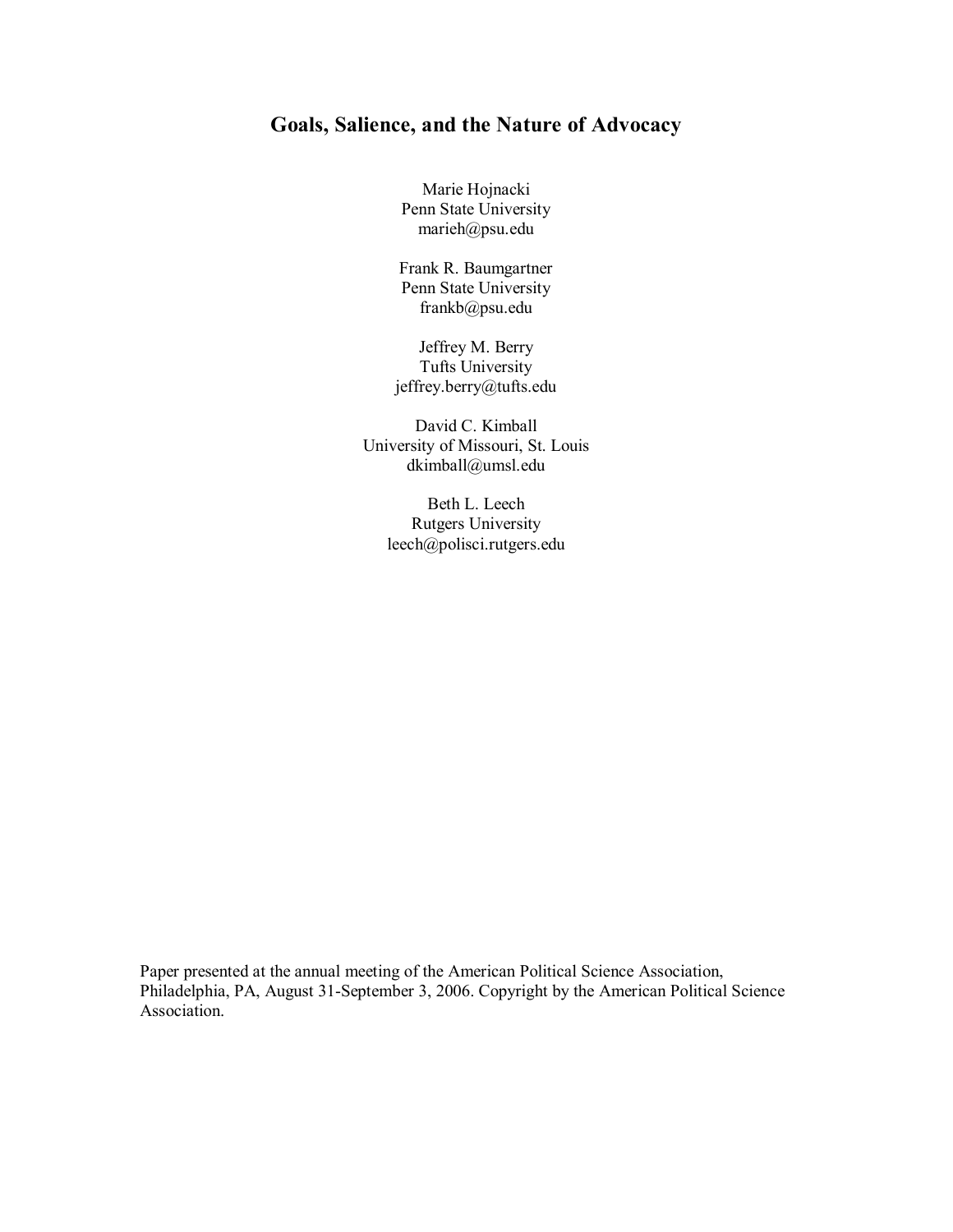# **Abstract**

Our research offers a systematic look at how advocates' goals, the magnitude of the policy changes they seek, and the salience of the policy issues they care about shape the arguments and tactics advocates employ on a random sample of 98 issues. Our data show that the process of advocacy differs considerably for status quo supporters and challengers. Supporters of the status quo engage in far fewer activities than do challengers, and they are much more likely to make negative claims about the policy options proposed by others and ignore the virtues of the policy they support. Although the data did not reveal many linkages between salience and argument use, we did observe a relationship between conflict-expanding tactics and greater issue salience. The magnitude and type of policy change that was sought had minimal impact on the arguments and tactics used by advocates. Overall, our investigation demonstrates that there are compelling patterns to the advocacy process in Washington that may help to explain the movement or lack thereof that we observe.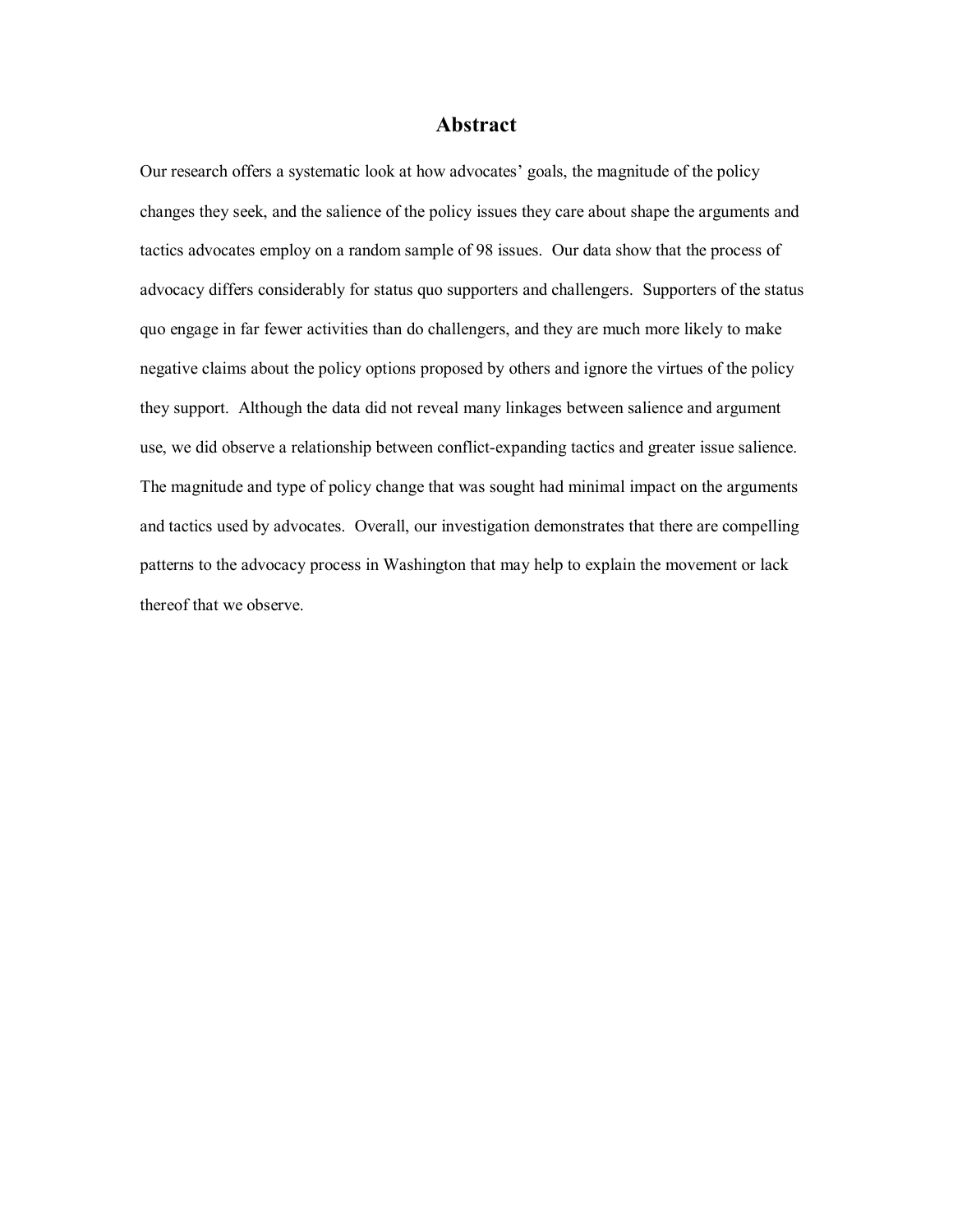When we observe the activities that advocates undertake, the typical assumption is that they have emerged from a deliberate plan focused on a specific issue that has been executed in a linear fashion. Armed with a creative and compelling argument, money to donate to political campaigns, and easily mobilized supporters, advocates are presumed to gather support for policy preferences they articulate and single-mindedly pursue. A simplistic description, perhaps, but one that is not too far removed from both popular and academic descriptions of the advocacy process. But advocates face numerous constraints on their abilities both to achieve their goals and to undertake well-planned campaigns. These constraints emerge not only from their own resources and those of their allies but also from the nature of the legislative process, the outcomes of elections, and the finite size of the public agenda. And, of course, these and other constraints function as opportunities for other advocates. How, then, do various constraints and opportunities systematically affect the strategies and tactics that advocates use to achieve their goals? Advocates may find it possible to execute a carefully developed plan of action in some circumstances, whereas in others they will find themselves reacting and responding to the action and events that occur around them with efforts that, at best, reflect a desire to do something rather than nothing at all. As students of public policy and organizational advocacy, it is easy to forget that organizations often are reacting rather than taking proactive steps to advance their goals. Although sometimes the need to react is forecast well in advance, it is equally likely that there will be difficulties in carefully planning a strategy for advocacy.

Two of the policy issues we studied illustrate some of the constraints and opportunities advocates encounter as well as their abilities to execute a plan of action. Consider the first issue. Back in 1999, many clinical pathologists were aware that the Medicare rate of reimbursement for a Pap screening – a tool for diagnosing cervical abnormalities – was lower than they thought it should be given the cost to them of executing the screen. The Centers for Medicare and Medicaid Services (CMS), then known as the Health Care Financing Administration (HCFA), was the agency responsible for the Medicare program and for regulating payment rates. In 1999, HCFA –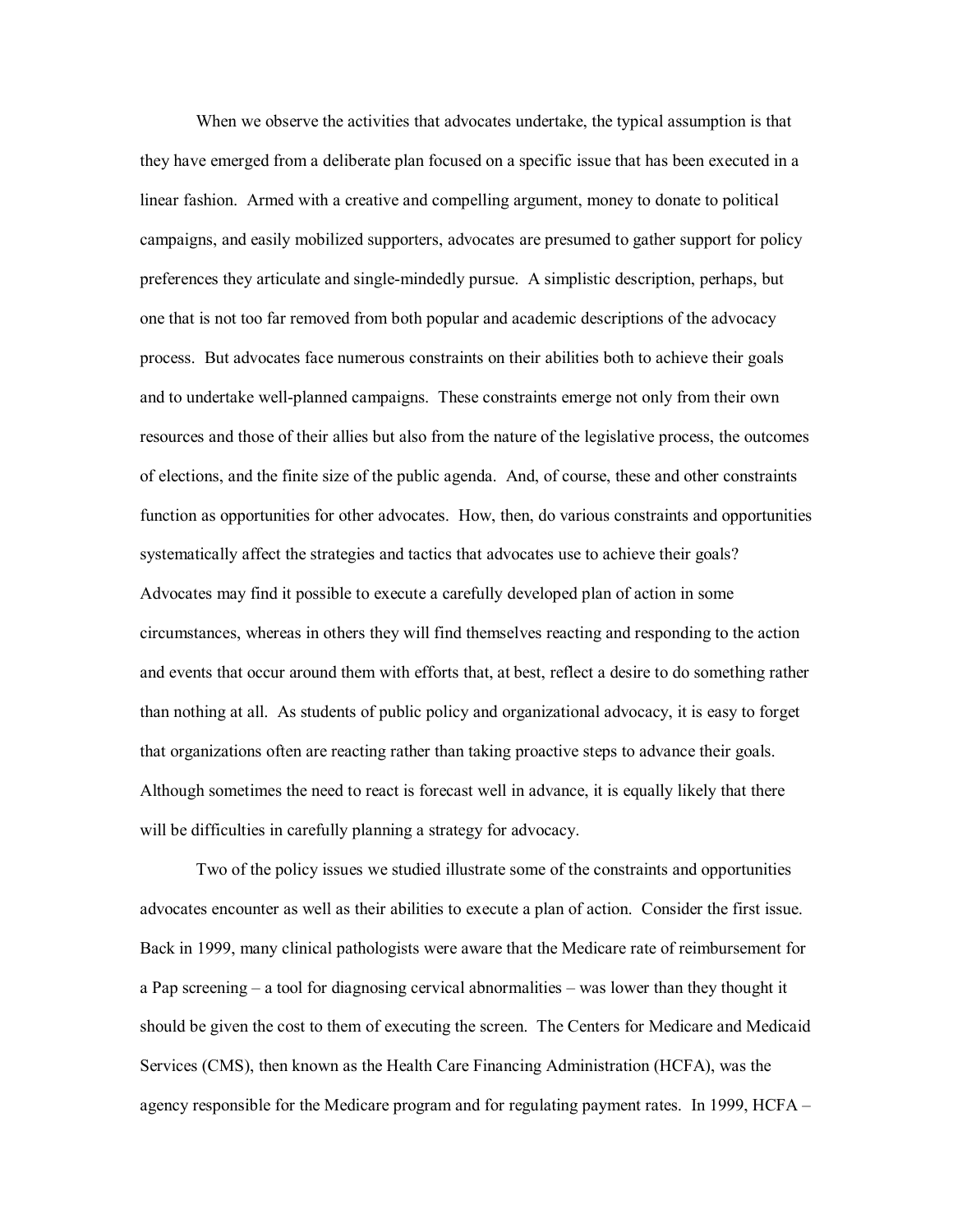preoccupied by a series of budget cuts and growing health expenses – was in no hurry to act to increase the reimbursement rate. Yet one impatient pathologist decided he wanted to see some movement on this issue. He enlisted his member of Congress, Representative Neil Abercrombie (DHI), to introduce legislation that would mandate an increase in the payment rate. With the legislative ball rolling, as it were, organizations representing the interests of clinical pathologists took notice. To be sure, an increase would be a good thing but a legislative increase in the rate? Congress had shown little inclination in the past to take this type of action. Moreover, Representative Abercrombie was a Democrat in a Republican-controlled House who did not sit on any committee that would play a role in establishing such an increase. But while Washington representatives for the interests of pathologists could not sit idly by, they also could not return to square one and design and implement an entirely new effort to try to raise the reimbursement rate. In this situation, the effort to bring about a rate increase would be determined by the actions that had been initiated by a single constituent and his member of Congress.<sup>1</sup>

Around the same time as Neil Abercrombie was being recruited to assist a constituent, members of The Business Roundtable – the CEOs of several Fortune 100 firms – saw an opportunity to secure favorable access to a new market. Although these corporate leaders had worked together on trade policy issues for many years, they had not been very involved in the annual review of China's trade status as a "most favored nation" (MFN). But preferred-trading partner status for China was a priority for the new leadership of The Roundtable's trade investment task force. So, by 1998, they were fully engaged in the debate over China's MFN status, and subsequently the establishment of permanent normal trading relations (PNTR). Objectively, The Roundtable faced a significant challenge on this issue: changing the status quo by securing permanent MFN status for China in the face of public and governmental debate about the implications of its human rights abuses. So how did The Roundtable prepare to enter this

 $<sup>1</sup>$  For more information about this case, see</sup>

http://lobby.la.psu.edu/005\_Pap\_Screenings/frameset\_PAP\_screen.html.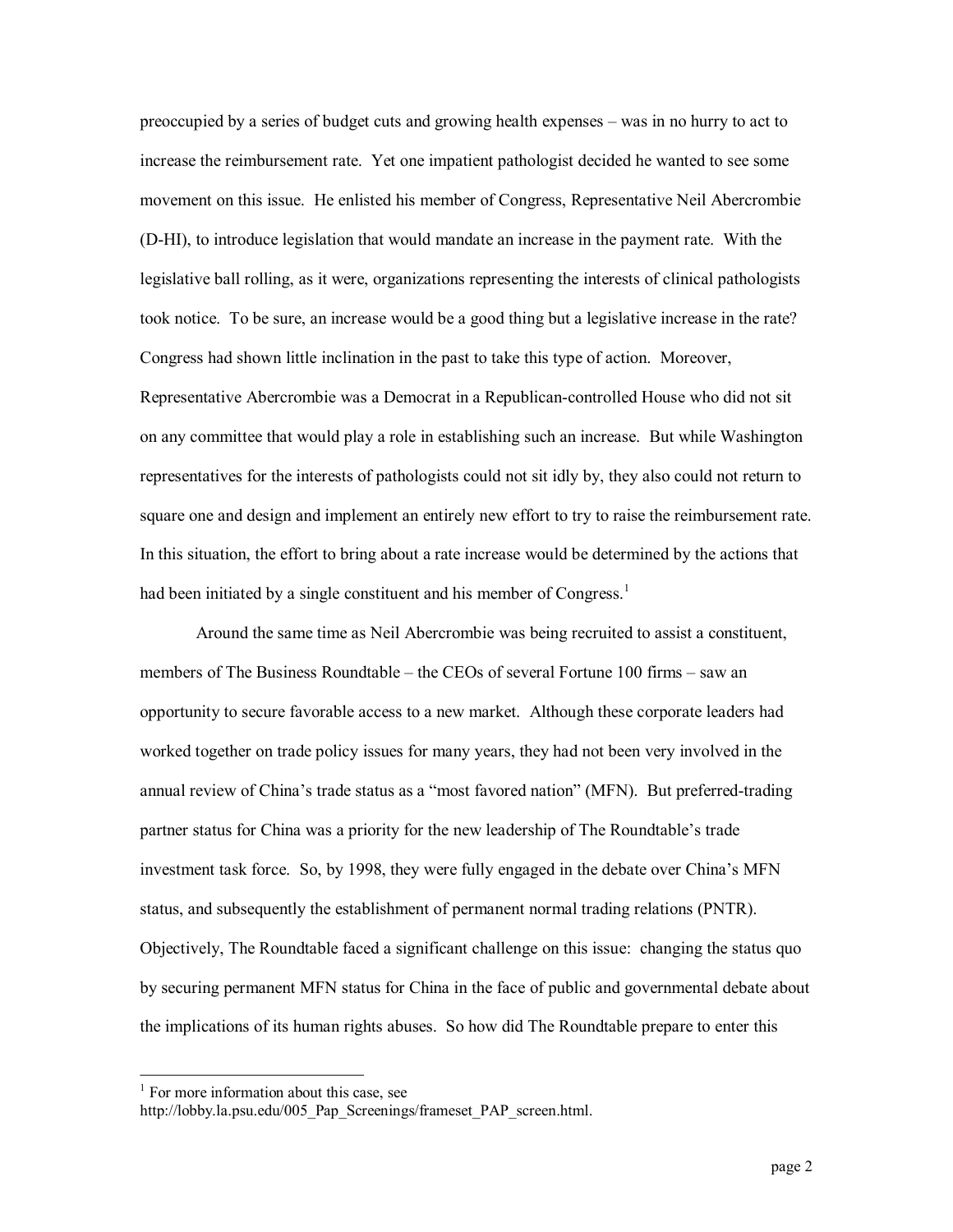new, salient, and contentious arena of debate? Actually, some of the preparation had been in the works for a few years, long before this particular issue became a priority for them. This allowed The Roundtable to hit the ground running in 1998. Specifically, the organization made a conscious decision in the mid-1990s to raise their dues so that they would have resources for any legislative effort they sought to affect. As The Roundtable began to focus on China and PNTR, some of the resources were used to establish local networks in a number of congressional districts consisting of companies and individuals who were keenly interested in access to global markets. These networks were augmented by the grassroots operations that member companies of The Roundtable had developed. Moreover, since the 1990s, The Roundtable had made it a practice to hire legislative consultants who acted as liaisons with Congress and served as external whip organizations to keep track of progress and coordinate interactions with the Hill. Many of these preparations were not directed toward China trade per se but rather to any issue given priority by the member CEOs. The question of what to do on this issue appears to have been answered in part before the prospect of permanent normalized trade with China emerged.<sup>2</sup>

These two examples illustrate two different contexts with different constraints and opportunities for advocates to achieve their goals. Advocates have interests in issues that may be of considerable interest to the public, to a targeted group, or to almost no one at all outside of themselves and a few policymakers. Moreover, advocates sometimes seek to change the status quo whereas other times they desire to maintain it. As the examples here illustrate, when status quo changes are sought, sometimes they are substantial while other times they are relatively minor. And, of course, advocates have different resources both in terms of money and other factors like the breadth and depth of their base of support.

These variables  $-$  group and extra-group in nature  $-$  affect the level of control that advocates have over their actions on a particular issue, and thus, the strategies and tactics they

 $2^2$  For more information on this case, see http://lobby.la.psu.edu/040\_PNTR/frameset\_china.html.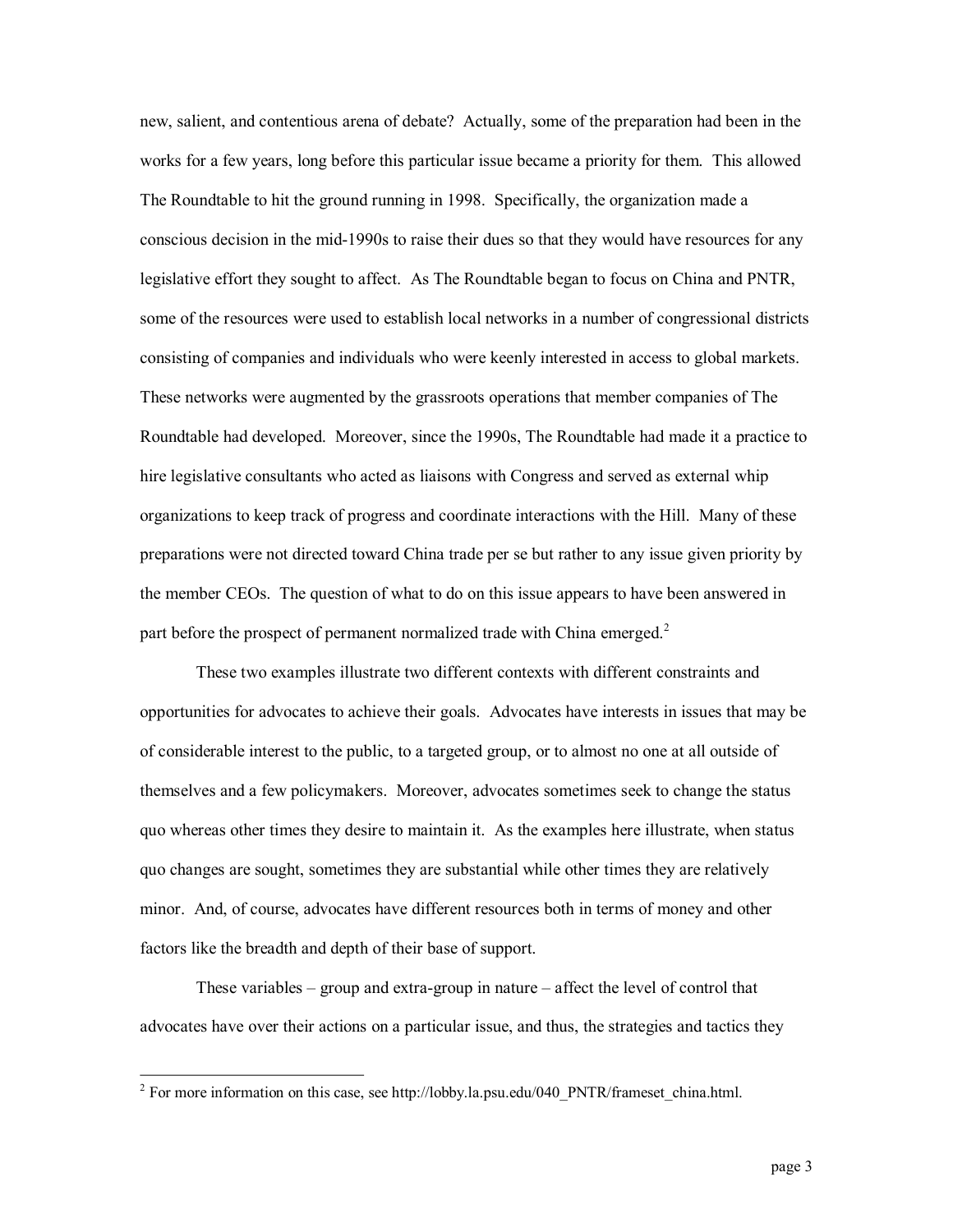undertake to achieve their goals. In this chapter, we focus on how advocates' goals (i.e., defense of or change in the status quo), the magnitude of change they seek, and the salience of the policy issues they care about affect the arguments and tactics they employ.

# **The Climate for Advocacy: Intentions, Policy Change, and Issue Salience**

Goals & Intentions. It is of no surprise to political practitioners and political observers that defenders of the status quo have an advantage over those who seek change. The public agenda is finite so that problems compete for the attention of both policymakers and organizational advocates (Baumgartner and Jones 1993; Hilgartner and Bosk 1988; Jones and Baumgartner 2005; McCombs and Zhu 1995). Thus, the likelihood is low that any one particular problem emerges to command sufficient attention. Consequently it is an even rarer event that change will occur on the subset of attention grabbing issues. Jones and Baumgartner (2005) argue that "friction" explains why change is so unusual in the policy process. Friction describes resistance, and in this usage, resistance to change. The more institutionalized this resistance is, the more pressure for change must build before any change is observed. In such circumstances, policies may not change at all even in the face of substantial pressures. Only when these pressures pass some threshold level do shifts or punctuations in policy occur (Baumgartner and Jones 1993; Jones and Baumgartner 2005).

One source of friction is structural. The institutions of the U.S. government are intended to be resistant to swift change.<sup>3</sup> Relatedly, the elected policymakers who inhabit those institutions tend to be averse to taking action that has uncertain consequences for their careers (Fenno 1978; Kingdon 1989; Wolpe and Levine 1996; Wright 1996), and they and other policymakers may resist making changes to policies that they played a role in constructing. Some amount of uncertainty will be associated with any policy alternative to the status quo because no

<sup>&</sup>lt;sup>3</sup> As a telling example, consider that roughly 9,000 bills were introduced in the  $106<sup>th</sup>$  and  $107<sup>th</sup>$  sessions of Congress while only 465 substantive laws were passed in the 106<sup>th</sup> session, and only 300 in the 107th.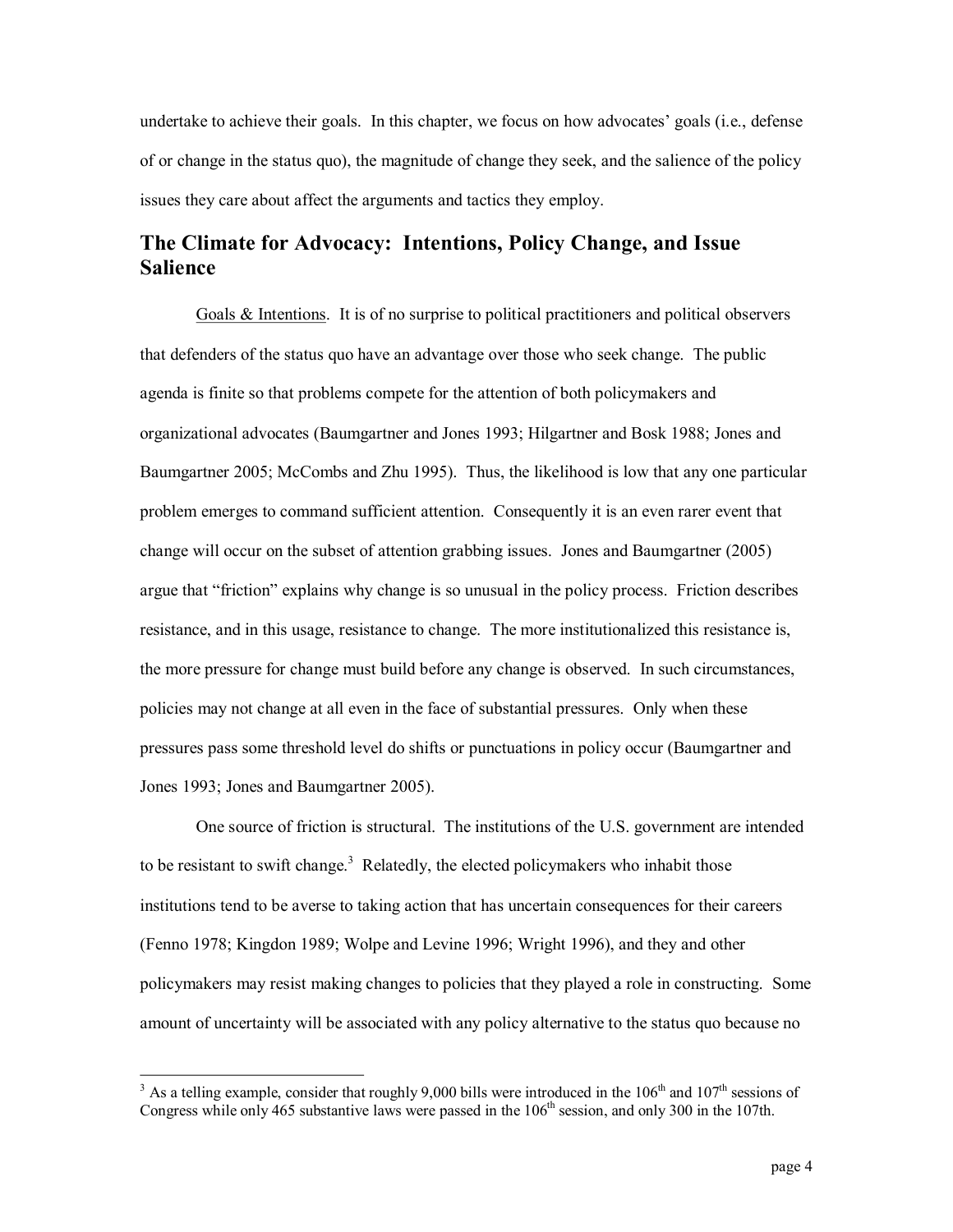one can ever know precisely what the consequences and implications of a new policy will be for either the target population or others. Indeed, even the best-researched policy alternative may have unintended consequences after it is implemented, a fact that is not lost on most policymakers. Additionally, the communities of advocates that are engaged by particular issues provide considerable structure to the debates about those issues. The advocates surrounding each of the issues we studied have shared understandings of the justification for the current policy, knowledge of its shortcomings, information about alternatives that have been previously proposed (and the reactions to them), as well as policy options that have been previously tested. Like the elected policymakers, advocates generally are likely to be in no hurry to exchange the status quo that they may have had a hand in shaping for the uncertain consequences of a new approach. Resistance to changing the status quo for an alternative associated with uncertainty comes as a result of individuals' tendencies to weigh the prospect of potential losses more heavily than the possibility of gains (Kahneman and Tversky 1984).

More generally, policy change requires more than the attention of policymakers and others, it requires at least one alternative to the status quo that a large number of advocates and decision makers find appealing and can support (Kingdon 1995). Devising such an alternative often requires a substantial, multi-year investment of resources from those who seek some type of change. Given all this resistance in the policy process, advocates who desire to change current policy readily admit that they are usually embarking on a multi-year effort. To be sure, those protecting the status quo certainly cannot ignore efforts to change current policy. Just as individual incumbents are seldom comforted by the advantage they are said to enjoy, advocates realize that the context may be just right for a change to take place. But relative to those challenging the status quo, the odds are generally in favor of those who defend it. Consider that across our 98 cases, we have no examples in which an advocate who supported the status quo took no action and was then surprised by a change that took place. The status quo tends to remain the status quo, despite organized efforts to change it.

page 5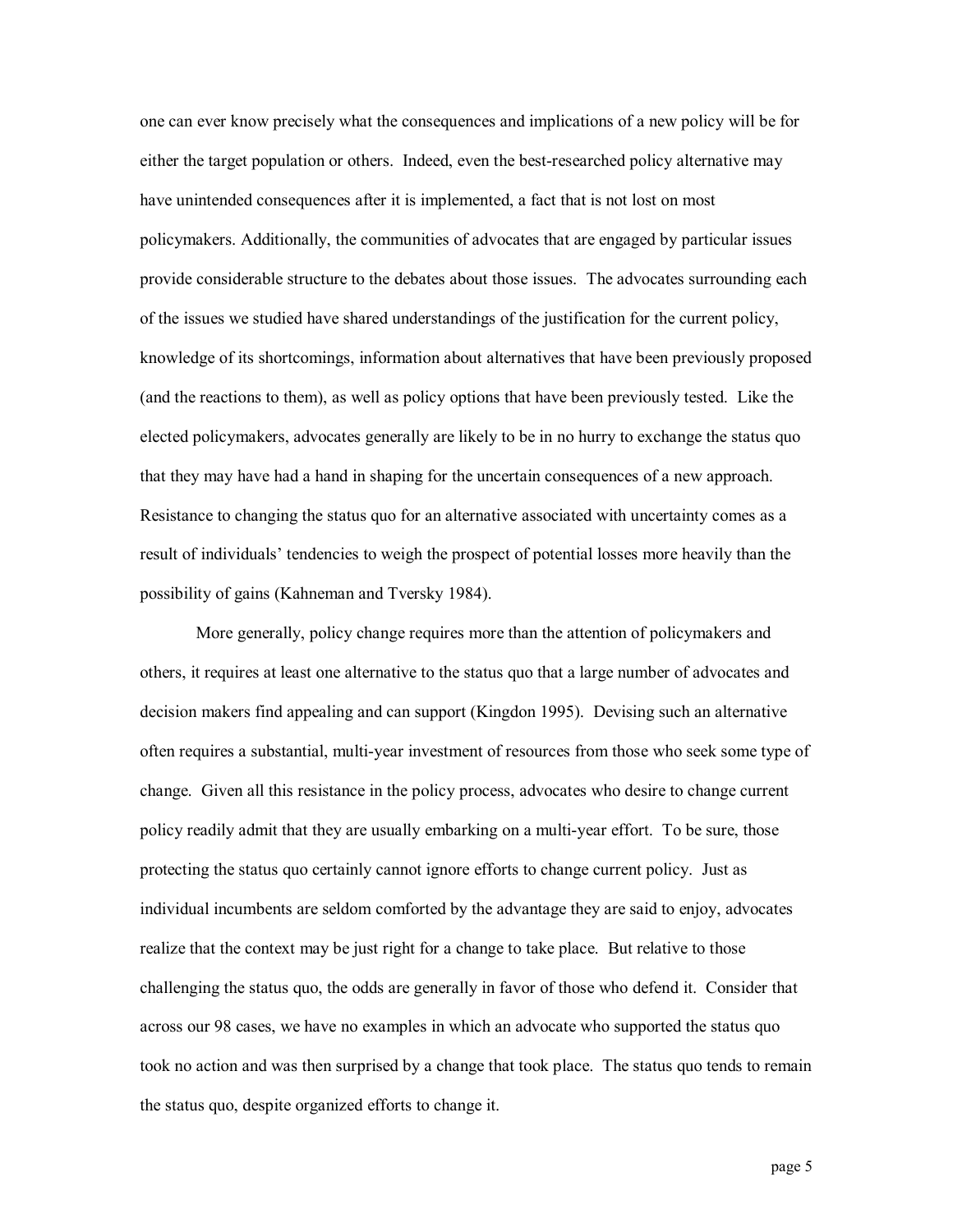The case of criminal justice reform provides a strikingly clear example of the hurdles facing status quo challengers and the often slow pace of policy change. In this case, dozens of civil rights organizations had formed several coalitions, some of them with the help of funding from the Soros Foundation. Several of the organizations had conducted major research reports that showed racial disparities in criminal prosecutions and punishments. The research included a report sponsored by the American Civil Liberties Union, entitled "Driving While Black," that exposed the problem of racial profiling. While the organizations received a great deal of press coverage for their efforts, they received almost no serious political attention.<sup>4</sup> No major bills were introduced in Congress and participants in the coalition were not sure, when they were interviewed in the summer of 2000, exactly what their strategy should be or what aspect of criminal justice reform they should try first to address in the political arena. Despite media coverage, the issue was so far off the formal political agenda that opponents of changes to the criminal justice system didn't even bother to organize. But the absence of organized opposition didn't mean that advocates of reform were optimistic. As a member of one of the civil rights organizations said, "The opposition is everywhere, so strong that it doesn't need to be organized. It is every politician who argues for tough-on-crime attitudes. It's the entire current criminal justice system."<sup>5</sup>

Magnitude of Change Sought. Those who seek to change current policy are quite a diverse group. Some advocates may be attempting to create new policy or make a change to extant policy, while others like the civil rights organizations mentioned above may be building public support for a long-term goal. Moreover, as the examples of China trade and Pap screenings indicate, the change sought may be relatively small or quite substantial. Large changes in the status quo can seldom be achieved quietly. The only way to produce big change is

 $4$  A total of 37 news stories were written about this issue during the  $106<sup>th</sup>$  session of Congress, a number that far exceeds the median of 16 news stories for our sample of 98 issues.

 $<sup>5</sup>$  For more information on this case, see</sup>

http://lobby.la.psu.edu/049 Criminal Justice Reform/frameset criminal.html.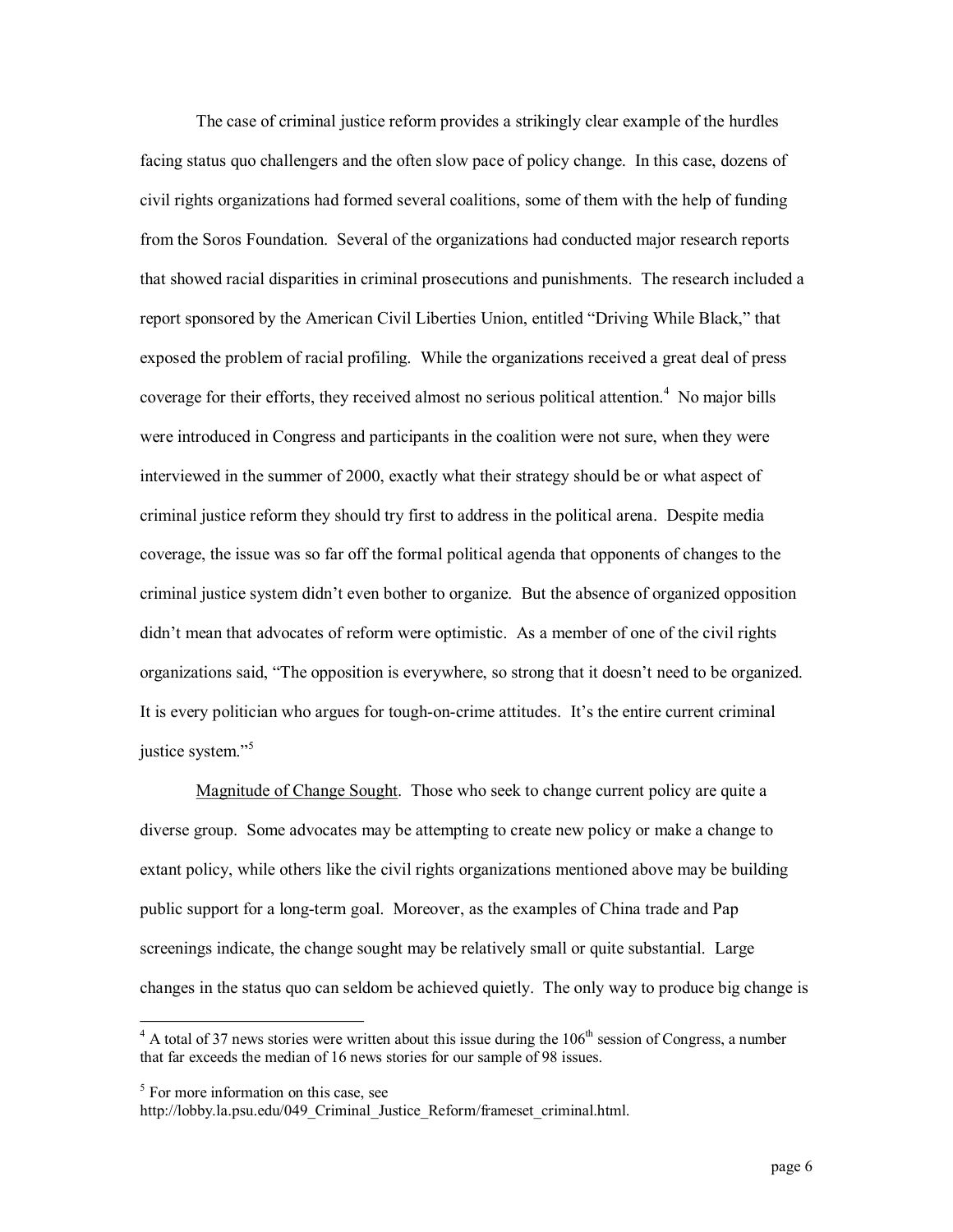to get a lot of people to engage the issue. If this does not happen – as the criminal justice reform example illustrates – nothing may happen, at least in the short term.

But small changes are not necessarily easy to accomplish either. For one, as we mention above, policy makers and other advocates often are invested in the status quo that they developed, making them reluctant to consider even relatively small changes. In addition, the relationship between the level of uncertainty and size of the policy change is probably nonlinear. Although in some cases it may be easier to predict the consequences of small changes, there is always the possibility (as the advocates we interviewed frequently reminded us) that a relatively small change in some area of policy might establish a precedent for change elsewhere.<sup>6</sup> Moreover, policymakers are regularly asked to address a whole host of issues, and they must allocate their time to those they deem most important. Although advocates may certainly play a role in affecting how time is allocated (Hall and Deardorff 2006), it remains true that most policymakers do not have time to attend to every matter they are asked to address. So while an objective observer may see a small problem as easy and quick to address, time and focus are still required. For elected policymakers, the matter may be not sufficiently visible to make it worth their effort to attend to since they would have to work hard to get recognition for their efforts. A case we have described elsewhere involving the way in which Medicare reimburses clinical social workers is perhaps the best example among our 98 cases of how difficult it may be to produce small policy changes (Baumgartner, et al. 2006).<sup>7</sup> Of course, if policy changes – small or not so small – are especially important to key constituents, they may be easier to realize.

<sup>&</sup>lt;sup>6</sup> For example, when Congress (with support from the National Association of Broadcasters) attempted to intervene to stop the FCC from granting licenses for lowpower FM radio (LPFM) stations, proponents of the LPFM program asserted that it was worrisome to see Congress getting so involved in technical matters such as whether there was interference between radio stations' signals. According to one advocate we interviewed, "if Congress intervenes here they're opening themselves up to constantly second guess the FCC and they'll have to make technical decisions in the future." See http://lobby.la.psu.edu/025\_Low\_Power\_FM\_Radio/frameset\_lpfm.html.

<sup>&</sup>lt;sup>7</sup> See http://lobby.la.psu.edu/007 Clinic\_Soc/frameset\_clinic\_soc.html.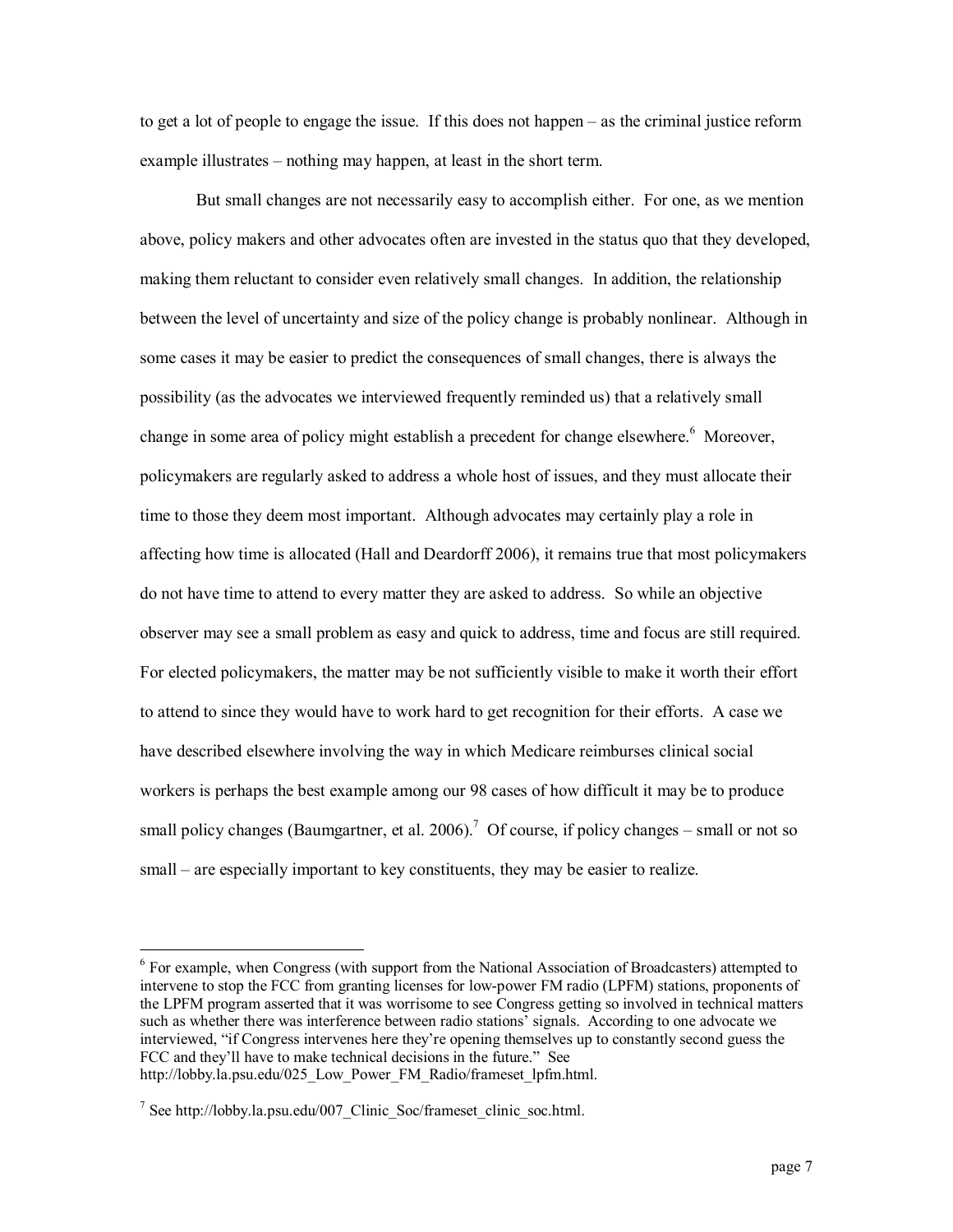Issue Salience. Salience is essential for understanding the uncertainty advocates face on issues they care about as well as the efforts they undertake to advance their preferences (Bacheller 1977; Goldstein 1999; Kollman 1998; Schattschneider 1960; Smith 2000). When issues are especially salient to the public, an advocate's actions are more likely to be observed, and the issue is more likely to be attended to by other advocates. In contrast, when issues are less salient, conventional wisdom suggests that advocates benefit from operating under the radar screen and out of the public eye (Bacheller 1977; Browne 1990; Schattschneider 1960). Indeed, the subgovernment model of policymaking characterizes how organizational, congressional, and bureaucratic advocates work outside of the public eye to achieve shared goals. Status quo supporters, in particular, benefit from a lack of attention to policy that they have no desire to alter. But a lack of visibility is not always helpful to advocates, particularly those who desire to change the status quo. If the change they seek is broad in scope, visibility is essential; an issue may go nowhere if no one takes it seriously enough to engage it. In this way, salience may be essential in order to create enough momentum to ease the friction in the policy process. However, a relatively more salient issue creates a less predictable context for an advocate because the audience is both bigger and more diverse than on less visible issues.

That uncertainty is associated with salience also derives from the fact that salience is not exogenous to the policy process. Advocates who are disadvantaged by the dimensions of conflict associated with the status quo may benefit from broadening the scope of attention to an issue (Schattschneider 1960), and advocates may use outside or grassroots lobbying in an effort to increase salience, particularly as they attempt to move an issue onto the public agenda (Kollman 1998). Thus, although the salience surrounding a policy issue may affect the choices advocates make, it also may be affected by their advocacy. The issue of whether and how to apply and collect taxes on Internet sales provides an example of how salience evolves in response to the actions of advocates. When Congress first took up this issue during the late 1990s, they came close to passing a permanent ban on taxing sales made on the Internet. At the time, the issue of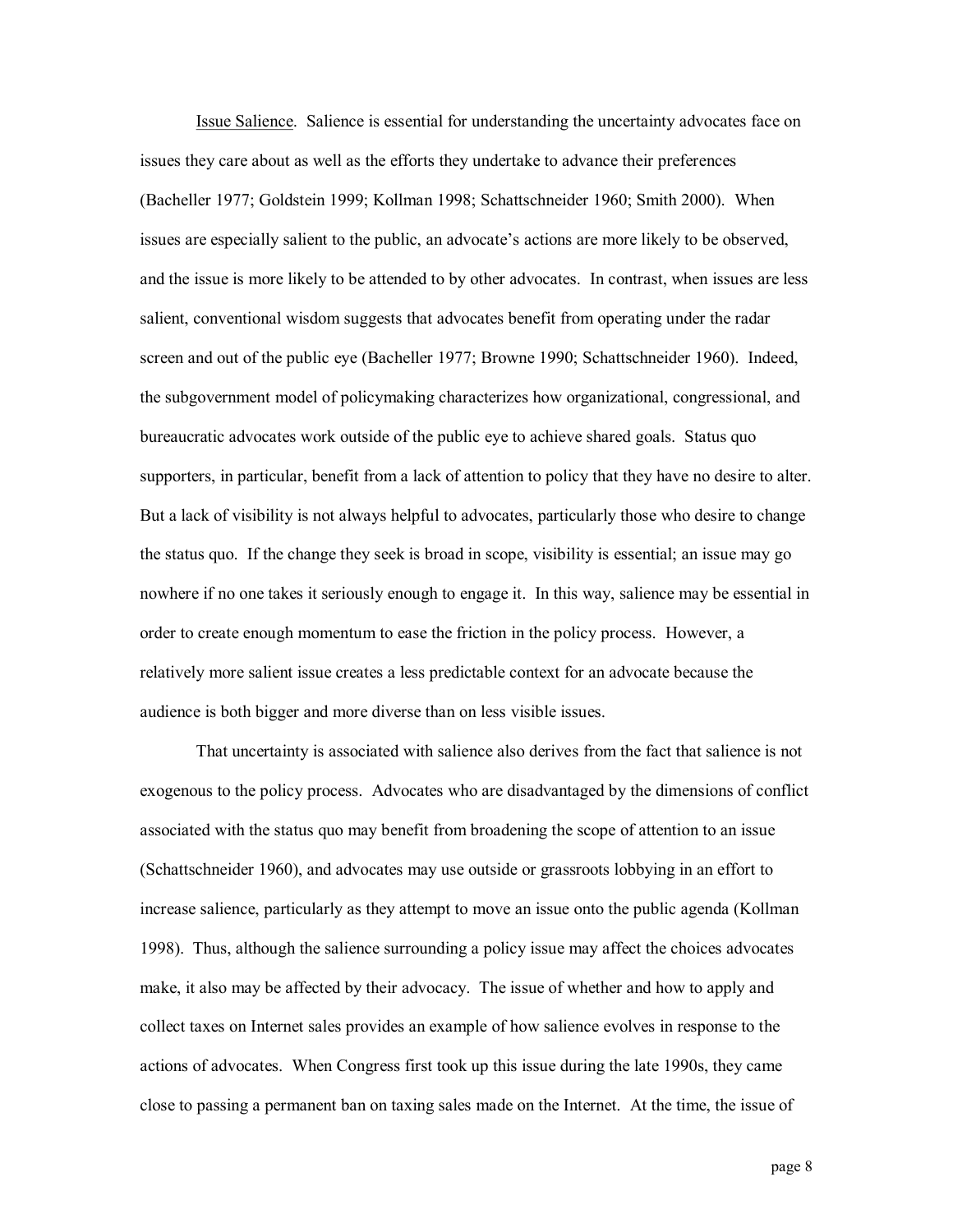an Internet sales tax was not especially salient. But as socalled "bricks and mortar" retailers, and county and state governments began to mobilize on this issue, the momentum in Congress for a permanent ban came to a halt. Eventually, Congress did pass a temporary moratorium on Internet sales taxes but they saw this short extension as an opportunity for states to make changes to their sales tax codes to facilitate application and collection of taxes from Internet sales. Here, the conflict expansion strategies of the e-Fairness Coalition were successful, thus upsetting what was almost a huge policy victory for the anti-tax advocates and online retailers of the e-Freedom Coalition $8$ 

# **Engaging in Action and Making Arguments**

Advocacy efforts are primarily intended to accomplish two objectives: (1) to communicate policy preferences to government decision makers, organized interests, members of the public, and others (e.g., the media); and (2) to build support for those preferences among that same audience. $9\text{ To be sure, the priority given to each type of audience member will vary, as will$ the array of activities and arguments an advocate employs. These primary objectives, however, remain the same. The question we consider here is how advocates' efforts, namely the tactics and arguments they use, vary depending on whether they support or seek to change the status quo, the amount of change they seek, and the salience of the issues they care about.<sup>10</sup>

Articulating Arguments & Adopting Tactics. How policy arguments are used by advocates to articulate preferences and build support may appear straightforward. An advocate – the representative of an organization, a member of Congress, a member of the president's cabinet – offers a rationale or justification for a particular goal, seeks to explain the positive implications of some action, and/or undermines the goals of a rival perspective by explaining its negative

<sup>&</sup>lt;sup>8</sup> See http://lobby.la.psu.edu/080\_Internet\_Sales\_Tax/frameset\_sales\_tax.html.

<sup>&</sup>lt;sup>9</sup> These objectives encompass efforts by organizational advocates to communicate their preferences to and build support among their membership.

 $10$  We consider elsewhere how the resources advocates possess, and the opposition and impediments they encounter affect their efforts.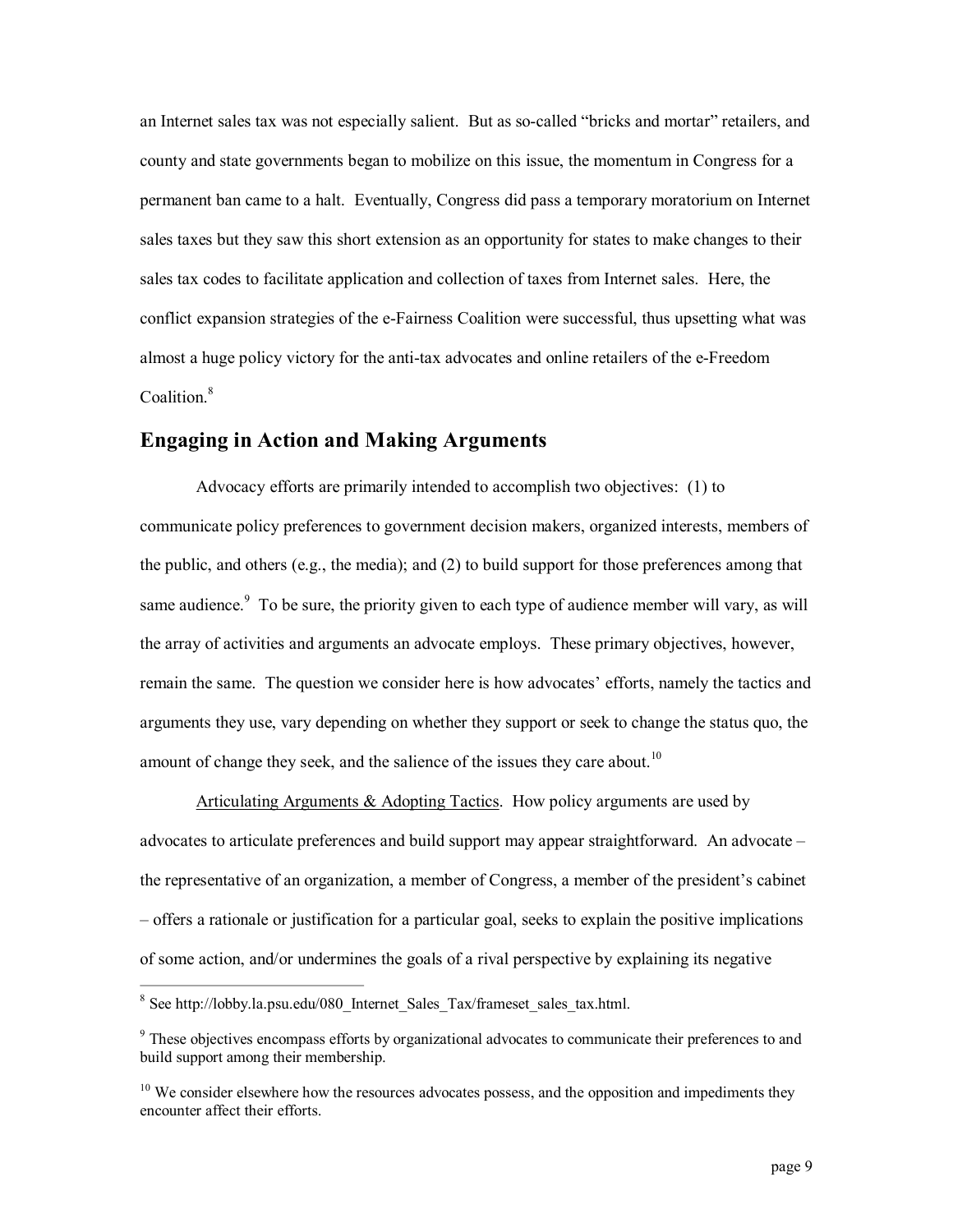implications. The advocate is defining or framing the issue in a way that is consistent with his or her goals. Although there is a voluminous literature on the concept of framing and its importance to policy debates (Best 1995; Druckman 2001, 2004; Entman 1993, 2004; Kahneman and Tversky 1984; Quattrone and Tversky 1988; Riker 1986, 1996; Schneider and Ingram 1993; Stone 1989; Tversky and Kahneman 1986) we know surprisingly little about both the content of advocates' appeals, and how easily arguments can be used to alter or redefine an issue in a way that is better suited to an advocate's goals.

In terms of content, a wide range of recent studies, indeed a growing research consensus, focuses on the importance of costly information, technical expertise, and scientific consensus in affecting the terms of a policy debate and the reactions of decision-makers to the appeals of advocates. Several studies focus on lobbying in terms of the provision of "costly information." Portrayals of lobbying as diverse as Austen-Smith and Wright (1994) and Hall (2006) are rooted in the notion that the provision of costly information by lobbyists to decision makers is the currency of the lobbying exchange. If lobbyists act to mobilize allies to serve as legislative agents on their behalf (Hall and Wayman 1990; Hall and Deardorff 2006), they surely will attempt to illustrate how taking action for the group will help legislators achieve their electoral, policy, or procedural goals using costly information such as how a proposal is likely to impact different districts, who will pay the costs, and what those costs will be. In addition, there is evidence that organizational advocates often are successful in getting Congress to make policy decisions that are informed by research and technical expertise (Esterling 2004). Similarly, both Ainsworth (1993) and Austen-Smith and Wright (1994) argue that legislators are more likely to listen to and perceive as credible lobbyists' messages when they present information that is costly or difficult for a lobbyist to collect.

But there is also research to suggest that policymakers are responsive to symbolic or valence appeals that are unlikely to convey information that is difficult for policymakers to acquire for themselves. Several studies highlight the importance of symbols in politics, and their

page 10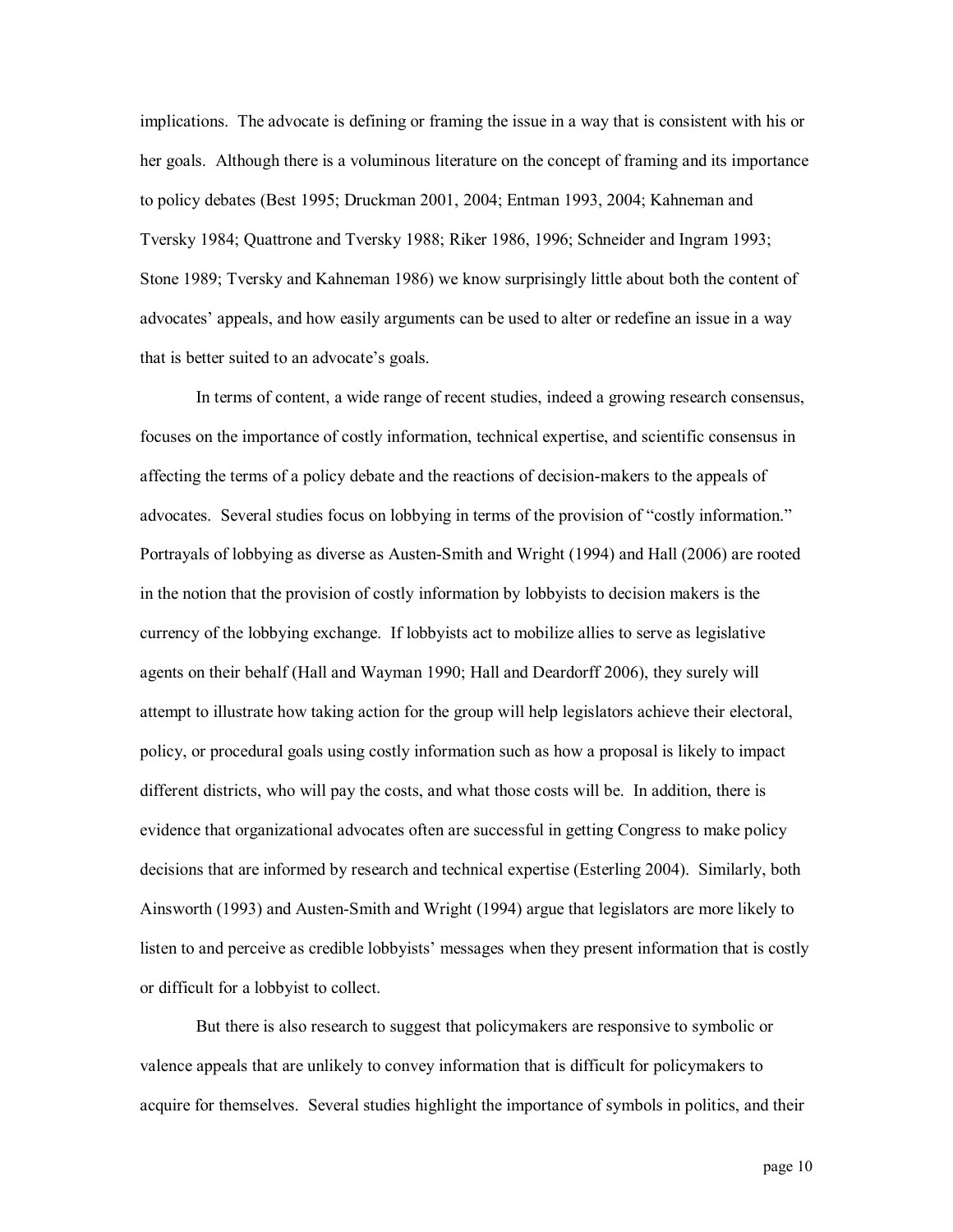use and misuse by decision makers and advocates to achieve public policy goals (Cobb and Elder 1983; Cobb and Ross 1997; Edelman 1971, 1988; Elder and Cobb 1983; Hirschman 1991). Although there is no single definition of what constitutes symbolic rhetoric or symbolic arguments, such arguments are commonly portrayed as relatively simple, affect-eliciting narratives that involve accessible images or appeals to widely accepted social values (Carmines and Stimson 1980; Cobb and Kuklinski 1997; Edelman 1971).

Like arguments, tactics are viewed as another means of transmitting information. Direct contact between advocates and between advocates and policymakers conveys information regarding the policy implications of the issue being considered, as well how debate surrounding the issue might be affected by the policy process itself (e.g., partisanship in a chamber of Congress; reluctance of an agency official to move on a matter of policy). Grassroots activities communicate to policymakers the salience of an issue (Kollman 1998) as well as whether there are likely to be electoral implications associated with activity on the issue (Wright 1996). On many issues, wide arrays of tactics are observed, presumably because a variety of information is needed and is useful (Caldeira, et al. 2000).

Given our understanding of how advocates' goals and the salience of policy issues affect advocacy, how might these forces be expected to shape arguments and tactics? Generally speaking, relative to status quo challengers, status quo supporters have a number of advantages that should be manifest in their choice of tactics and arguments. As described above, defenders of current policy enjoy tremendous advantages regarding the uncertainty associated with anything that is not the status quo. The status quo policy is what it is. It may not be perfect, it may not be popular, but it is in place and advocates and policymakers understand, at least to some degree, its operation, its implications, and its consequences. Thus, advocates who support the status quo can be expected to highlight not the virtues of the status quo but the tremendous uncertainty and potentially negative implications of any alternative to it. This is not to suggest that questions will not be raised about the operation of the status quo and/or its consequences. Rather, the point is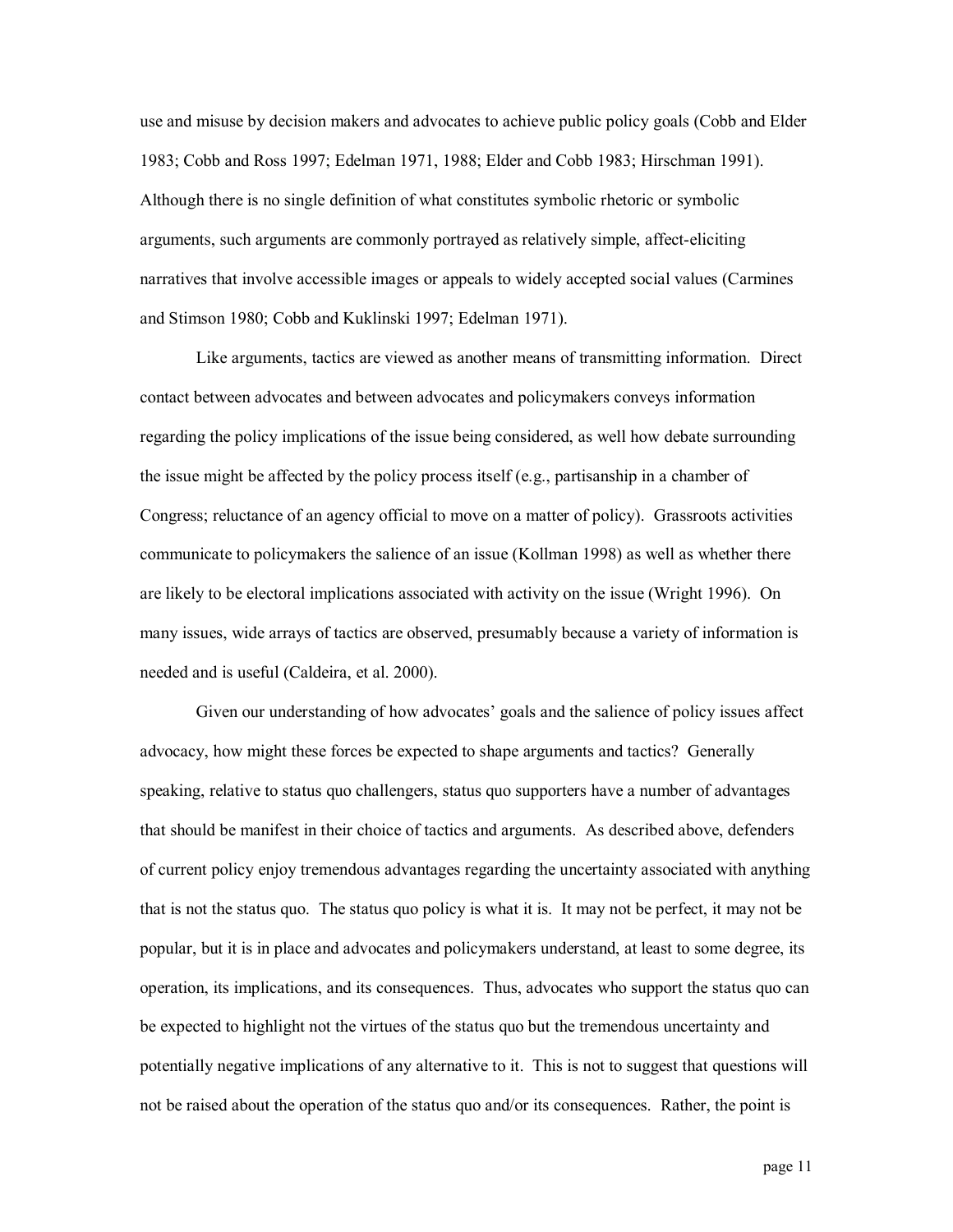that an experiential understanding of the status quo provides its supporters with an advantage that the status quo challengers will not reap.

Relatedly, status quo challengers may well attempt to redefine issues in ways that bring them greater advantage but these attempts may not be successful in many circumstances. As described earlier, most issues are considered within the confines of professional communities of specialists already familiar with current arguments so that an advocate will likely find it difficult to successfully convince his or her audience that an interpretation of the issue that differs from the status quo definition should be adopted. Moreover, compelling arguments that offer a different understanding of an issue have to take hold among advocates at least as strongly as the claims made by status quo defenders. If supporters of the status quo use arguments in the manner we expect and highlight the uncertainty of alternative claims, their arguments will indeed be difficult to overcome. Here again, the weight given to potential losses is extremely relevant.

In contrast to the uncertainty advantage held by supporters of the status quo, it is likely to be the case that they will have fewer opportunities to plan the course of their advocacy efforts since, by definition, they are responding to actions taken by someone who is challenging what is current policy. But as the examples offered above make clear, status quo supporters do not always act at the first sign of movement from the challengers to current policy so they do have the opportunity to observe and think about the proper response. Given that defenders of current policy can benefit from keeping an issue out of the public eye and salient to as small a group as is possible, we should see relatively few instances of status quo defenders engaging the public or the media in their efforts. In contrast, those challenging the status quo should be expected to engage in activities that raise the visibility of their concerns. In some instances – especially when the change that is sought is small -- operating under the radar screen may be more beneficial, even for opponents of the status quo. But relative to defenders of the status quo, challengers will benefit more from tactics that increase visibility.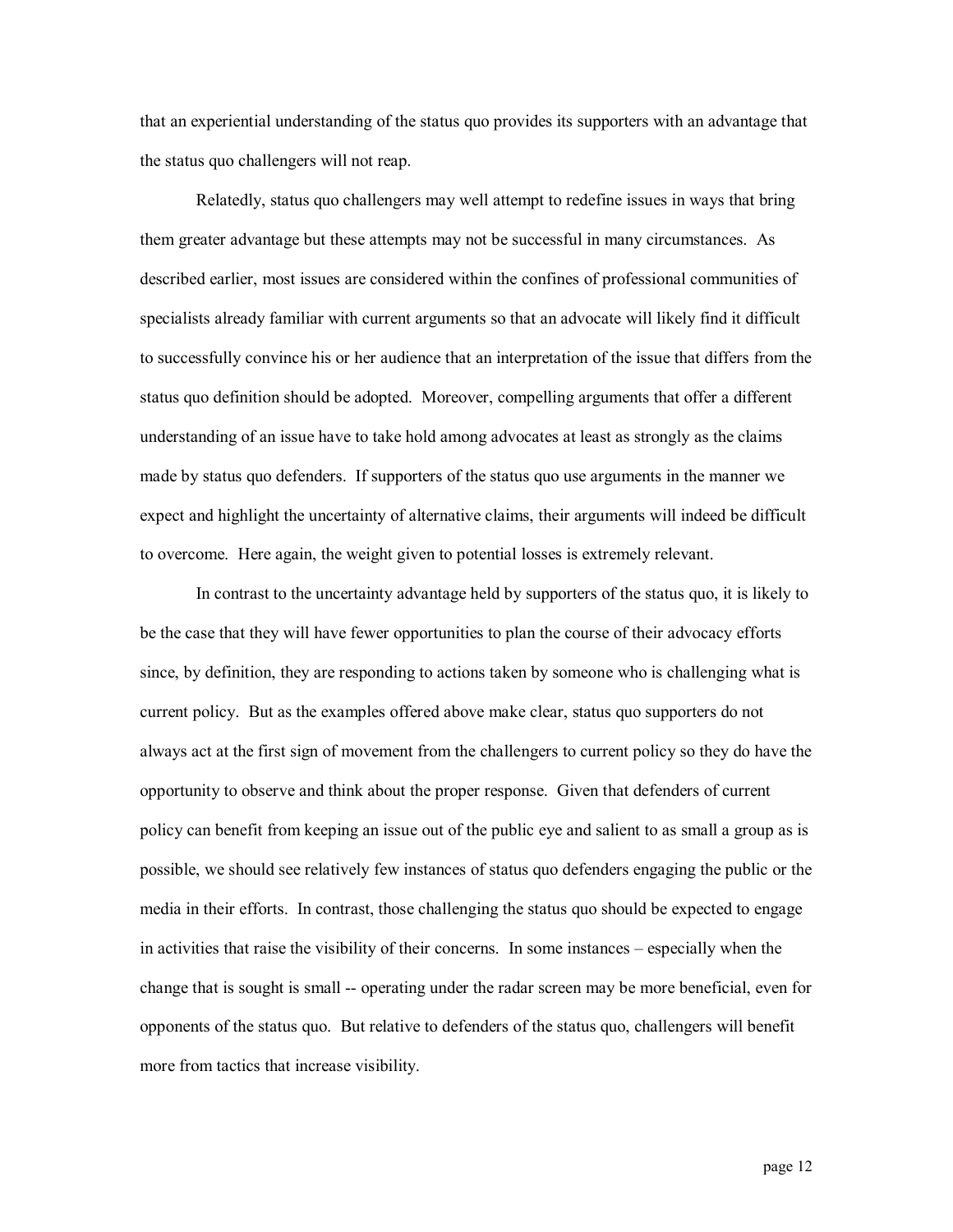In fact, some researchers draw a very clear connection between salience and type of activity advocates undertake. According to Bacheller (1977), issues that are more salient to the general public (what he calls "campaign-defined issues") will affect the breadth of the advocates' efforts in terms of both who advocates contact to advance their preferences, and the activities they use to communicate useful information. For instance, advocates who are dealing with campaigndefined, controversial issues are found to engage in more "nonspecialized" activities such as contacting other advocates to "argue in support of a legislative position" (259). In addition, West and Loomis (1999) are quite direct about the relationship between the arguments of advocates and issue visibility, predicting that the scope of conflict and the number of interests affected by an issue shape the type of narratives that will be used to define that issue. "As the scope of the conflict broadens, narratives become less complex and their meaning more frequently conveyed by metaphor and symbol" (West and Loomis 1999, 40-41).

Finally, if policymakers respond to costly information, it is possible that some types of information are better conveyed through verbal argument while other types of information are better demonstrated through action. For instance, advocates may be effective in using carefully crafted arguments about the likely implications of a particular policy alternative. However, electoral ramifications are probably better demonstrated through action. Indeed, Wright (1990) describes how grassroots efforts can be viewed by policymakers as indications of an advocate's ability to mobilize constituents on Election Day. In this way, advocates who seek to affect the traceability of issues and a policymaker's actions on those issues may be far more effective turning out the grassroots than in describing to a policymaker that their actions on an issue may have electoral implications.

# **Our Data**

The data that we use to investigate the arguments and tactics that advocates employ have been collected as part of a broad, collaborative research project on advocacy and public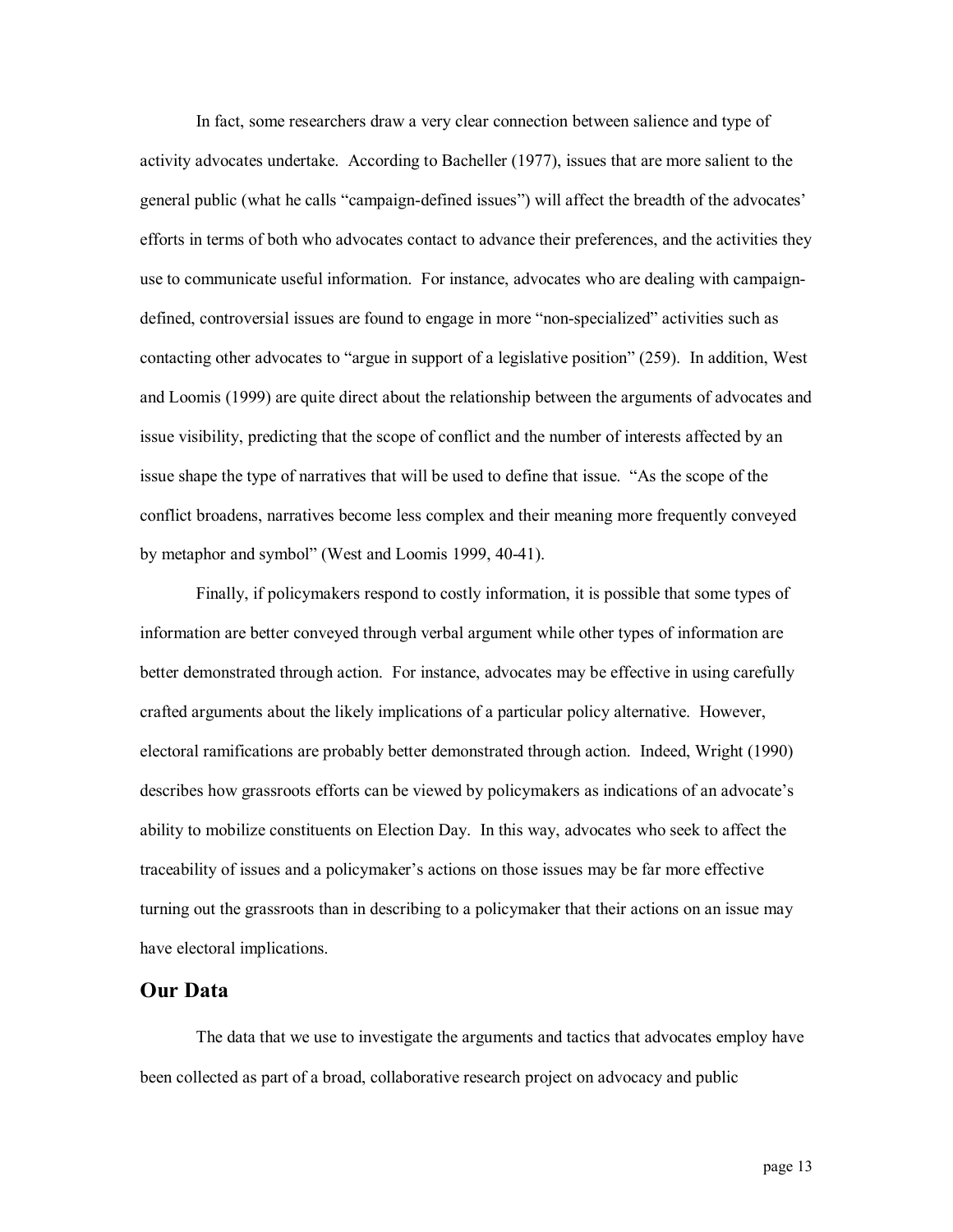policymaking.<sup>11</sup> The primary data being collected for the project comes from more than 300 interviews with Washington, DC-based policy advocates (e.g., representatives of organized interests, congressional staff, agency personnel) active on 98 randomly selected policy issues.

The issues included in the study were identified by a set of organizational advocates who we call *issue identifiers*. These issue identifiers were selected at random from the list of organized interests that registered to lobby Congress in 1996, the last year for which these registration data were compiled in a usable format at the time we began the data collection (see Baumgartner and Leech 1999). During the interviews, the issue identifier was asked to select the most recent issue he or she had spent time on, and to describe what he or she had done and what the organization was trying to accomplish on the issue. Specifically:

*Could you take the most recent issue you've been spending time on and describe what you're trying to accomplish on this issue and what type of action are you taking to make that happen? The issue we talk about doesn't have to be associated with a particular bill, rule, or regulation, and it doesn't have to be an issue that's been receiving coverage by the media—whatever issue you've most recently spent a significant amount of time on is fine so long as it involves the federal government.*

The use of this question means that the issues included in the study need not be part of or prominent on the public agenda. This makes possible an observation of issues that may differ from those typically described in the literature since existing studies most often select issues based on prominent debates in Congress or in the media. Interviewees also were asked to narrate the appeals and arguments they make when they speak with others about the issue, to specify with whom they are talking about the issue, to describe the type of opposition they face, and to provide a variety of other information about their organizations.

Subsequent interviews were conducted with the main actors representing each of the distinct perspectives on the identified issues. Although some issues (e.g., policies about funding

<sup>&</sup>lt;sup>11</sup> The project website is http://lobby.la.psu.edu.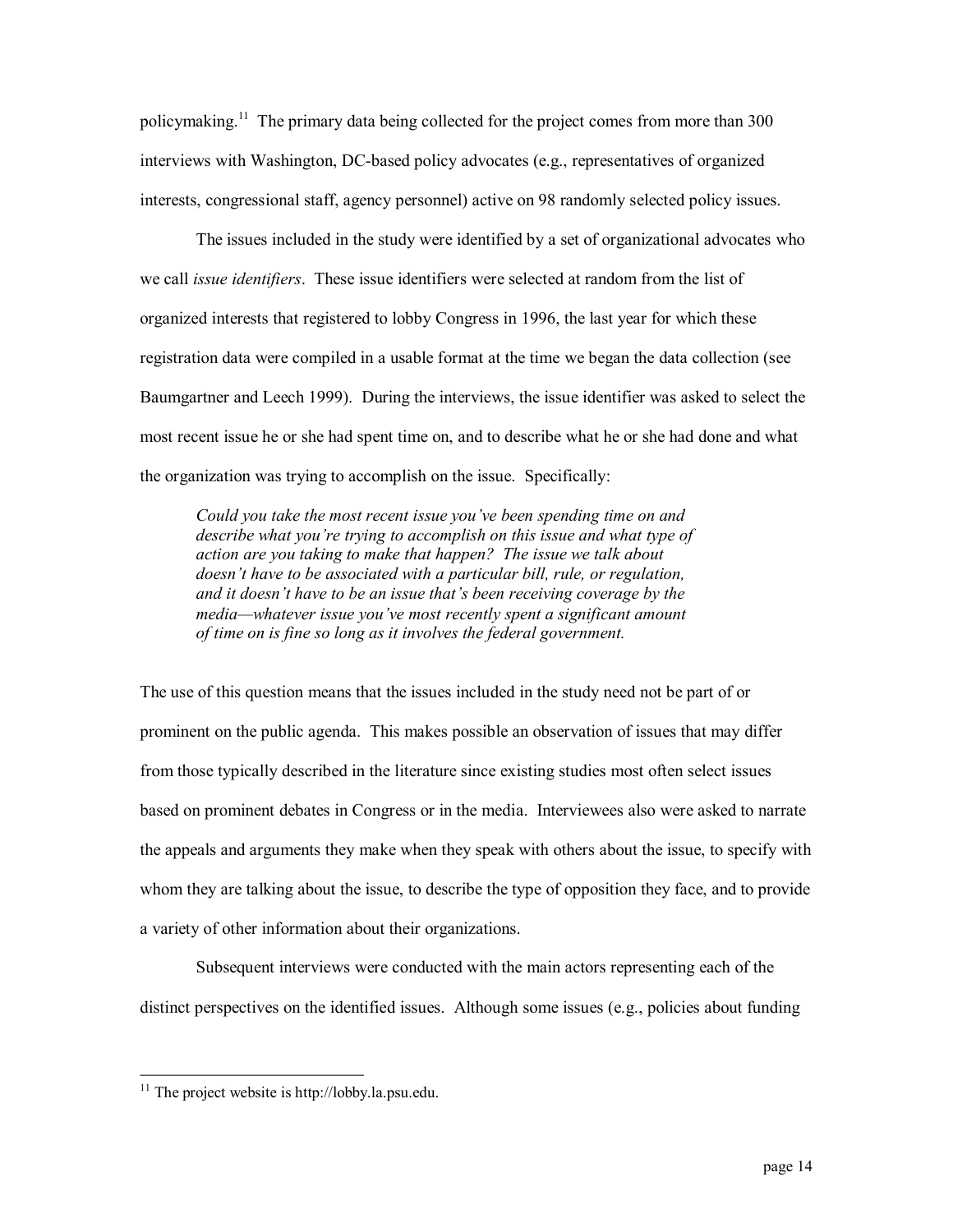for graduate medical education) involve as many as six additional interviews, most issues involve about three (the information in subsequent interviews quickly became repetitive).

Six variables are important to our examination of argument and tactic use in different contexts: policy perspectives; arguments; tactics; intent or goal; degree of change sought; and issue salience.

Perspectives: We define a policy perspective as a group of actors attempting to achieve the same policy outcome. Note that these advocates may or may not be working together as part of a coalition. Typically, however, most of the members of a given perspective do indeed coordinate their efforts informally or through a formal coalition. Perspectives include anyone attempting to promote the same goal, whether those advocates are within or outside of government. So a perspective may include private corporate actors, lobbyists, trade groups, executive branch officials, members of Congress, or even the president himself. While members of a given perspective typically work together, there may be important advocates working to achieve the same goal, but with no coordination or even communication with the others. For us, then, a perspective is broader than a coalition. It includes anyone playing a significant role in the policy process who is actively attempting to achieve a given goal. The distinct goals that various policy advocates are attempting to reach on an issue define the perspectives associated with that issue. With this definition of a perspective in place, we can summarize the structure of conflict across our cases easily by noting the number of distinct perspectives in each case. Across our 98 issues, we identified a total of 214 distinct perspectives, or just over two per case, on average. Table A.1 in Appendix A lists these perspectives by issue.

A surprisingly large number of issues (17 cases) consist of a single perspective attempting to achieve a goal to which no one objects or around which no one bothers to mobilize. A majority of cases had two perspectives—58 of our cases had this number. Just 23 out of our 98 cases involve what could be considered a complex structure of conflict (with multiple competing goals), and the bulk of these cases had just three or four perspectives. Typically this consists of a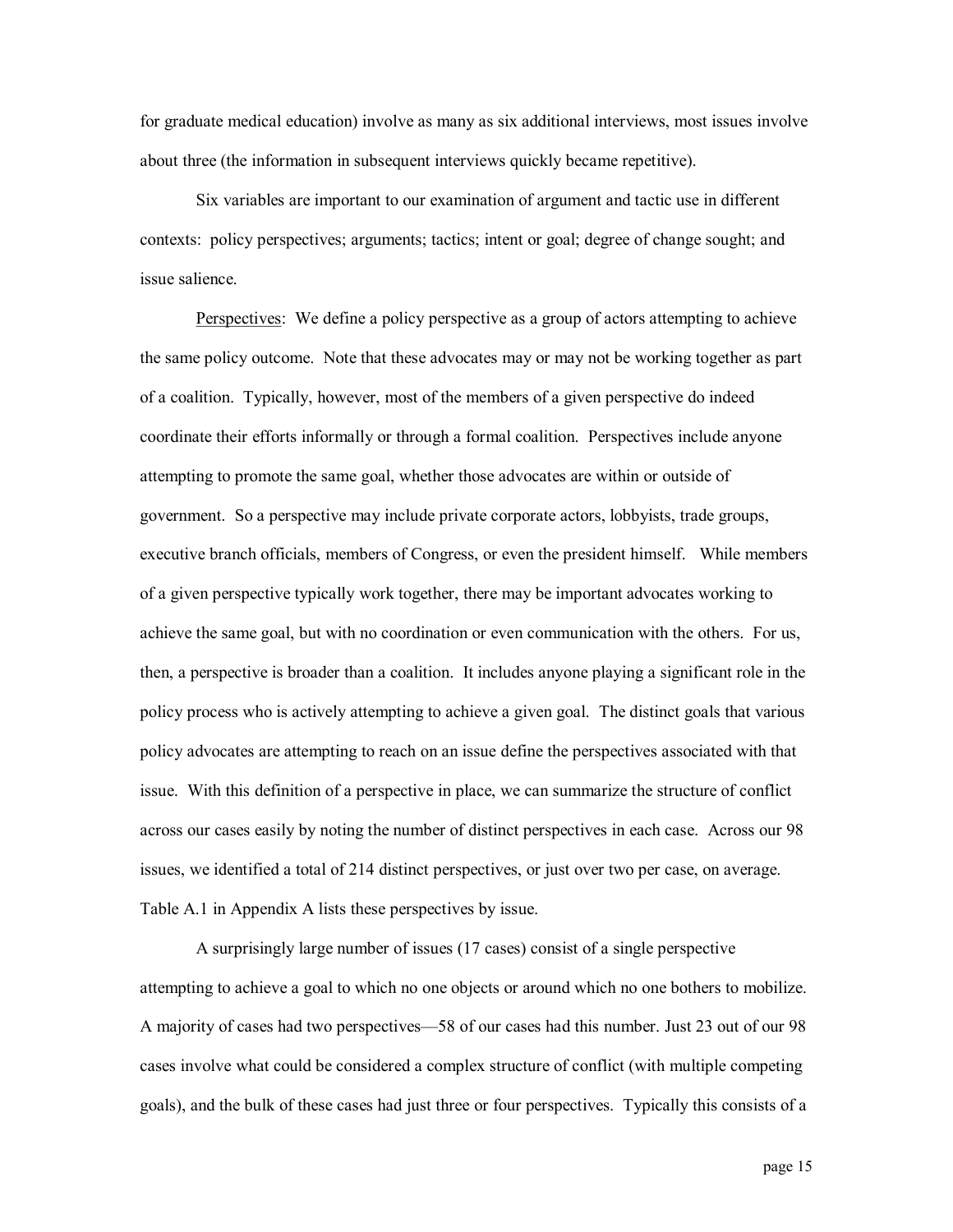status-quo perspective and two or three sets of actors attempting to change the status quo in slightly different ways. These groups may not be directly opposed to each other, but they are not working toward the same outcome either. Only one case included more than four distinct perspectives.

Arguments: During our interviews, advocates were asked:

*So you're talking to these various people about why it's necessary to move forward on this issue [or, if relevant, why it's necessary to prevent something from happening, etc.]. What's the fundamental argument you use to try to convince people to do this?*

Our objective in coding the policy arguments advocates use is to distinguish them by their type (e.g., cost, implementation). To achieve this objective, we needed to define what constitutes an argument so that only arguments and not descriptive statements or other comments about an issue that are made during the course of the interview are coded. For our purposes, an argument is a statement that links a policy goal with either a justification for the policy or a discussion of its implications. In some cases, the linkage between the justification/implication is not explicit but can be gleaned from the context of the overall interview discussion. The primary point is that for a statement to be considered an argument, the policy consequences or rationale must at least be implicit in the discussion.

With this definition in hand, two coders independently read all of the interview summaries available for an issue. These coders highlighted any arguments they encountered in the summaries, distinguishing arguments offered by the advocate being interviewed from those arguments that are presented as being made by others who are interested in the issue.<sup>12</sup> Once all the arguments were identified, the coders (again acting independently) assigned each one to a "type" category. We have defined fourteen types of arguments, each with between two and six

 $12$  Although we obtain information from the interviewed advocates about the arguments being made by others, we code only the arguments made by the interviewed advocate.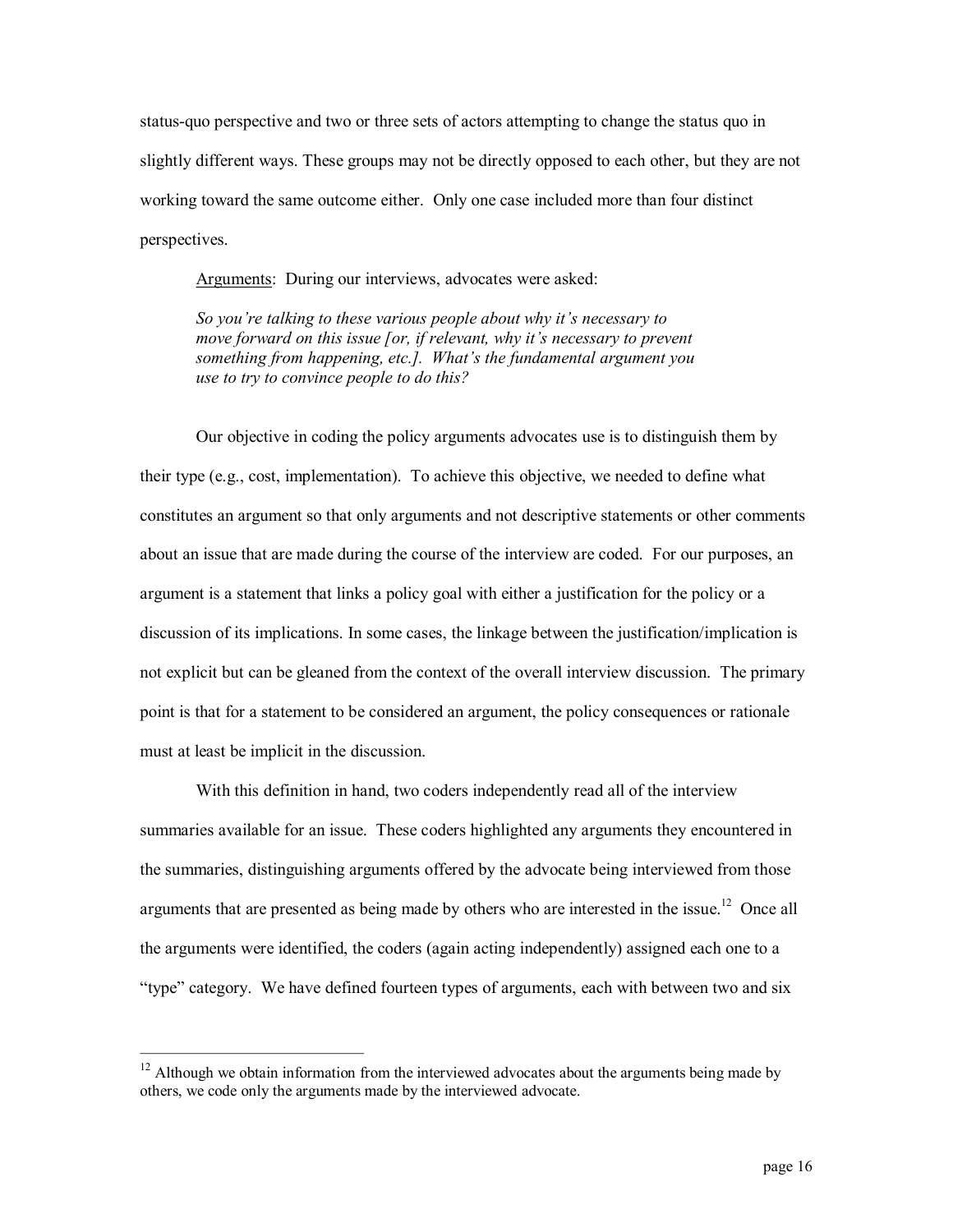subtypes. These argument types are presented in Table A.2 in Appendix A. The types are intended to describe, generally, the content of the appeal.

Tactics: As noted above, interviewees were asked to describe the type of action they were taking to accomplish their objectives on an issue. Reponses to this question, and a series of followup probes, provide us with information about the tactics advocates employed. Our objective in coding tactics was to document as completely as possible the range of activities that were used by advocates on a particular issue. Forty-one categories of activities (plus one category for "other activities mentioned") were identified through prior research and a preliminary review of the interview summaries. One coder read through each interview summary in order to identify whether a tactic was undertaken by each advocate individually, or by the coalition in which the advocate participated.

Goal or Intent: For every issue perspective that we identified, we determined whether the perspective was supportive of or opposed to the status quo policy. The status quo was defined in one of two ways, depending on whether the policy issue in question was legislative or regulatory. The status quo for legislative matters was defined as the policy in existence prior to the start of the start of the session of Congress in which the issue was identified. For regulatory issues, the status quo was represented by the policy in place at the start of the calendar year in which the issue was identified. Perspectives that sought to change the status quo policy – regardless of whether or not they proposed a clear alternative to it – were classified as status quo challengers. Overall, 82 (38.3%) of our 214 perspectives are status quo supporters and 132 (61.7%) are challengers.

Magnitude and type of policy change: Based on the information gathered through the interviews, we determined the impact each perspective's policy preferences would have (if adopted or implemented) on the budget of the federal government, the costs borne by nongovernment actors and institutions, and existing federal programs. Each perspective was coded for whether it would increase spending, decrease spending, maintain current spending, or have no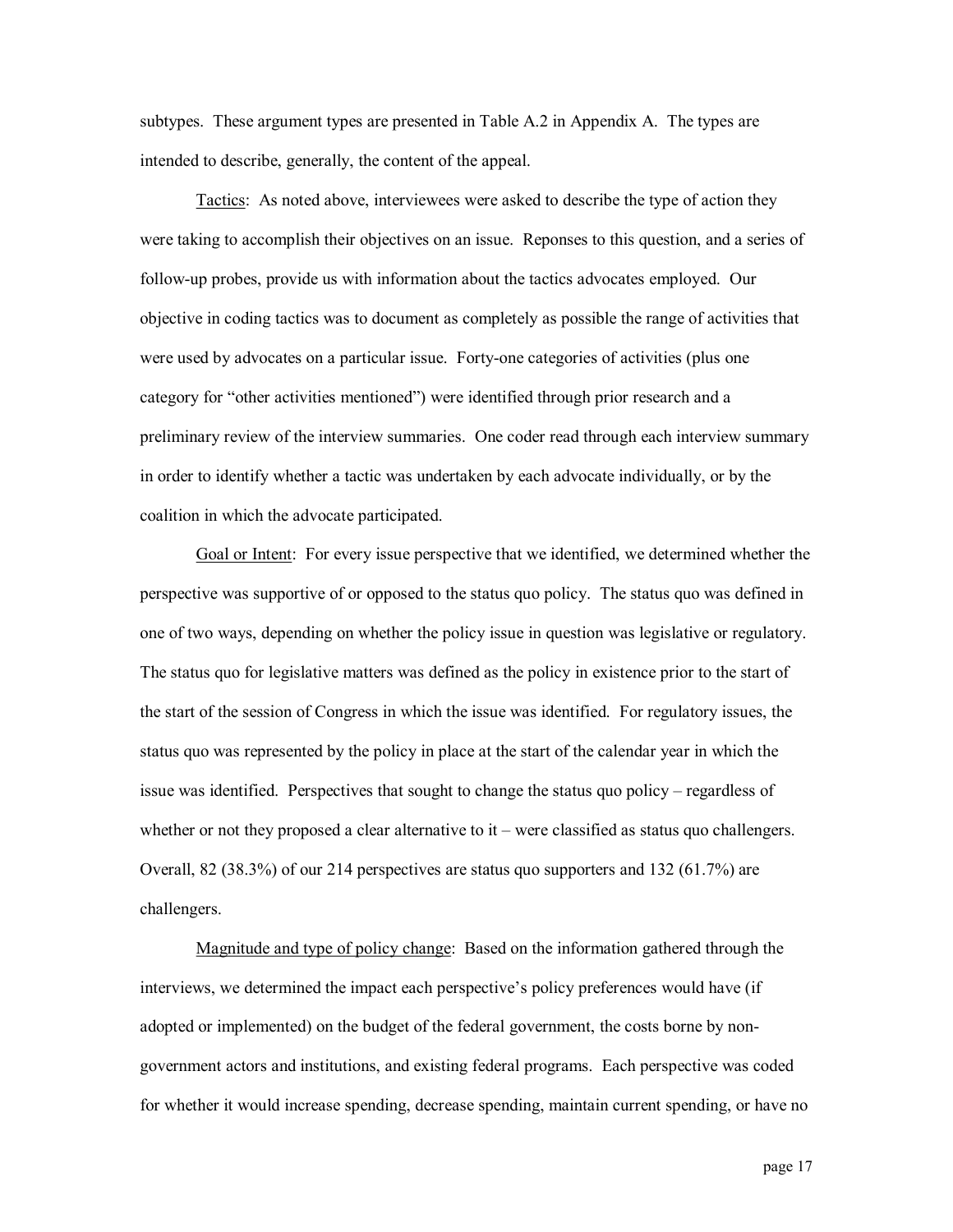implications for both the federal budget and the costs to nongovernment actors. In addition, we coded the impact that each perspective's policy proposal or objective would have on an established program as follows: abolish; large-scale reduction; marginal reduction; marginal expansion; large-scale expansion; status quo; or no established program.

Issue salience: In addition to the interviews we conducted, we searched for a wide array of publicly available information about each issue. Using a set of keywords developed for each issue, we gathered relevant print and television news stories (where print stories included major newspapers as well as *The National Journal*); information about congressional activity (bills, hearings, testimony, committee reports, member speeches and website postings); information about executive branch activities (regulations or proposed regulations), and materials posted by organizational advocates on their websites (e.g., press releases, reports).<sup>13</sup> We then created two standardized scales with Cronbach's alpha. The scale indicating "general salience" is based on counts of issue-related congressional bills; congressional hearings; witness testimony at congressional hearings; documents/statements found on House members' websites; documents/statements found on the Senate website; floor statements; *National Journal* stories; newspaper stories; and television news stories (the index reliability score is .843). A scale designed to tap "inside the Beltway salience" does not include the counts for newspaper and television news stories (the index reliability score is .830).

# **Findings**

Arguments. Because so little is known about the types of arguments that advocates typically make, we begin with a very simple look at the nature of argumentation observed in our study. To that end, Table 1 shows the distribution of argument types made by advocates associated with each of 170 perspectives on our 98 study issues.<sup>14</sup> Columns two and three of

<sup>&</sup>lt;sup>13</sup> All of these data are available on our project website.<br><sup>14</sup> Specifically, we examine the arguments made by actors associated with each perspective. If one or more of the actors associated with a perspective makes a particular type of argument, we consider the perspective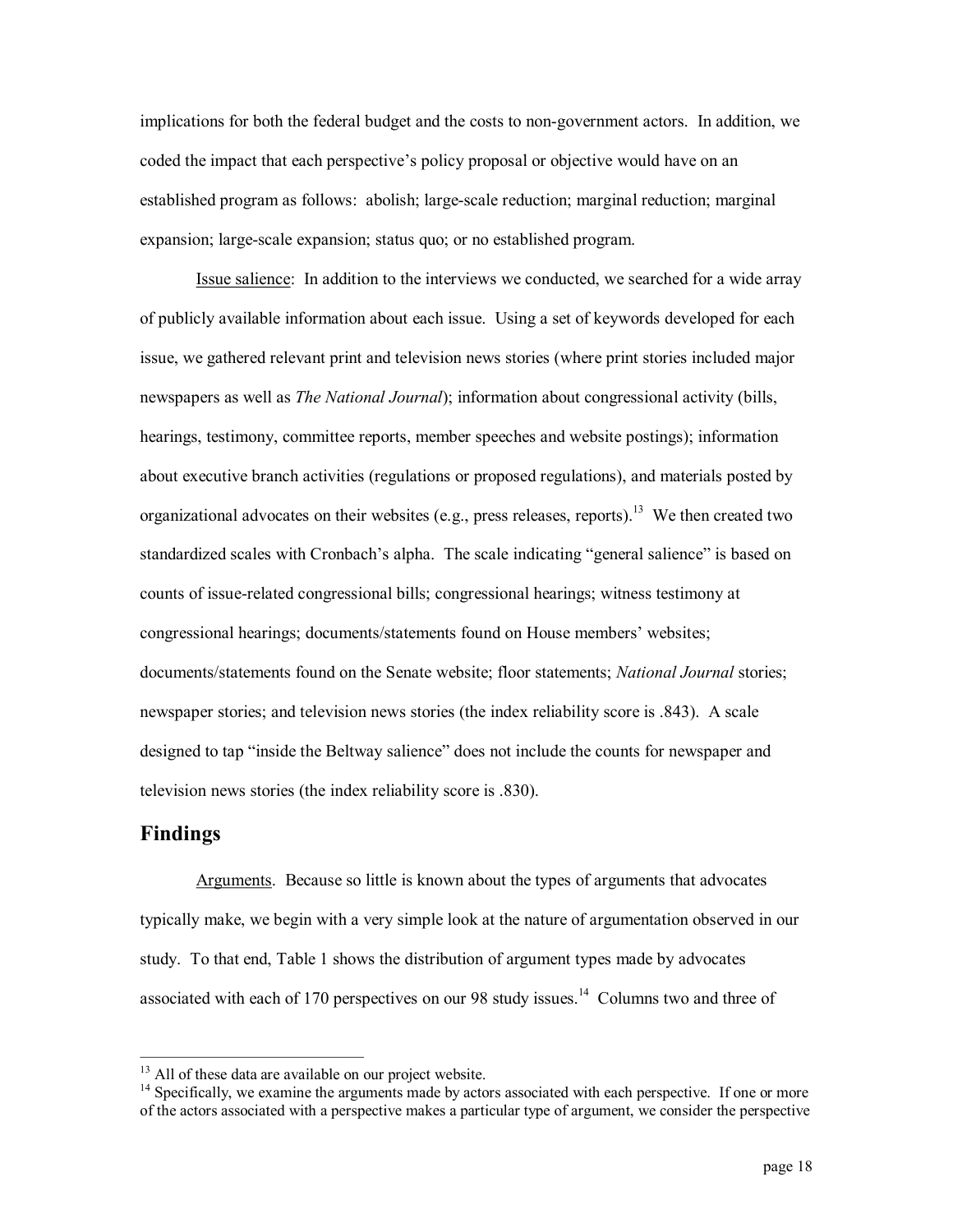Table 1 show the proportions of perspectives supportive of the status quo and the proportions of perspectives challenging the status quo, respectively, that make use of each type of argument whereas column four reports the overall proportion of perspectives that make use of each type of argument. What is perhaps most notable in Table 1 is the diversity of argument types that are employed on our random sample of issues. Eleven types of arguments, touching on topics as diverse as feasibility, the appropriateness of government action, cost, and equality of treatment, are used by more than 10 percent of the perspectives active on our study issues; seven of these types are used by over a fifth of the active perspectives. That said, three types of arguments are especially common. More than half of all perspectives offer arguments that raise concerns or offer reassurance about the feasibility of policy options (72.9 percent); that suggest that certain policy options promote or inhibit noncontestable goals (e.g., public safety, improving the economy, improving rural health care) (63.5 percent); and/or that emphasize the costs or cost savings that particular policy alternatives offer to non-government actors (53.5 percent). Especially notable across these three types of arguments is the similarity in relative usage between status quo supporters and those who challenge the status quo. Although challengers to the policy status quo are somewhat more likely to discuss policy feasibility and how policy options affect the costs borne by nongovernment actors, the differences between these two groups are statistically indistinguishable.

## [Table 1 here]

The next most commonly used arguments are those that link policy options to equality of treatment or discrimination (41.2 percent); to various noncost consequences (37.7 percent); and to costs imposed upon or saved by government  $(30.6 \text{ percent})$ .<sup>15</sup> Among this grouping of

as having made that type of argument. We do not have arguments for all 214 perspectives because we did not seek or could not obtain interviews with representatives of 44 perspectives.

 $15$  The category of non-cost consequences includes arguments that refer to any consequence – intended or unintended -- of the status quo or the proposed policy that does not refer to directly to costs borne by government and/or the private sector. For instance, on the issue from the  $106<sup>th</sup>$  Congress about whether to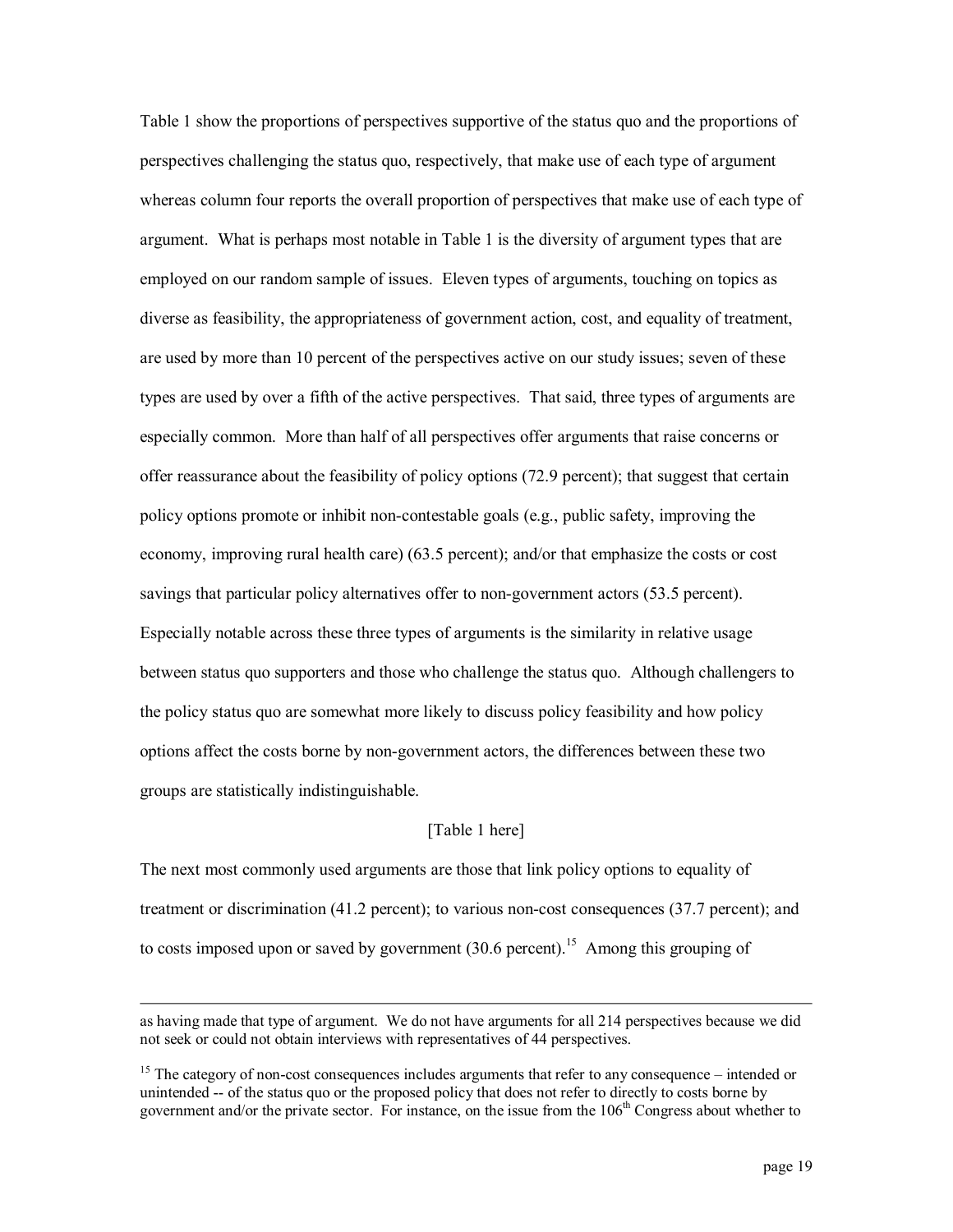arguments, clear differences are seen in the tendencies of status quo challengers and perspectives defending the status quo. Advocates associated with perspectives that challenge the status quo tend to emphasize the costs borne by government significantly more often than do those defending the status quo  $(p=.024)$ .<sup>16</sup> In contrast, status quo defenders show a relatively greater inclination than do status quo challengers to emphasize the non-cost consequences of policy options. In this case, however, the 12.3 percentage point difference falls just outside the bounds of statistical significance ( $p=109$ ). As we explain in more detail below, the emphasis on cost and non-cost consequences by status quo challengers and defenders, respectively, provides insight into how advocates with different intentions tend to try to build support for their policy goals.

Arguments that refer to the magnitude of change proposed, the procedural or jurisdictional issues at stake, the appropriateness of government involvement, the size of the underlying problem, or the link between a policy alternative and some target group or set of constituents are used less frequently than are claims of feasibility, cost, and other consequences. As shown in Table 1, no more than about a fifth of the perspectives in our study sought to justify or explain their preferences in these terms. Here again, relatively minimal differences emerge between status quo defenders and challengers. It is only the use of arguments about the appropriateness or inappropriateness of government activity that comes close to being significantly greater for defenders of the status quo  $(p=108)$ .

Much rarer are references to a looming crisis, to partisan or electoral benefits and costs associated with a policy alterative, and/or to appeals that link policy options to national security

raise CAFE standards for light trucks and vans, the perspective that supported the status quo moratorium on raising standards offered arguments based both on cost and non-cost consequences: "If fuel efficiency standards are raised, then manufacturers will go with something lighter [to construct vehicles]. If lighter materials are used, safety and cost become an issue. Lighter cars tend to be less safe and steel is less expensive than alternative materials."

<sup>&</sup>lt;sup>16</sup> We use a two sample test of proportions to determine the likelihood that the observed differences in relative frequencies are due to random sampling error. In the present case, if the true difference in the use of government costrelated arguments between status quo challengers and status quo defenders were zero, the probability is .024 of observing a 16.5 percentage point difference due to random sampling error.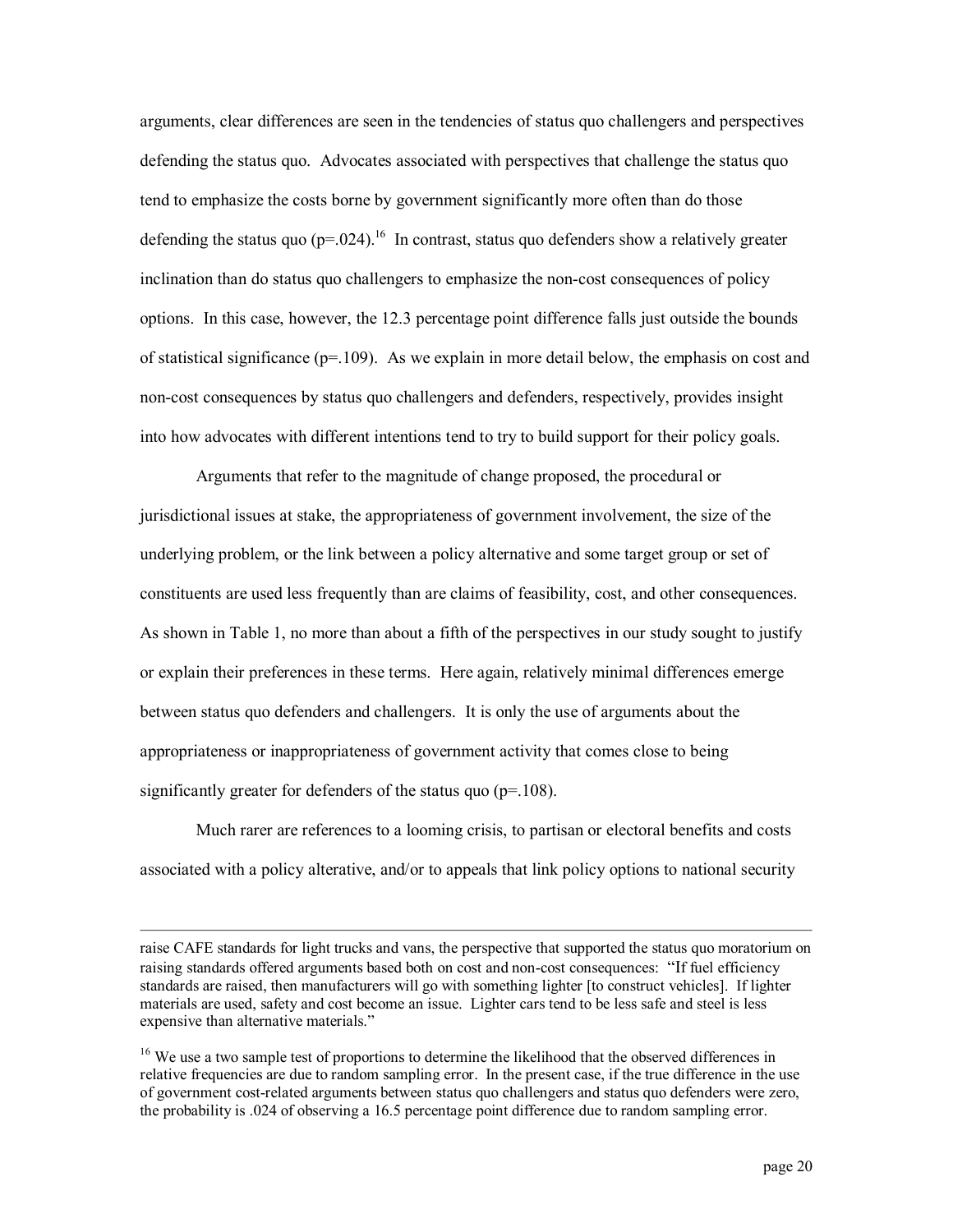concerns. That advocates would not seek to discuss the electoral implications of a policy choice is not too surprising; as noted above we would expect that electoral considerations would be communicated more effectively through actions – mobilizing grassroots or grass-tops supporters – rather than words. But, in light of the popular view of lobbyists as mere conduits of money between well-heeled interests and policymakers, it is notable that few appeals reference campaign contributions as a rationale for supporting or rejecting the preferences of a perspective (see Table A.2 – references to campaign contributions are included as an electoral benefit/cost type of argument).<sup>17</sup> It is also somewhat surprising to see so few efforts by the advocates in our perspectives to link their policy goals with national security. The initial and subsequent interviews for our project continued for more than a year following September 11, 2001, a period marked both by heightened security concerns, and widespread acknowledgement that the political landscape and debate was dominated by national security. Perhaps the effort to link issues, generally, with national security concerns was relatively short-lived. We were not in the field between September, 2001 and May, 2002. When our interviewing resumed in May, some of the advocates we interviewed were working on issues related to the Bush administration's "war on terror" and its corollary efforts in Afghanistan and Iraq – terrorism reinsurance for airlines; maritime security; restrictions on foreign students' work in university laboratories; and efforts to increase and fund airline security. But advocates had begun to work on many other issues and, based on our interviews, it appears that they sought to justify and explain their policy preferences in terms that were not explicitly related to the national security issues that were dominating the public agenda.<sup>18</sup>

 $17$  Of course, contributions need not be mentioned explicitly to effectively determine policy choices. That is, the receipt of a contribution may be sufficient to explain the recipient's policy preference.

<sup>&</sup>lt;sup>18</sup>One might expect to see a relatively greater attention to cost in the arguments made after September, 2001. In other words, advocates might have found it beneficial to emphasize the cost savings associated with their policy priorities – or the cost increases associated with the preferences of opponents – given the rising costs associated with homeland security and the "war on terror" in the post-9/11 period. Our data show that, generally speaking, this is not the case. Overall, the relative frequency of arguments related to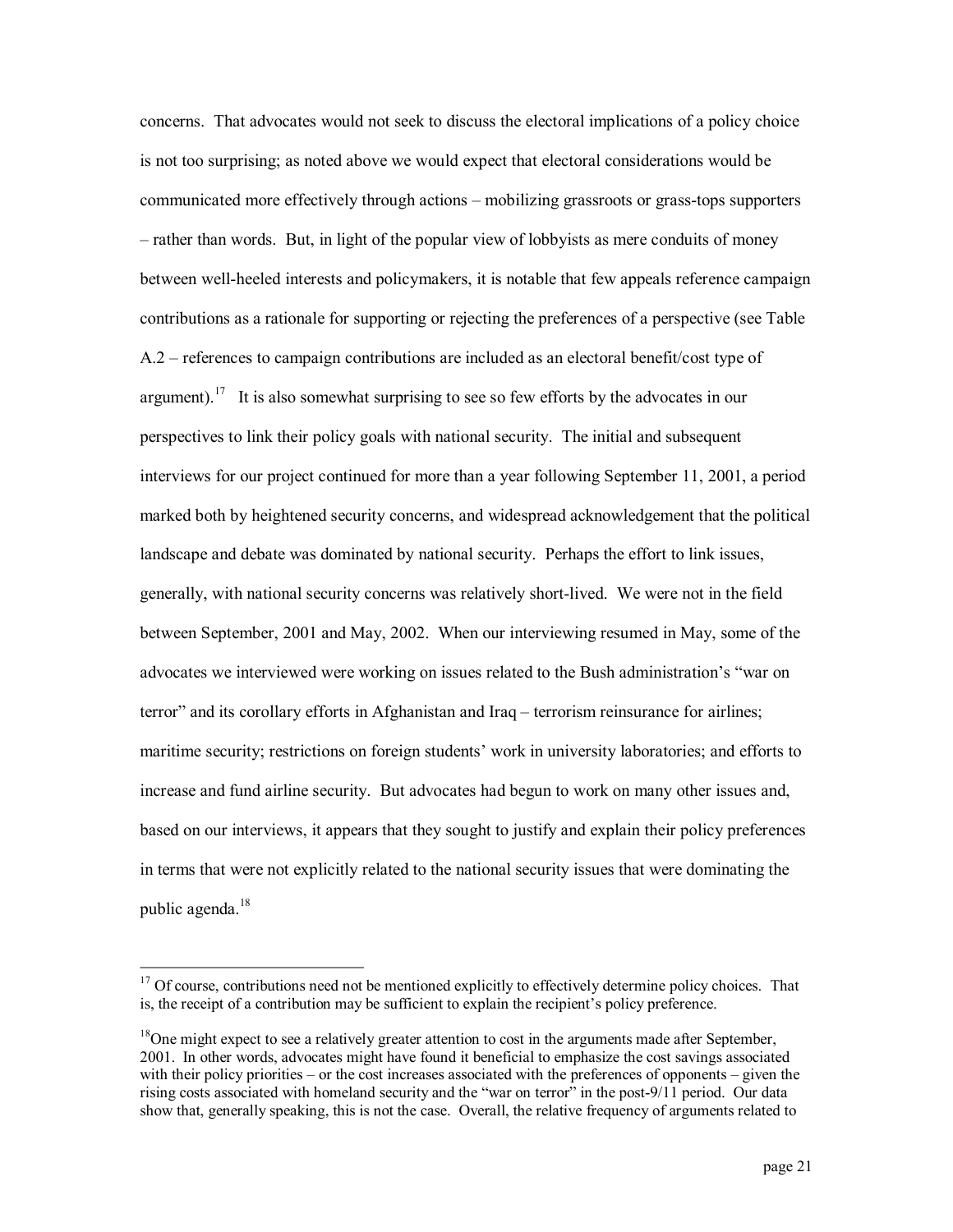Finally, although advocates, overall, do not point to a looming crisis as a rationale for supporting a particular policy choice, the  $2<sup>nd</sup>$  and  $3<sup>rd</sup>$  columns of Table 1 illustrate that when a crisis is mentioned, it is more often raised by challengers to the status quo. This type of argument is a reasonable (and not unexpected) one for status quo challengers to make given the hurdles they face in generating motion for change.

Additional detail about the content of these arguments is provided in Table 2 (only those types of arguments that are used by 10 percent or more of the perspectives are presented here). Like Table 1, Table 2 shows that a diverse array of arguments is used by the advocates associated with the perspectives that were active on our issues. For a few argument types, however, there is a particular subtype that is relatively more common. For example, within the category of goal arguments (used by 63.5 percent of all perspectives), claims that emphasize how a policy alternative promotes a shared goal (42.4 percent of perspectives use this form of argument) are made much more often than are claims that emphasize how an opposing perspective inhibits a goal (27.1 percent). Moreover, the tendency to emphasize how a policy alternative promotes a shared goal is much more common among status quo challengers (50 percent of all perspectives challenging the status quo versus 37.5 percent of perspectives defending it). But among the arguments that emphasize the equal or unequal impact of a policy, claims of how policy options provide an unfair advantage for some far outweigh the defensive (or counter) argument that they do not (38.8 percent versus 5.9 percent, respectively).

[Table 2 here]

the costs borne by government, and the costs borne by private actors, actually declined a bit in the post 2001 period. But the patterns are a bit different for government and private cost arguments, and for status quo challengers and supporters. Status quo challengers were far more likely than defenders of the status quo to use arguments about government costs in the preSeptember 11 period (41.7 percent versus 17.1 percent, respectively). However, in the post9/11 period, status quo defenders show a small increase in the use of government cost arguments (26.1 percent) and perspectives challenging the status quo show a large decrease in the use of government cost claims (26.5 percent). Arguments emphasizing private costs are used by just over 50 percent of perspectives both supporting and opposing the status quo prior to 9/11. After 2001, status quo challengers' use of these claims remains largely unchanged whereas status quo defenders appear less likely to make claims about private costs (43.5 percent).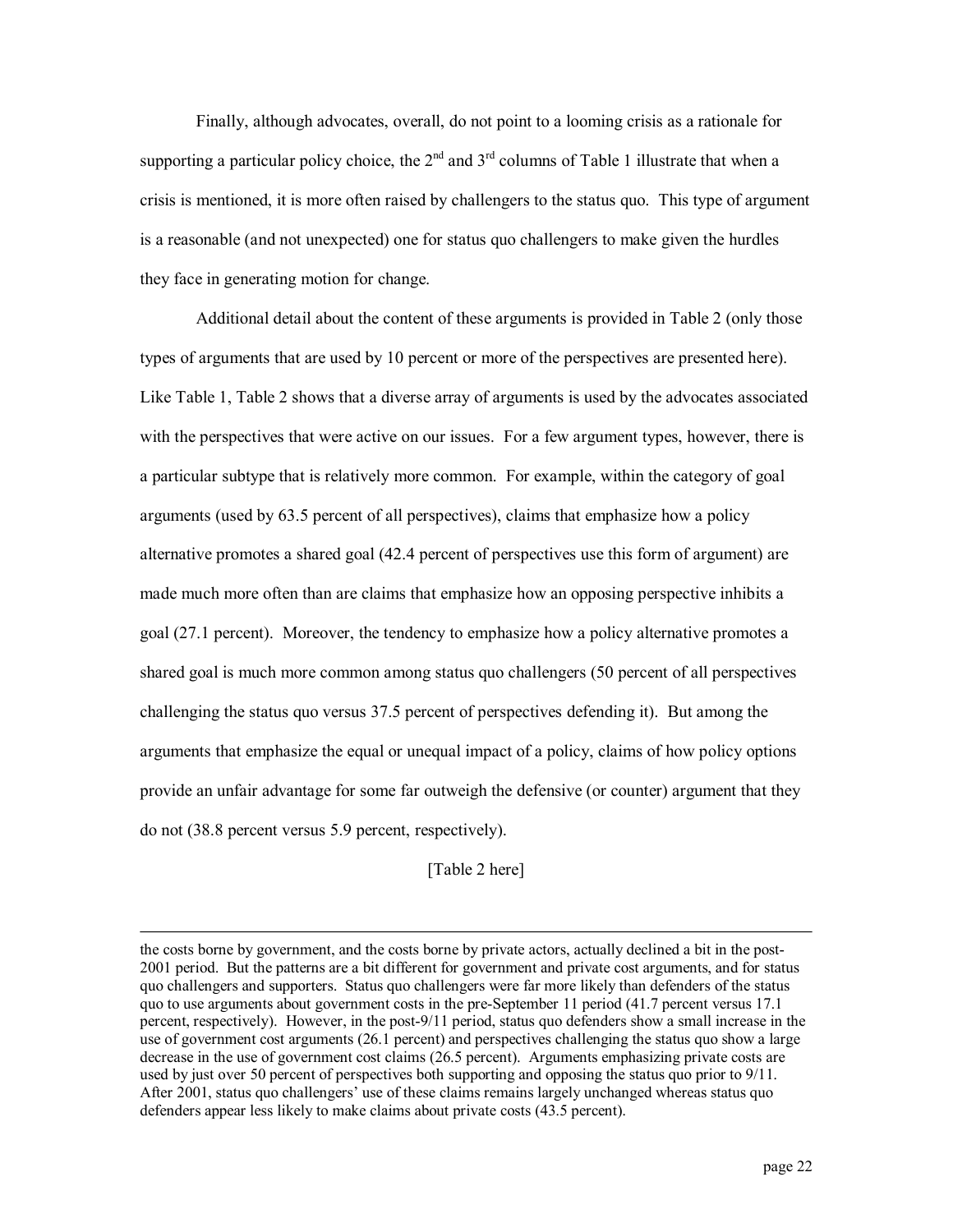Turning next to the arguments about cost, Table 2 shows that there is a tendency overall to focus more on the costs that policy options impose on private actors and institutions (42.4 percent) than on how the costs they bear will be reduced (21.8 percent). And relative to goalrelated arguments, the differences between status quo defenders and challengers are more apparent. Challengers to the status quo are significantly more likely ( $p=0.023$ ) than status quo defenders to talk about how the policy options they prefer will reduce the costs borne by private actors. But defenders of the status quo show a much greater inclination to talk about how the policy options supported by challengers impose costs on those outside of government. In the case of costs to government, arguments tend to focus both on how policies will add to and also reduce those costs. But here again we see the much greater tendency on the part of those perspectives challenging the status quo to make claims about the cost savings of their policy preferences. While only about five percent of the perspectives supporting the status quo talk about its cost efficiency for government, nearly 22 percent of the status quo challengers emphasize the cost savings that their policy options offer to government, a difference that is statistically significant at the .01 level.

Within the category of non-cost consequences, the pattern of argument usage is similar to what is observed for the arguments about the policy costs borne by non-government actors. Specifically, there is a far greater tendency among the perspectives to emphasize the negative consequences of opponents' policy preferences as opposed to the positive consequences of their own preferences (30.6 percent versus 12.9 percent, respectively), and relative to status quo challengers, defenders of the status quo are significantly more likely to make these claims (24.5 percent versus 40.6 percent,  $p=0.027$ . It is to the advantage of status quo defenders to "go" negative" to torpedo any proposals for change, whereas advocates of change must not only show that the status quo is flawed but that their proposal for change would improve the situation.

Table 2 reveals a number of other differences in the more detailed arguments used by challengers and defenders of the status quo, although the frequency with which these arguments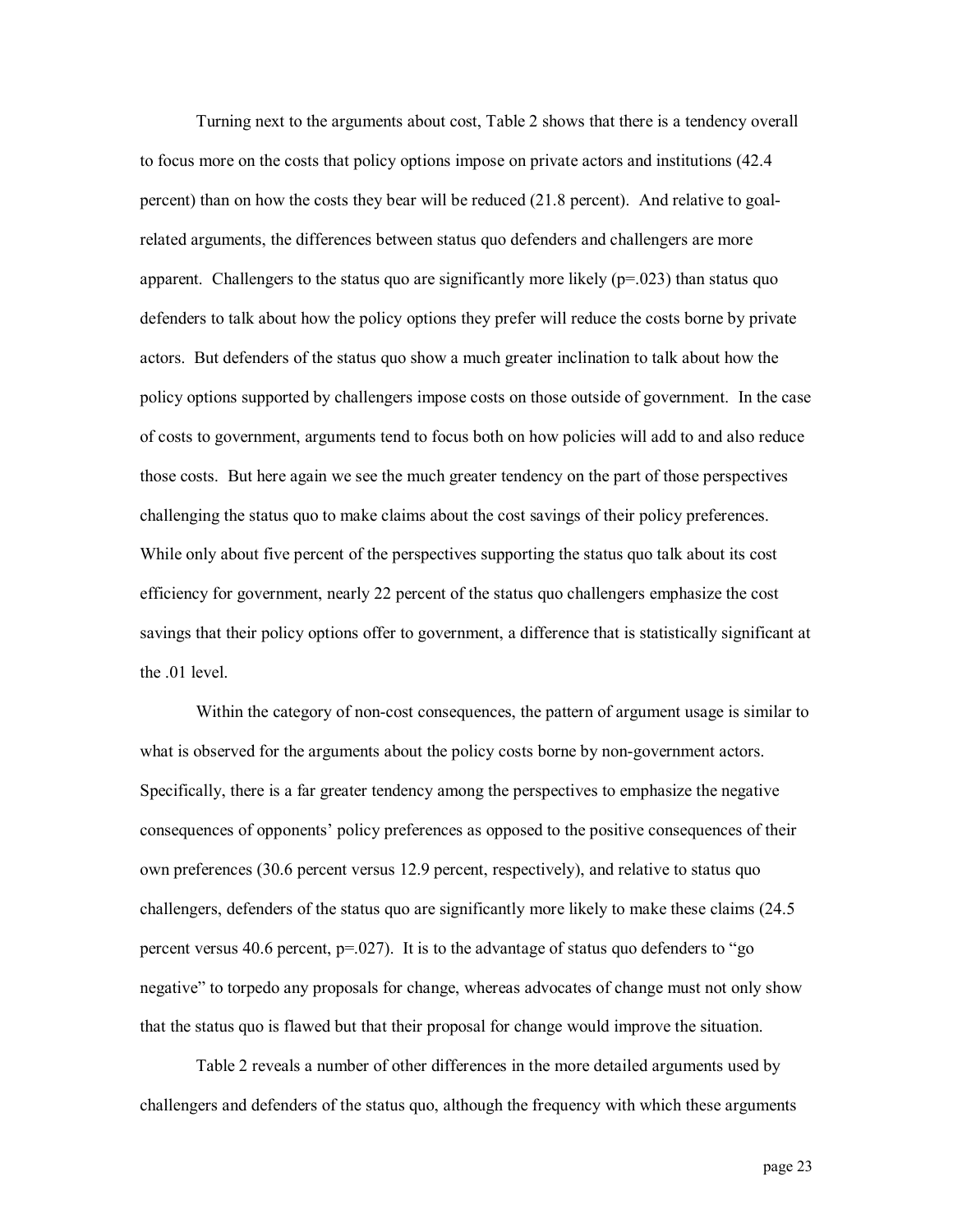are used is generally lower than that of the arguments mentioned above. Still, these differences provide evidence consistent with the differences already noted – status quo defenders need not explain the benefits of the status quo, they need only cast doubt on the policy alternatives that challenge it. Of course, this is consistent with (and underlies) the relative advantage enjoyed by status quo defenders. For example, Table 2 shows that status quo defenders are more than three times more likely than status quo challengers to emphasize the need for more study about the feasibility of alternatives (17.2 versus 4.7 percent, p=.007), and they are more than twice as likely to suggest that a large precedent will be set by any changes that are made to the status quo (17.2 versus 6.6 percent,  $p=030$ ). It is also interesting that when the status quo involves the government not addressing a problem, status quo defenders appear to emphasize the insignificance of the underlying problem as well as the inefficiency that would result if the government addressed it.

Additional purchase on the use of arguments by status quo challengers and defenders of the status quo are revealed in the information presented in Tables 3 through 5. In Table 3, the argument data are aggregated into categories that reflect more clearly some of the major themes in the patterns of usage noted above: doubt and uncertainty; optimism; increased costs; decreased costs; and prudence. As Table 3 illustrates, the relative use of arguments that underscore the costs that will result if their opponents' policy preferences are adopted is similar for both supporters of and challengers to the status quo. In addition, both sets of perspectives are almost equally likely to use arguments that raise doubts or uncertainty about the preferred policy of the opposing side. In the case of status quo challengers, these arguments are almost exclusively focused on the unworkability of the status quo. But there are far more substantial differences between status quo challengers and defenders in the use of the remaining categories of arguments. Claims about the cost reductions that would result from the preferred policy options are almost three times more likely to be made by status quo challengers, a difference that is statistically significant at the .001 level. Another significant difference between status quo challengers and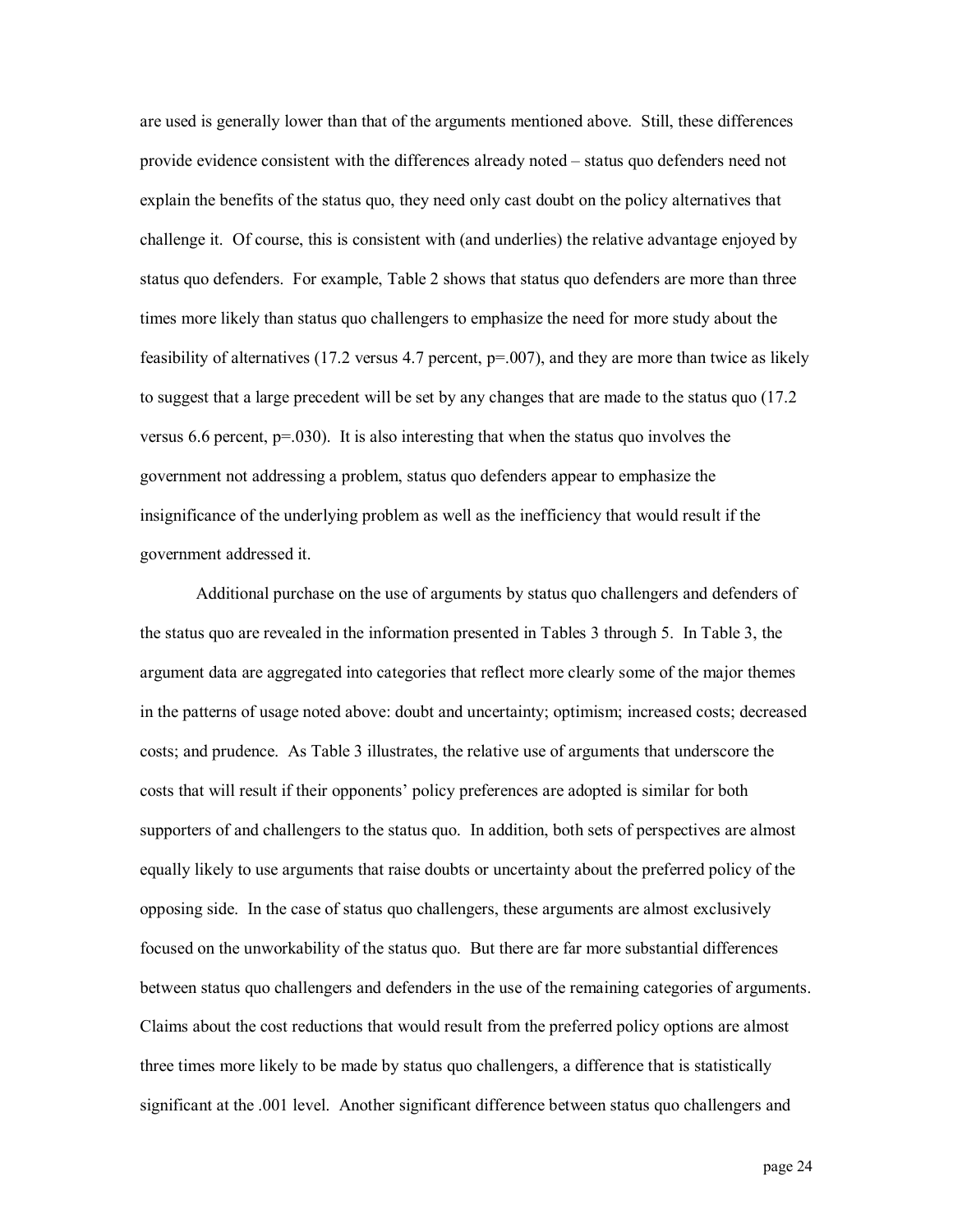defenders is in terms of the level of optimism that pervades their claims. As Table 3 indicates, status quo challengers are much more likely than status quo defenders to emphasize what is positive about their policy preferences. Finally, and not surprisingly given their intent, the challengers to current policy speak of the small, prudent changes they seek to make.

## [Table 3 here]

In Table 4 we aggregate the arguments made by the study perspectives according to whether they are positive or negative in tone. Positive arguments include: policy promotes a shared goal, policy is equitable, policy reduces costs to government or to private actors, and policy has some secondary beneficial consequences. Negative arguments include: policy inhibits shared goals, policy is not equitable, policy imposes costs on government or private actors, policy has some secondary negative consequences, and policy does not work. Perhaps most striking in Table 4 is the tendency of both status quo defenders and challengers to "go negative." At least four-fifths of the perspectives associated with our study issues make use of one or more negative claims. But equally striking is the disparity between status quo challengers and defenders in terms of their use of positive arguments. Fewer than half of the perspectives that defend the status quo make at least one positive claim, whereas over 70 percent of status quo challengers use that type of argument (statistically significant at the .01 level). The bottom rows of Table 4 bring these differences into sharper relief. For status quo defenders, there is a tendency not only to use arguments that are negative in tone but also to use negative arguments exclusively (42.2 percent of all perspectives). And while few perspectives of any type rely solely on arguments that are positive in tone, a majority of the status quo challengers mix it up, as it were. As shown in Table 4, 62.3 percent of those perspectives that seek to change the status quo make use of a combination of positive and negative appeals. These results add to our understanding of the underpinnings of the status quo advantage. Because losses loom larger than gains, defenders of the status quo benefit greatly from raising the prospect of a negative consequence, or otherwise linking any alternative to the status quo as a risky choice (Kahneman and Tversky 1984). Students of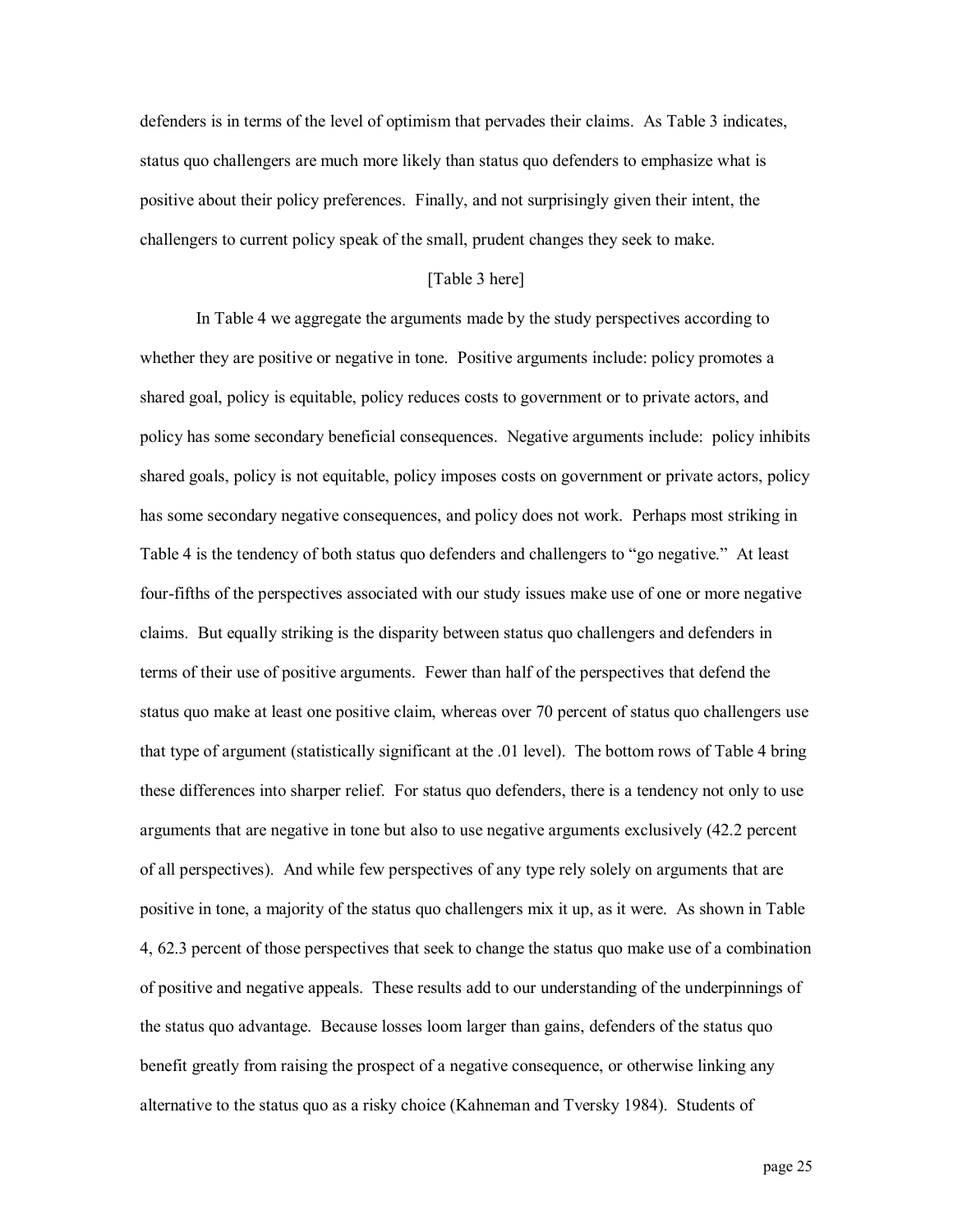framing know that a given option or alternative can be portrayed in different ways (Tversky and Kahneman 1981), so the savvy status quo defender need not explicitly engage in outlining the virtues of the status quo policy. Rather, it is sufficient (and not too terribly difficult) to suggest that certain costs and negative consequences *might* result from a policy option being proposed. Indeed, "…the status quo defines the reference level for all attributes. The advantages of alternative options will then be evaluated as gains and their disadvantages as losses… [and] the decision maker will be biased in terms of retaining the status quo" (Kahneman and Tversky 1984, 348).

# [Table 4 here]

In Table 5, we consider how frequently the same type of argument is used by opposing perspectives – status quo challengers and status quo defenders. Although the data presented here do not speak to whether the element of contention is exactly the same within a given argument type, it does provide an initial picture of the tendency of perspectives to raise the same types of issues when they seek to justify their policy preferences. Overall, Table 5 illustrates that there are some types of arguments on which the perspectives appear to engage one another. For example, engagement occurs fairly often on matters of feasibility and cost. They also contest the goals associated with the policy alternatives under consideration, including whether the alternatives promote or inhibit equal treatment. That opposing perspectives engage one another about the goals that are promoted or inhibited by a policy proposal is particularly interesting given the claims that appeals tied to widely accepted social values are difficult to contest (Cobb and Ross 1997; McKissick 1997). Even if the perspectives are not engaging one another on the same shared goal, the data in Table 5 suggest that they may be offering competing ideas about the values that are at stake.

# [Table 5 here]

In order to examine whether and how the use of different types of arguments are affected by both salience and the magnitude of change at stake on the issue, we estimated the probability that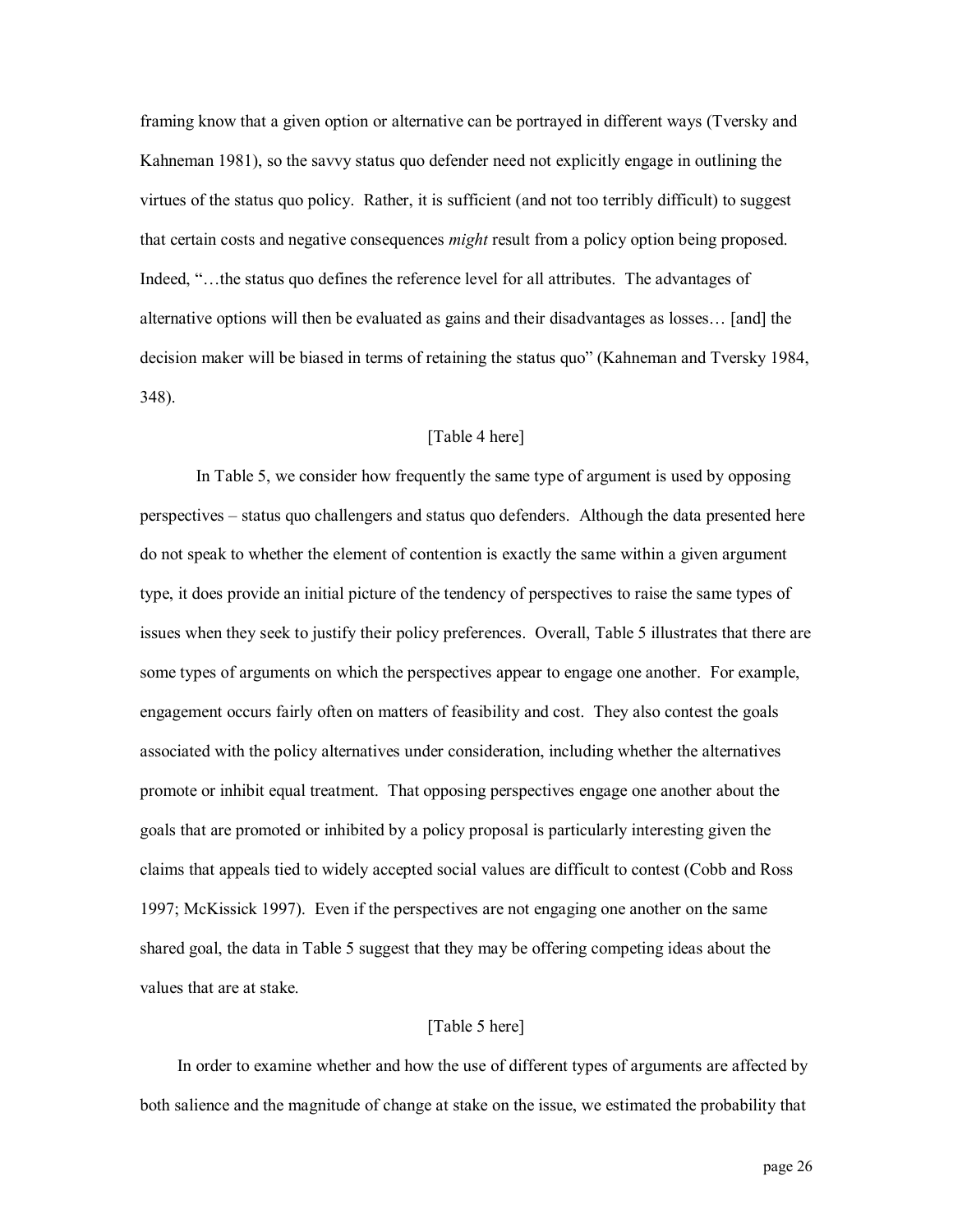a perspective would use each of a series of argument types as a function of the following five variables:

- · *general issue salience*: the standardized scale created with Cronbach's alpha that is described above;
- · *perspective intent*: an indicator of whether a perspective supports (coded zero) or opposes (coded one) the status quo;
- · *impact on the federal budget*: an indicator of whether a perspective's policy objective would increase or decrease the budget of the federal government (coded one), or whether it would maintain spending or have no budgetary impact (coded zero);
- *impact on private costs*: an indicator of whether a perspective's policy objective would increase or decrease the cost to private businesses/individuals (coded one), or whether it would maintain costs or have no cost impact (coded zero); and
- · *impact on established programs*: an indicator of whether a perspective's policy objective would substantially reduce or expand an established program (coded one), or whether it would maintain the status quo or did not deal with an established program (coded zero).

Because argument use is a dichotomous variable, we use probit analysis to estimate our equations; our unit of analysis is the perspective. Given the evidence presented in Table 5 that there is engagement on the same types of arguments by opposing perspectives, we cannot credibly assume that the perspectives associated with a given issue are independent. We also cannot know with our crosssectional data whether the salience of an issue, which we measure across the entire two-year term of a session of Congress, reflects the level of salience that characterized that issue at the time the decision was made by each perspective to use a particular type of argument. In addition, although it may be unlikely, it is possible that the use of a particular type of argument by a perspective affects the level of salience we observe on an issue. Consequently, we base our inferences on robust standard errors that are calculated with observations clustered by issue, and we present only the signs of coefficients that are statistically significant ( $p < 0.10$ ). Table 6 presents these results for argument types used by at least 10 percent of all perspectives. The signs that appear in each of the five columns indicate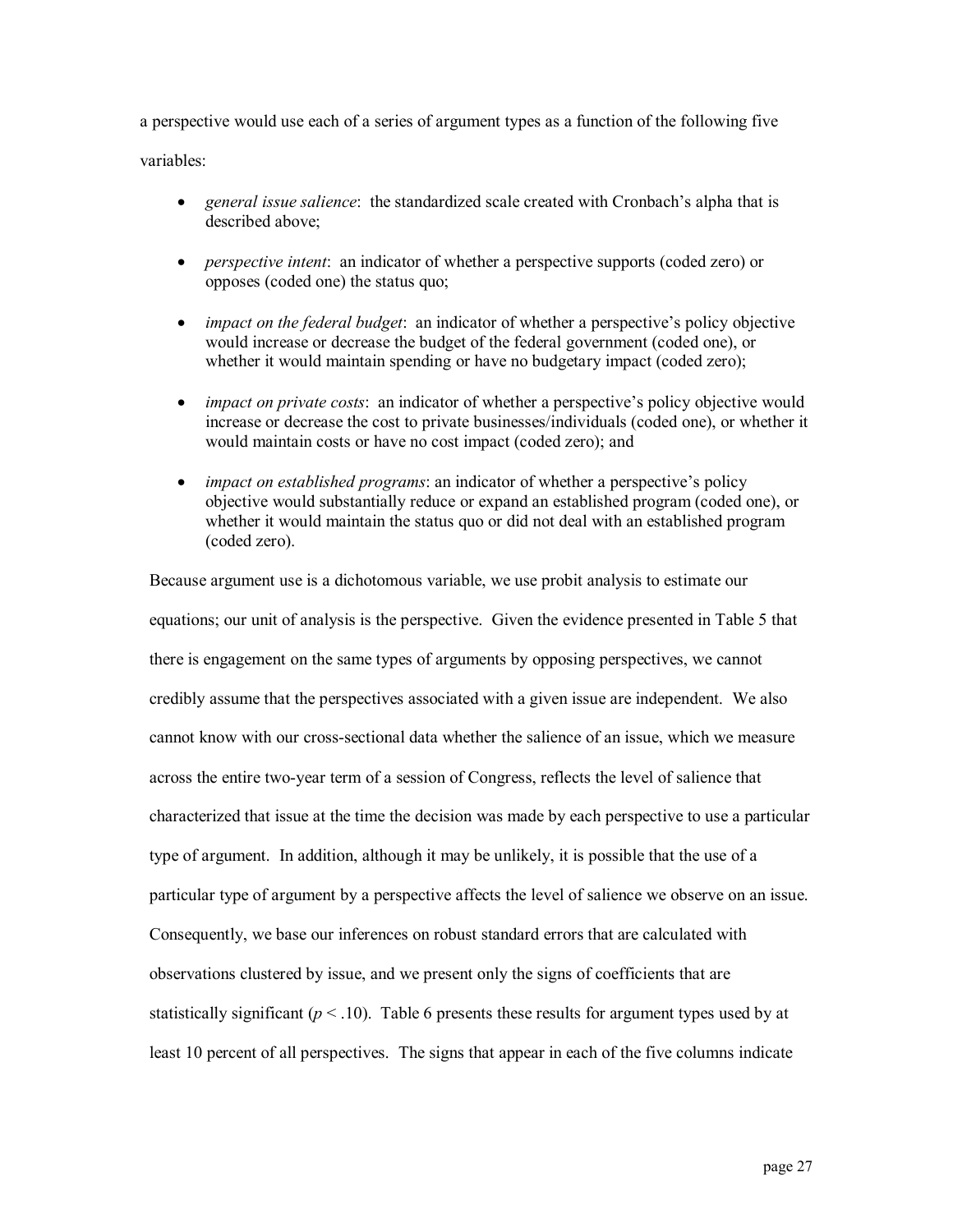which of the perspective/issue characteristics are statistically significantly associated with the use of each type of argument.

## [Table 6 here]

Overall, the salience of an issue is not a major predictor of the type of argument used, although it is significantly associated with the likelihood that a perspective will use each of three types of arguments. Specifically, the three negative signs in the second column of Table 6 indicate that perspectives are less likely to use arguments about the magnitude of policy change (prudent, small change, sets a precedent, etc.), the size of the underlying problem, and jurisdictional issues when issues are more rather than less salient. When an issue receives greater governmental and media attention and is visible to the public, it is quite reasonable to expect that advocates would not bother to argue that the underlying problem was big enough to merit attention since that hurdle had presumably been surpassed. Similarly, it would not seem effective on such issues to make the counterargument that they issue did not, in fact, merit all the attention it was receiving. One could do so but probably not with much success (or attention). Claims about the magnitude of the policy itself also are likely to be a bit out of place in the context of a salient issue. That jurisdictional or procedural arguments are unlikely to be used on more salient issues is a bit surprising because this category of argument includes constitutional claims, and issues of federalism (see Table A.2 in the Appendix). But this is a relatively uncommon type of argument in our random sample of issues generally. What is perhaps most surprising in these results is that perspectives do not appear to be more likely to make appeals about how a policy promotes or inhibits some goal or make appeals that highlight the discriminatory or equal impact of the policy when the issue of interest to them is relatively more salient. Although these two types of arguments are not equivalent to what others have called symbolic or valence arguments, they are the most likely of our argument types to contain relatively non-technical and easily understood appeals.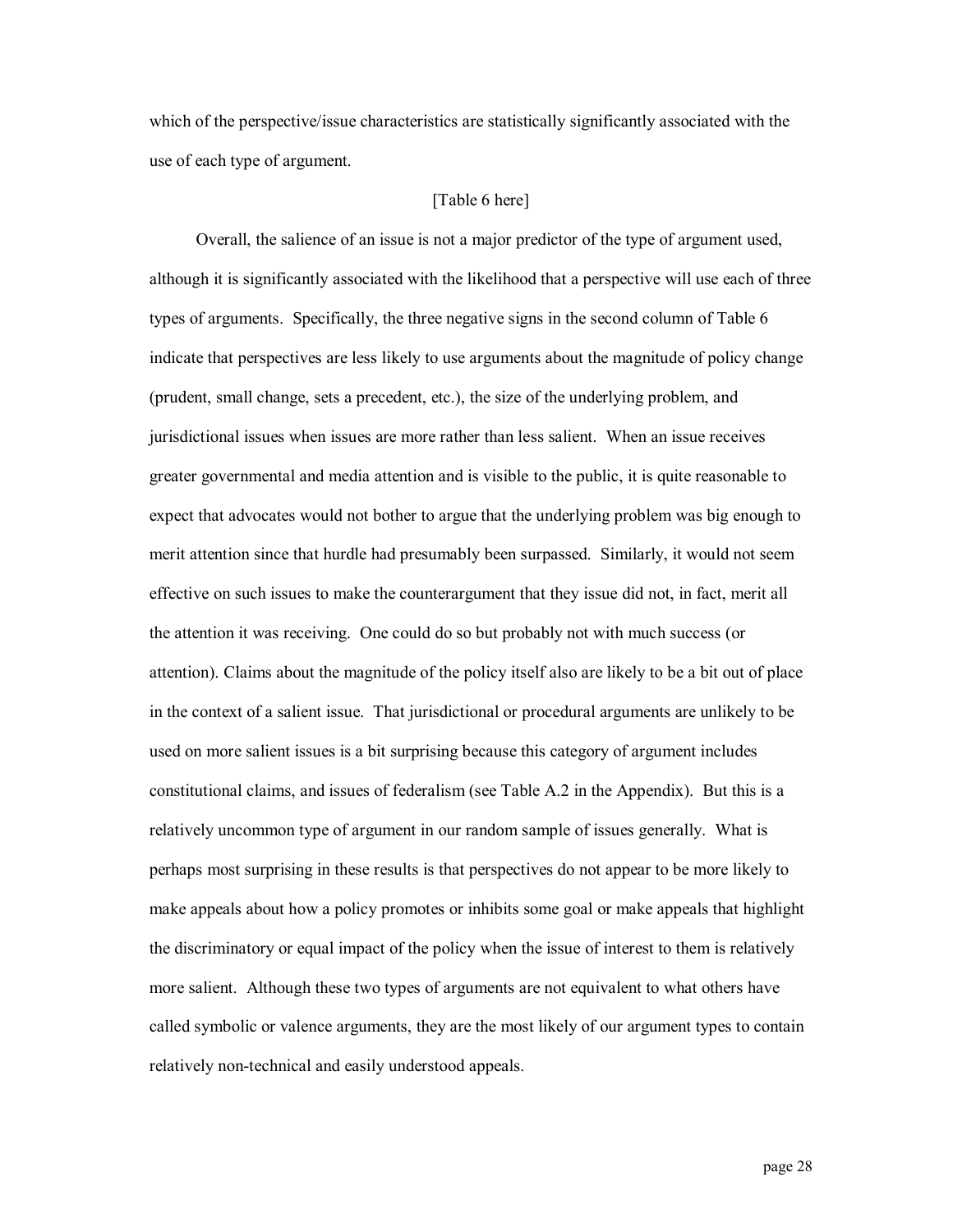The results for perspective intent largely confirm the results presented above.<sup>19</sup> Specifically, status quo challengers are significantly more likely to use positive arguments, arguments about cost reductions, and arguments that characterize their policy goals as moderate, prudent, or trivial. On the other hand, challengers to the status quo are significantly less likely to make arguments about the appropriateness of government action on the issue or about electoral concerns.

The three remaining variables shown in Table 6 provide information about whether and how the type of change that is associated with a perspective's policy preference affects the type of argument used. As shown in Table 6, when the policy alternative supported by a perspective will impact the federal budget, arguments related to that impact, and to budget savings in particular, are much more likely to be used. In contrast, when the federal budget is impacted by the perspective's policy preference, arguments regarding the size of the underlying problem, and the magnitude of the change resulting from imposition of the policy are significantly less likely to be employed. In contrast, and rather surprisingly, when the policy alternative supported by a perspective has an impact on the costs borne by private actors and institutions, arguments related to those costs are no more or less likely to be used. In fact, none of the variables we consider here are useful predictors of the use of arguments about the costs borne by private entities. Instead, Table 6 shows that when private costs will increase or decrease, perspectives are significantly more likely to make arguments about the policy alternative's equality of treatment or discrimination, the appropriateness of government activity, as well as jurisdictional or procedural claims. More generally, when private costs are set to increase or decrease, there is a greater tendency for a perspective to use negative arguments, generally. Taken together, these results suggest that compared to those perspectives with preferred policy options that do not

<sup>&</sup>lt;sup>19</sup> Intent is fairly highly, positively correlated with the three impact variables. Although it is not unexpected that those challenging the status quo would tend to support policy options that were relatively more likely than those supported by status quo defenders to have sizable impacts on the federal budget, private costs, and/or established programs, the linkages between these variables makes it more difficult to determine each variable's individual effect on argument use.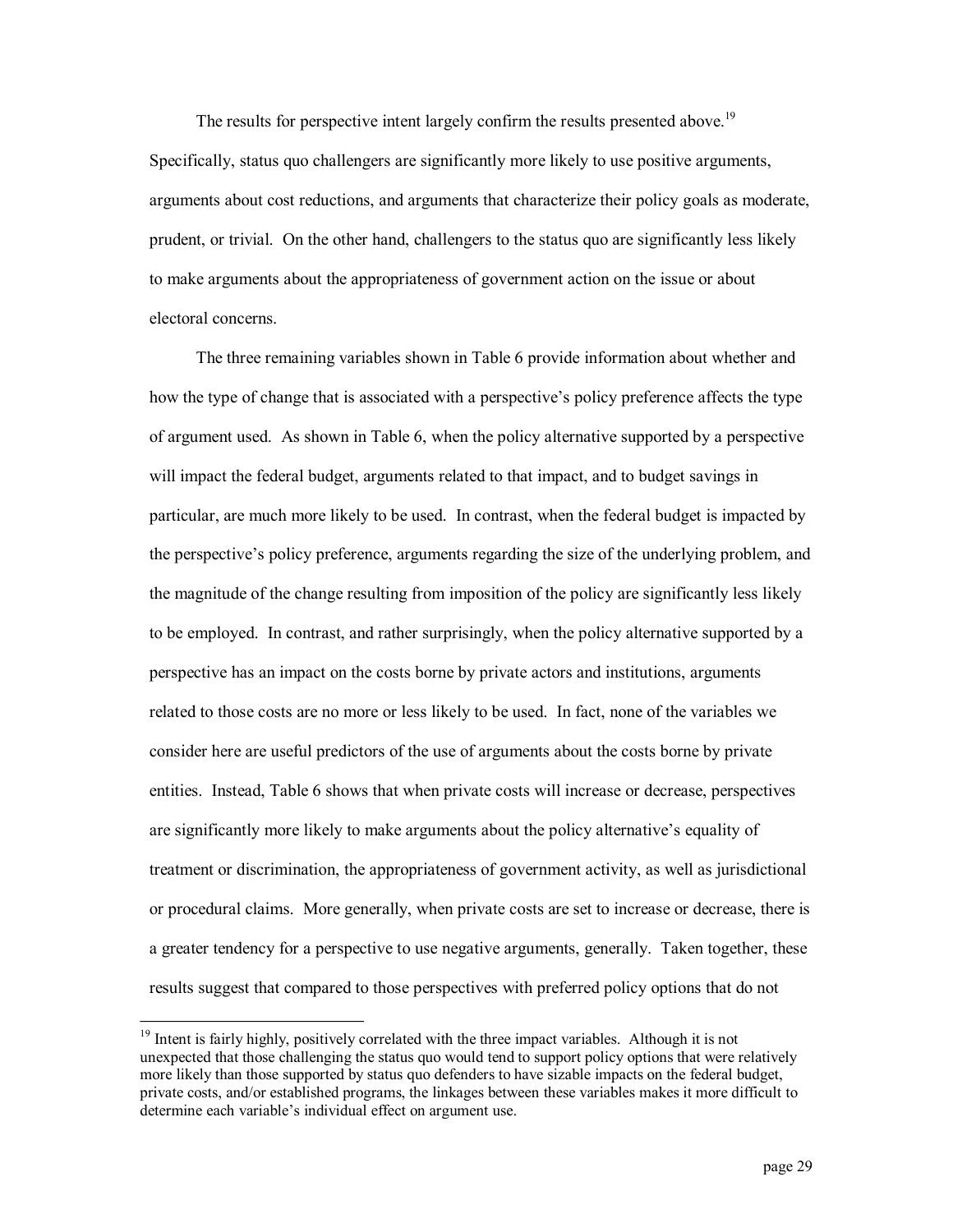have an impact on private costs, those perspectives whose preferred alternatives do have an impact on private costs, tend to emphasize the non-cost benefits and limitations of those policies.

Finally, Table 6 shows that goal-related arguments are much more likely to be used by perspectives whose policy preferences entail substantial changes to current programs. That those seeking major change would link their policy preferences with the promotion of shared values makes sense given the difficulty of such change and the easy appeal of valueladen claims. On the other hand, perspectives that promote policies involving big change to established programs are much less likely to link those policies to the support or opposition they engender from particular groups. Particularized support or opposition would not seem to be an effective claim when the change at stake is considerable.

Tactics. In Tables 7 through 10 we examine how policy goals and issue salience affect the use of various tactics of advocacy. In Table 7 we begin by presenting the relative frequency with which different tactics are used by the perspectives associated with our study issues. The number of perspectives whose tactics are displayed in this table  $(N=155)$  is slightly lower than the number presented in Tables 1 through 4 and 6 ( $N=170$ ) because Table 7 reports only those tactics used by organizational advocates. Thus, only those perspectives consisting of at least one organizational advocate are included in the table.

## [Table 7 here]

The tactics presented in the table are grouped into one of three categories – inside advocacy, outside advocacy, and grassroots advocacy. Across all three categories, it appears that defenders of the status quo are relatively less likely than status quo challengers to engage in most tactics of advocacy. The only activities that defenders of the status quo engage in more often than challengers are disseminating research, testifying before congressional committees or agencies, and working with agency officials. This pattern of activity helps to illustrate one of the implications for organizational advocates of the status quo advantage, and it also provides an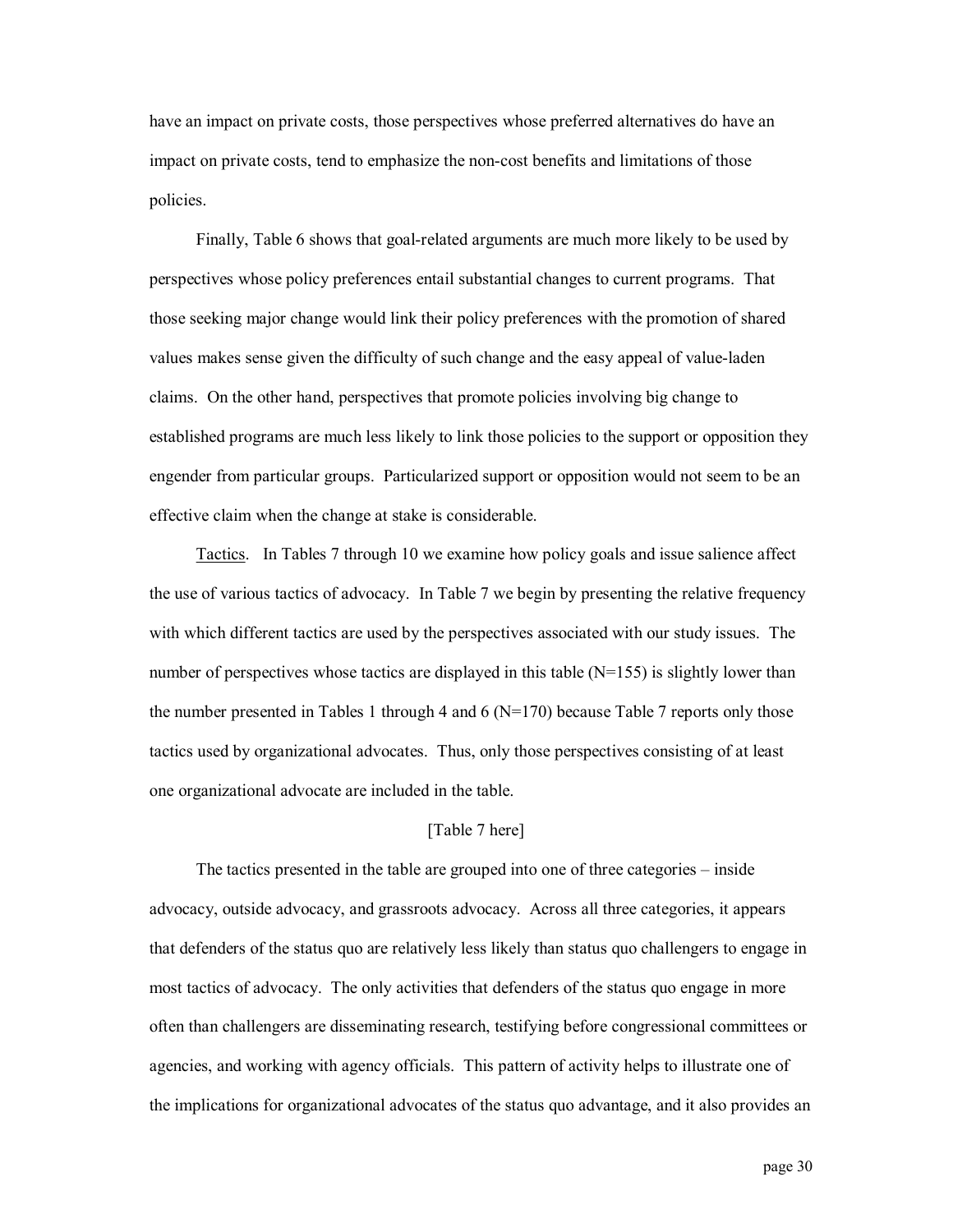indication of how those who are defending the status quo probably spend their time. More often than not, defenders of the status quo need not respond to the activities undertaken by status quo challengers. To be sure, they certainly need to be – or probably want to be – attentive to efforts to change policies they prefer. But this means only that they must monitor the activity of other advocates, and also gauge whether the climate appears ripe for activity. But unless there is a sense that some idea or proposal is gaining momentum, the defenders of the status quo need not act. Thus, they can spend a "typical" day observing the political and policy arenas. That one of their primary activities involves sharing research with policymakers is not surprising since it is probably the case that this research can be distributed in a way that is not necessarily tied to a particular advocacy campaign. Rather, advocates can share with policymakers research that is related to issues of common interest. It need not appear that this work – even if it does underscore the positive benefits and implications of the status quo policy – is offered in conjunction with a specific issue debate. Rather, it provides a way of maintaining contact, and casually sharing information with policymakers who have similar interests. In sharp contrast, status quo challengers must act in order to advance their preferences, even if it is only in the hope of drawing some attention to their concerns. The three sets of activities shown in Table 7 underscore these distinctions in activity levels.

Among the tactics we have listed under inside advocacy, activities that involve direct or indirect contact between advocates and policymakers, it is not surprising that the most commonly used tactic overall, and the most commonly used tactic by both status quo defenders and challengers, is personal contact with rank and file members of Congress and/or their staff. The quintessential lobbying tactic emerges as the most common means of advocacy. However, Table 7 also shows that the relative use of this tactic is quite different for status quo defenders and status quo challengers (a difference that is statistically significant at the .05 level). Indeed, the data show that it is quite unusual for a perspective challenging the status quo *not* to contact members of Congress and/or their staff. For status quo defenders, personal contact of rank and file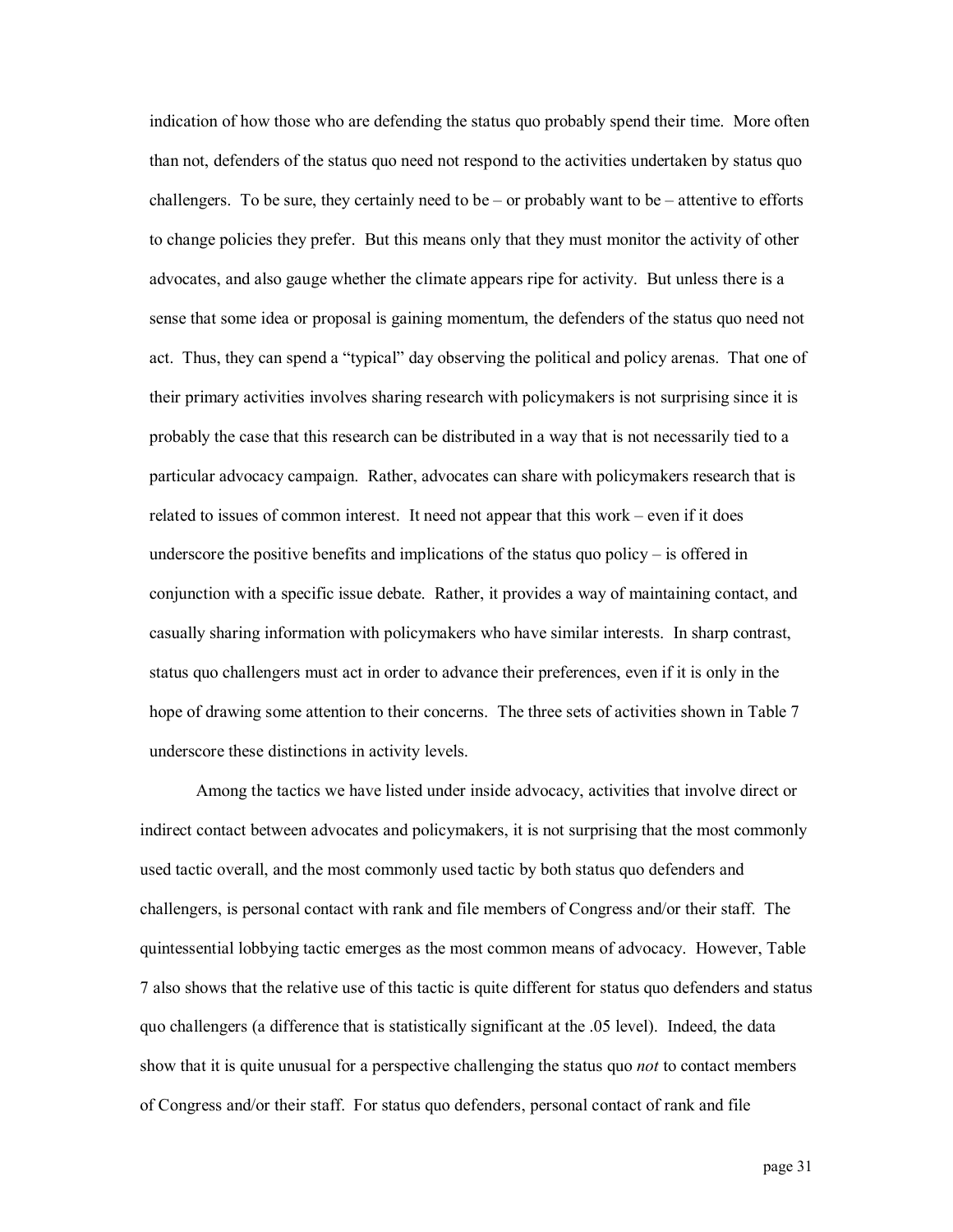members/staff is common but fully a third of perspectives with this goal do not engage in this form of contact.<sup>20</sup> A similar story can be told about work with legislative allies. Although twothirds of the perspectives overall work in concert with their legislative allies, almost threefourths of the perspectives challenging the status quo engage in this form of activity whereas just under 60 percent of the perspectives defending the status quo do so (a statistically significant difference with  $p=030$ . As described above, defenders of the status quo need not engage in explicit campaigns to build support for their preferences. Their preferences are current policy and they are aware of the hurdles that must be surpassed by others to bring a shift to that center of policy gravity. These distinctions between status quo challengers and defenders of the status quo are apparent through other patterns of tactic usage that are presented in Table 7. For example, status quo challengers are almost twice as likely as defenders of the status quo to draft legislative language (44.7 versus 23.0 percent, respectively) and challengers are also more likely to make contact with White House officials (20.2 versus 13.1 percent, respectively).

Other interesting differences between status quo challengers and supporters emerge when we consider their tendencies to contact members of the majority and minority parties in Congress. Table 8 shows the relative frequency with which the perspectives supporting the status quo, the perspectives challenging the status quo, and the perspectives overall (columns two through four, respectively) contact committee members and leaders (or their staff) from one or both parties. Among the patterns apparent in these data is the tendency, noted above, for defenders of the status quo to engage less often with policymakers. As shown in Table 8, status quo supporters are much more likely than status quo challengers to have no contact with members of relevant committees, and/or members of the committee leadership or their staffs. Just under half of the status quo supporters make no contact, whereas just about a third of status quo challengers have no contact with committee leadership or membership. Indeed, the most frequent strategy for

<sup>&</sup>lt;sup>20</sup> Importantly, these figures do not account for the "unmeasured" inactivity of status quo defenders who were not taking any action on our issues.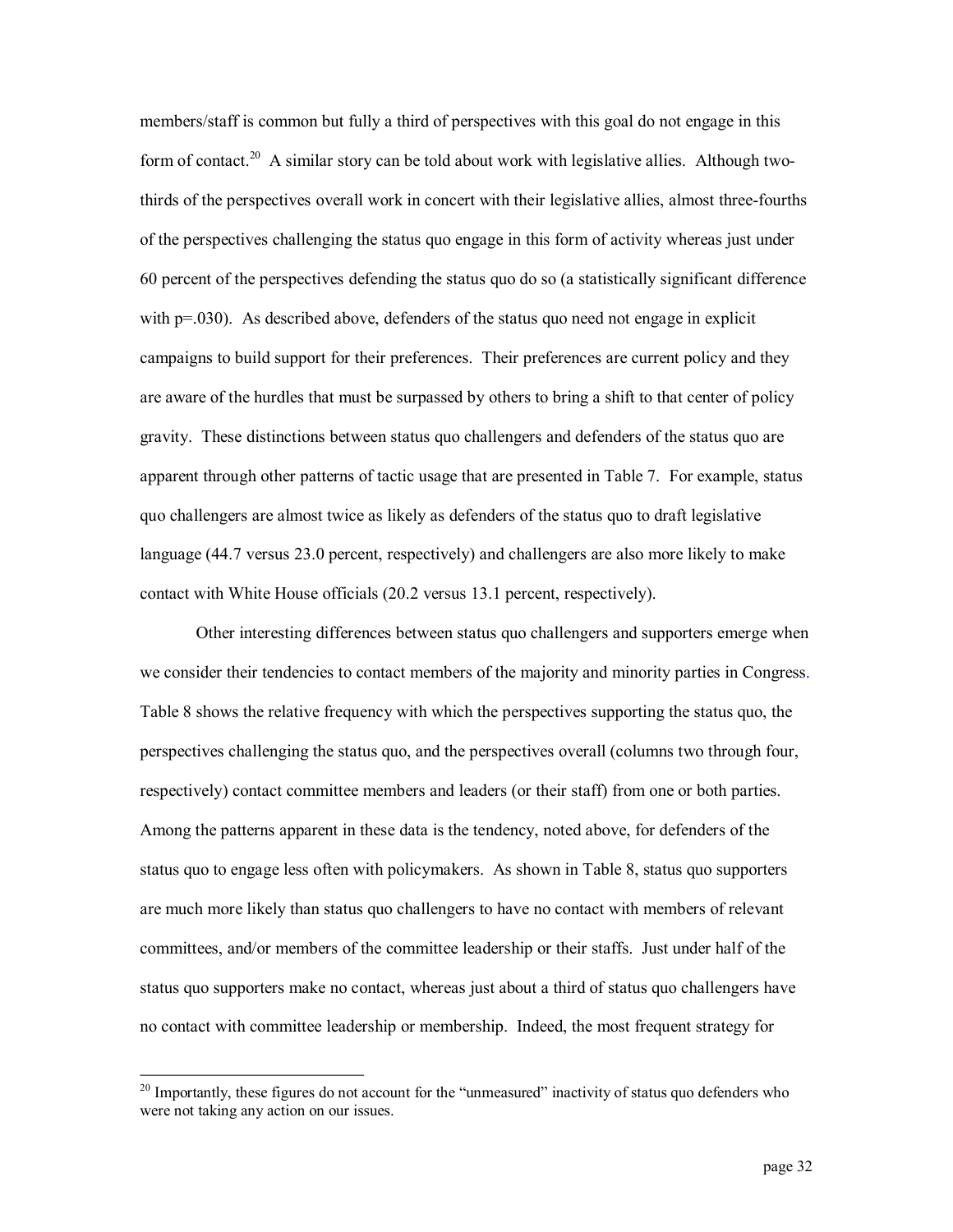defenders of the status quo is no contact at the committee level. For status quo challengers, the most common strategy is to contact members or leaders of both the majority and minority parties (54.3 percent and 40.4 percent, respectively). This is a reasonable strategy given that challengers to the status quo are likely to make every effort they can to construct coalitions of support that could help to move the legislation they seek to pass. More surprising is the relatively low proportion of perspectives defending the status quo who contact committee members or committee leaders from the majority party exclusively. Because status quo defenders need only suppress legislative activity to achieve their goals, it would likely be efficient to look to members of the majority party to make that happen. It may be the case that majority party members were not supportive of the preferences of the status quo challengers. Finally, the data in Table 8 show that very few perspectives rely exclusively on members and leaders of the minority party. Of course, the Pap screening example cited earlier makes clear that a minority-only strategy may emerge by chance rather than from a plan.

# [Table 8 here]

Returning to Table 7, the relative use by status quo defenders and challengers of tactics associated with outside advocacy and grassroots mobilization reveal patterns that are consistent with the narrative presented above. Both sets of activities are used less often by status quo defenders as would be expected given their goal of keeping current policy in place. However, the patterns of use also reflect a key element of challengers' strategies. As illustrated in Table 7, status quo challengers are much more likely than defenders of the status quo to follow Schattschneider's (1960) advice and expand the scope of conflict. Specifically, perspectives challenging the status quo are much more likely to organize a public relations campaign, mobilize the non-elite members of their organization, and mobilize the general public. Although conflictexpanding strategies are fraught with uncertainty, status quo challengers are already in a more uncertain position than status quo defenders and they are likely to be more willing to accept the additional uncertainty in exchange for the possibility of getting some momentum behind their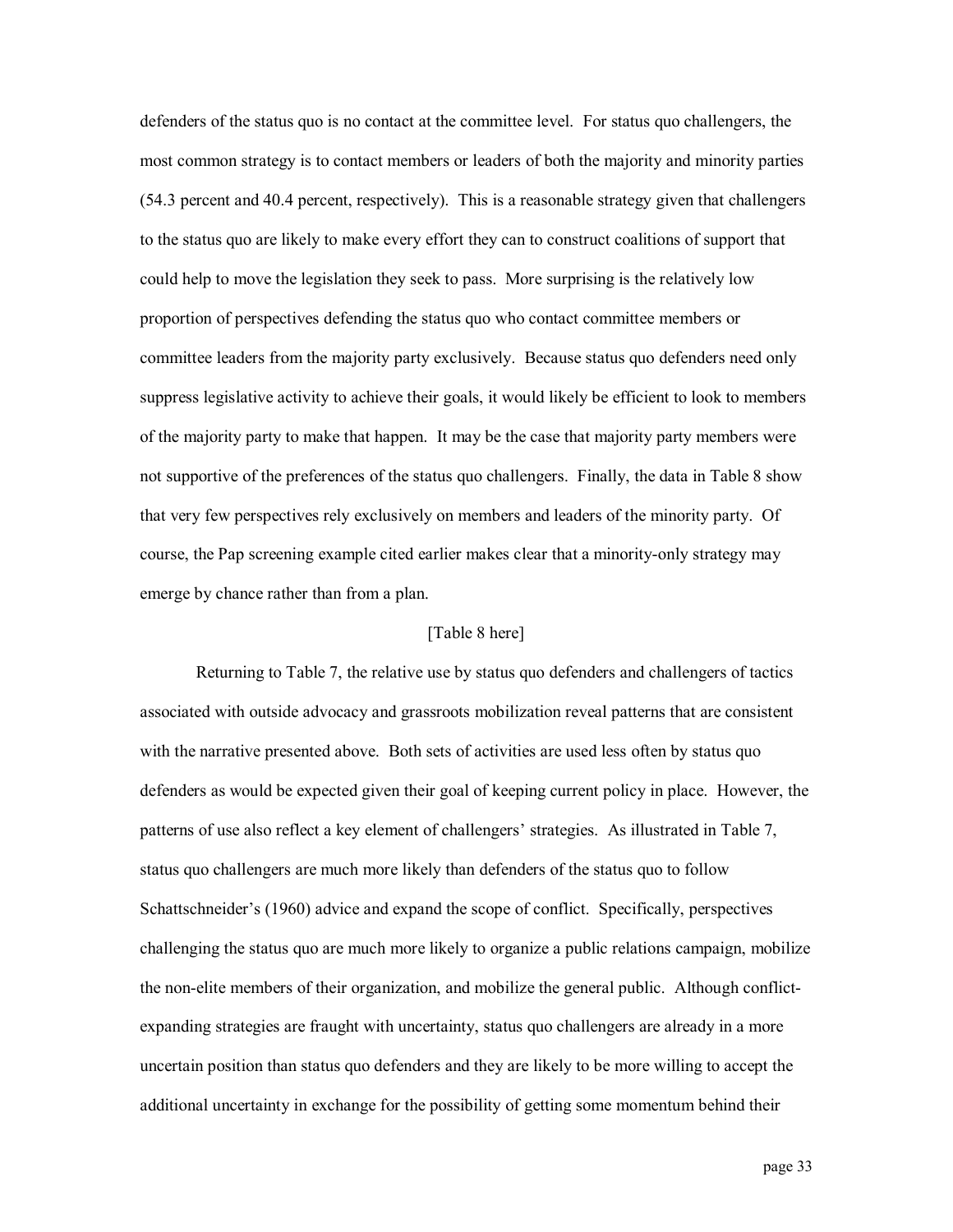concerns. In sharp contrast, the defenders of the status quo have little reason to engage in conflict expansion except in response to a viable status quo challenge.

Of course, conflict expansion strategies also tend to be associated with more salient issues. In Table 9, we examine whether the use of outside advocacy, grassroots mobilization, and committee member or leader contact (as tactics representative of inside advocacy) are greater for perspectives active on more salient issues. In this table, we use an ordinal measure of salience ranging from low to very high, where the categories correspond to quartiles of the distribution of the general salience measure described above. As Table 9 demonstrates, the use of outside advocacy is related to salience but there appears to be no statistical link between salience and either mobilization or committee level contacts. Thus, decisions to engage in mobilization efforts and the nature of committee level contacts may have more to do with one's policy goals (as we see above) than with the visibility of the issue. It may also be the case that mobilization has more to do with where an issue is on the governmental agenda than with its general salience. In other words, perspectives – particularly those challenging the status quo – may make use of mobilization campaigns when they sense that an issue is beginning or has some prospect of movement. At this point in the process, the involvement of the grassroots supporters might provide a means of sustaining movement that could otherwise not be maintained. Indeed, the advocates we interviewed frequently spoke about their hesitance in stirring up the grassroots and grasstops unless there was a relatively good chance that an issue would move.

## [Table 9 here]

Finally, we examine whether outside advocacy, grassroots mobilization, and committee member or leader contact are affected by the magnitude and type of change at stake on the issue. Overall, our analysis reveals virtually no linkages between these sets of variables. The only statistically significant relationship we observe is presented in Table 10. As shown, there is a relationship between the use of committee level contacts and policy preferences that impact the federal budget. The joint distribution of these variables that we observe indicates a relatively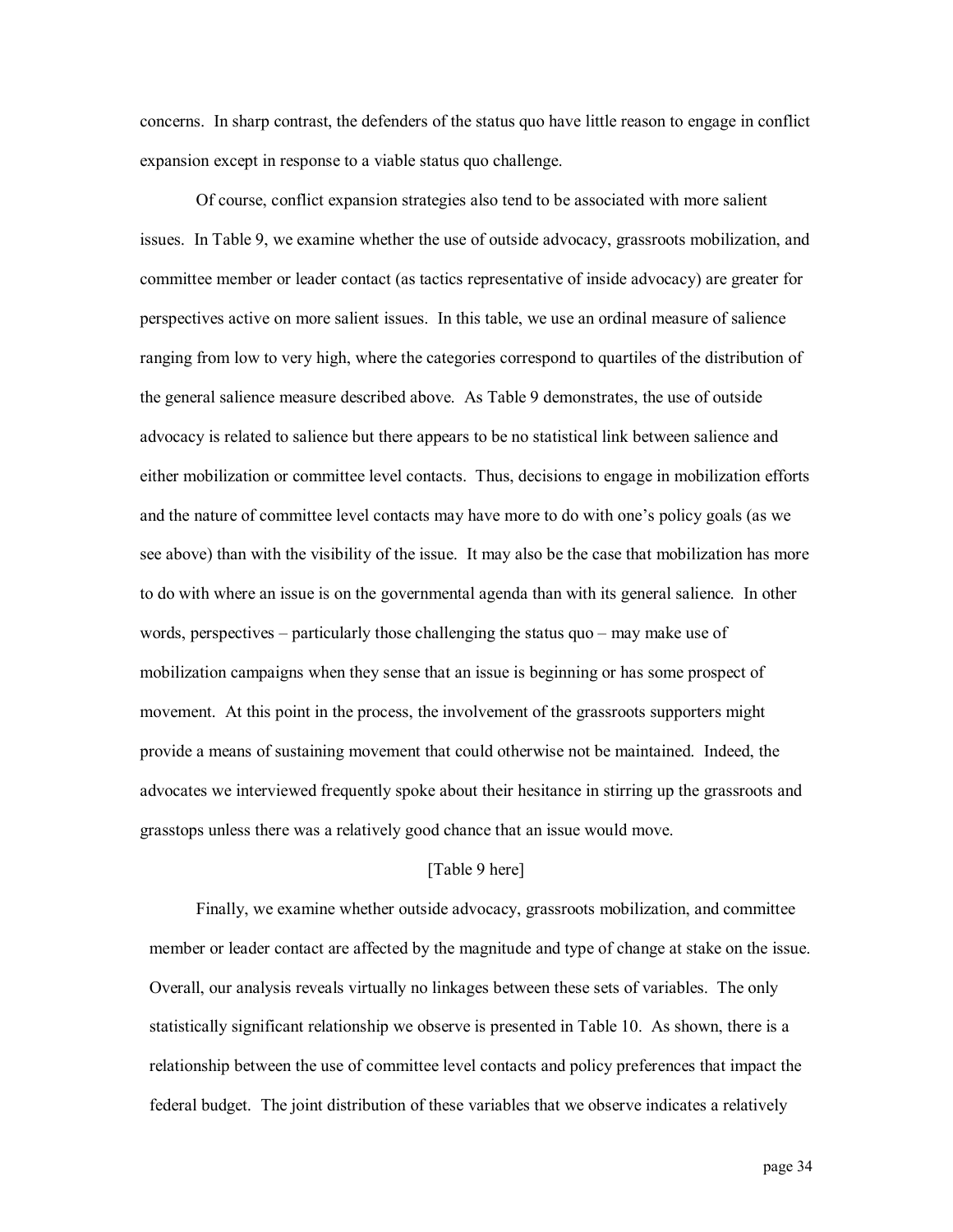greater tendency among those perspectives whose preferred policy options impact the budget to make contact with the membership and/or leadership of relevant congressional committees. Although this is not unexpected, it is somewhat surprising that tactic use is largely independent of the nature and amount of change that are associated with perspectives' policy preferences. If big policy changes are dependent – at least to some extent – on visibility, it would be reasonable to see linkages between programmatic and cost changes and the use of conflict expansion strategies.

## [Table 10 here]

# **Concluding Observations**

Policy advocates face many hurdles and encounter different opportunities as they work to advance their preferences. Uncertainty prevails as advocates try to anticipate reactions to their actions, predict and process responses from different audiences to their policy preferences, and make plans for how to operate in a dynamic policy environment that is not under their control. In this paper, we focus on how advocates' goals, the magnitude of the policy changes they seek, and the salience of the policy issues they care about affect the level of control they have over their actions on a particular issue. Specifically, the research we present provides a systematic look at how these variables shape the arguments and tactics advocates employ on a random sample of 98 issues. What our investigation demonstrates is that there are compelling patterns to the advocacy process in Washington that may help to explain the movement or lack thereof that we observe.

Perhaps most important, the means of navigating the process of advocacy differ considerably for status quo supporters and challengers. Supporters of the status quo need to do much less than do status quo challengers. They are much less likely to engage in contact with policymakers, they are much less likely to engage the public or their supporters, and they are much less likely to use the media to promote their preferences. Instead, they observe the political and policy arenas, and they share information with policymakers through formal and informal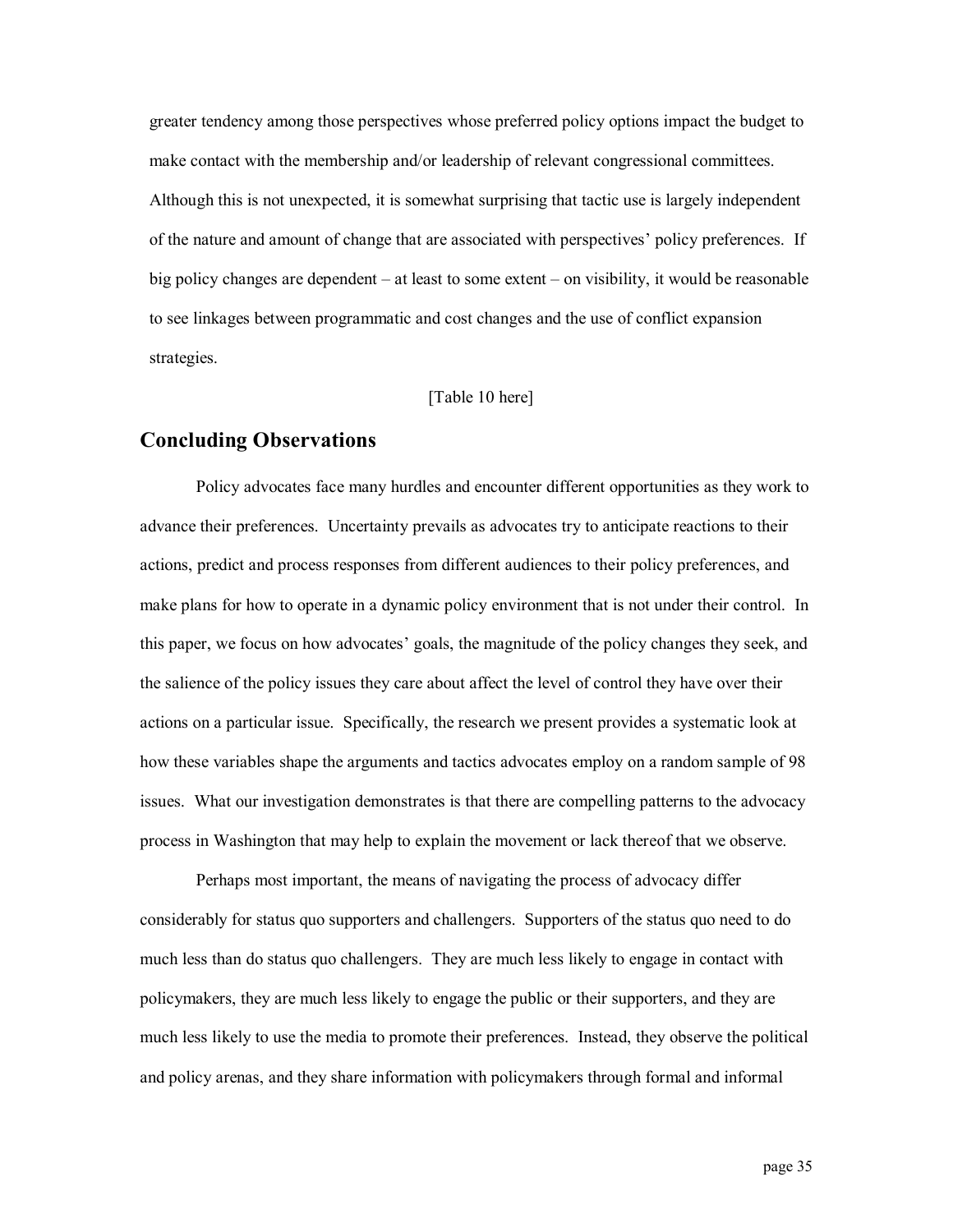means. Status quo challengers, in contrast, simply cannot do this if they hope to advance – if not achieve – their policy goals. Status quo challengers make direct contact with policymakers, and they engage in conflict expanding strategies designed to draw attention to the issues they care about. These differences in activity levels are particularly interesting to consider in light of Salisbury's (1990) arguments about interest groups' tendencies to monitor the policy environment. Salisbury (1990) argued that organizational advocates had responded to the increasing number of "externality" groups, and the fragmentation of the organizational community in Washington, DC, by expending less effort persuading policymakers, and more time keeping track of or monitoring the activities of other advocates and government. According to Salisbury, monitoring provides organizations with a way of minimizing uncertainty about "developments relevant to their interests" and "appropriate strategies of response and adaptation" (Salisbury, 1990: 224). But our data suggest an alternative view of this lack of activity. Those advocates who operate from a context about which there is less uncertainty – the status quo – can afford to engage in watchful waiting. For those who seek change, it is often necessary to undertake activities that have a chance of drawing attention to their concerns even if those activities create a less predictable environment.

Differences between status quo supporters and challengers also are apparent in the appeals they use to advance their concerns. For defenders of the status quo, the dominant strategy is to "go negative," and to do so with very little attention to the virtues of the policy they support. In sharp contrast, challengers face the uphill battle of trying to make more salient the potential gains and benefits that would be realized if their preferred policy was adopted. Although challengers do indeed seek to raise concerns about extant policy, they realize that they need more than this to actually replace it. We also provide evidence to suggest that challengers are hampered in their efforts to change to their benefit the way an issue is defined. As shown in Table 5, there is considerable engagement between opposing perspectives on several types of arguments, including those that are most often employed.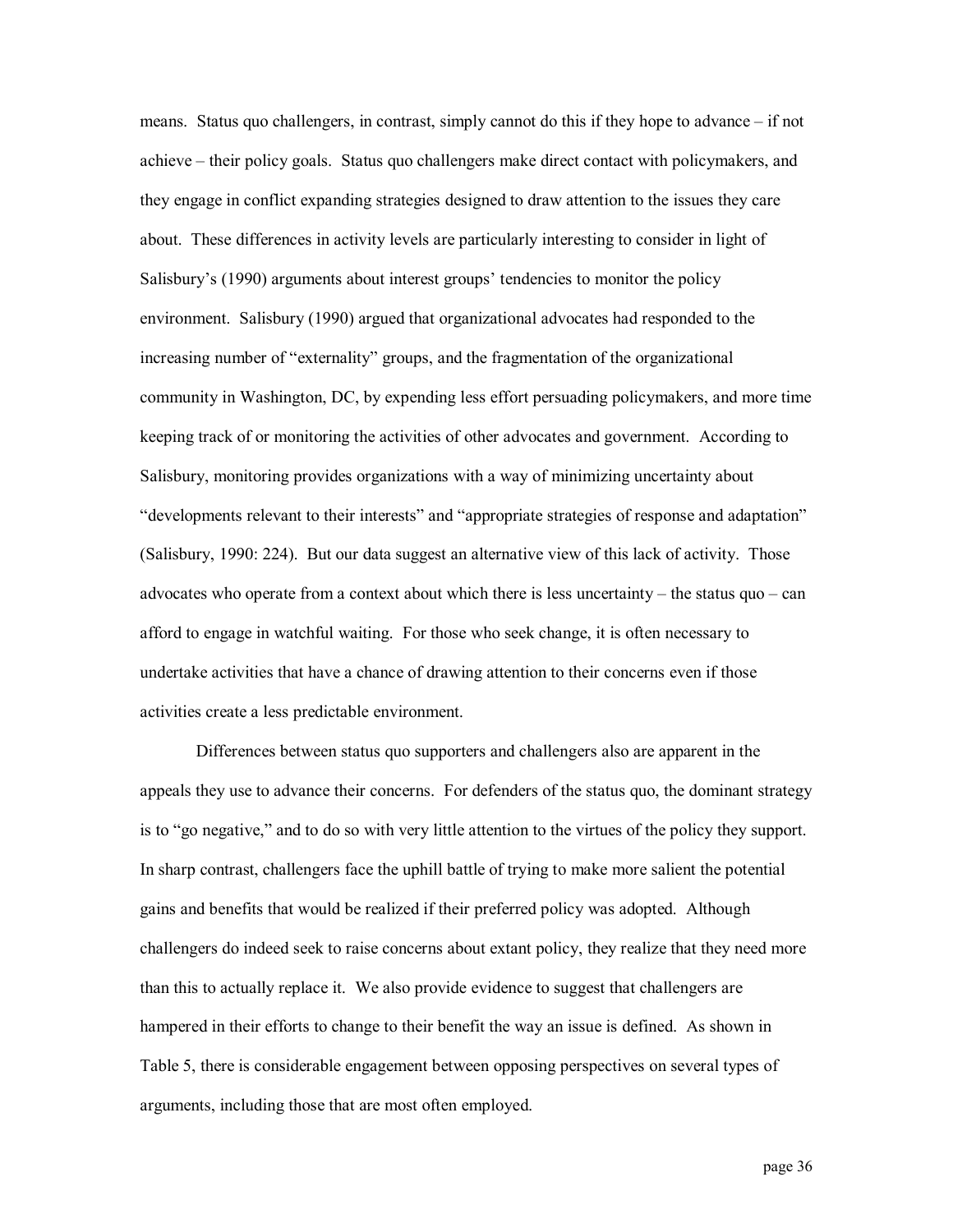In contrast to goals, the arguments and tactics used by perspectives were not as transparently linked to the magnitude and type of policy change that was sought. We saw in Table 6 that appeals linked to costs borne by government do co-occur when the policy preferred by a perspective has an impact on the federal budget, but that policies that affect private costs are promoted with appeals that emphasize non-cost benefits and limitations. This may suggest a realization by advocates that government budgets loom large in policy debates, and are best addressed head-on rather than avoided.

What was perhaps most notable about our analysis of the impact of salience on argument and tactic use is what we did not observe in our data. Specifically, the data did not reveal many linkages between salience and argument use, and we observed no pattern between the salience of an issue and the use of arguments rooted in shared values. To be sure, it is tricky with cross sectional data to determine the level of salience associated with an issue at the time decisions about arguments and tactics are made. However, if easy arguments are more commonly associated with salient issues as the extant literature suggests, some evidence of this relationship should have been apparent. The expected link between conflict-expanding tactics and greater salience was quite clear.

So what do these patterns tell us about the advocacy process and the policy outcomes that emerge from it? They suggest, we think, that if change is to be effected, challengers must both create a sense of momentum and build pressure to overcome the friction that exists in the policy process. The advantages for status quo supporters lie, as we have seen, in maintaining control over the rhetoric and the activity on an issue. To the extent that it is sufficient for defenders merely to cast doubt on alternatives to the status quo, the challengers remain at a disadvantage. But to the extent that challengers can say or do enough so that some critical mass of interested parties begins to pay attention, they alter the context for defenders and force them to behave more like challengers – to become more active, to justify the policy alternative they prefer, and perhaps to reclaim the interpretation of what is at stake.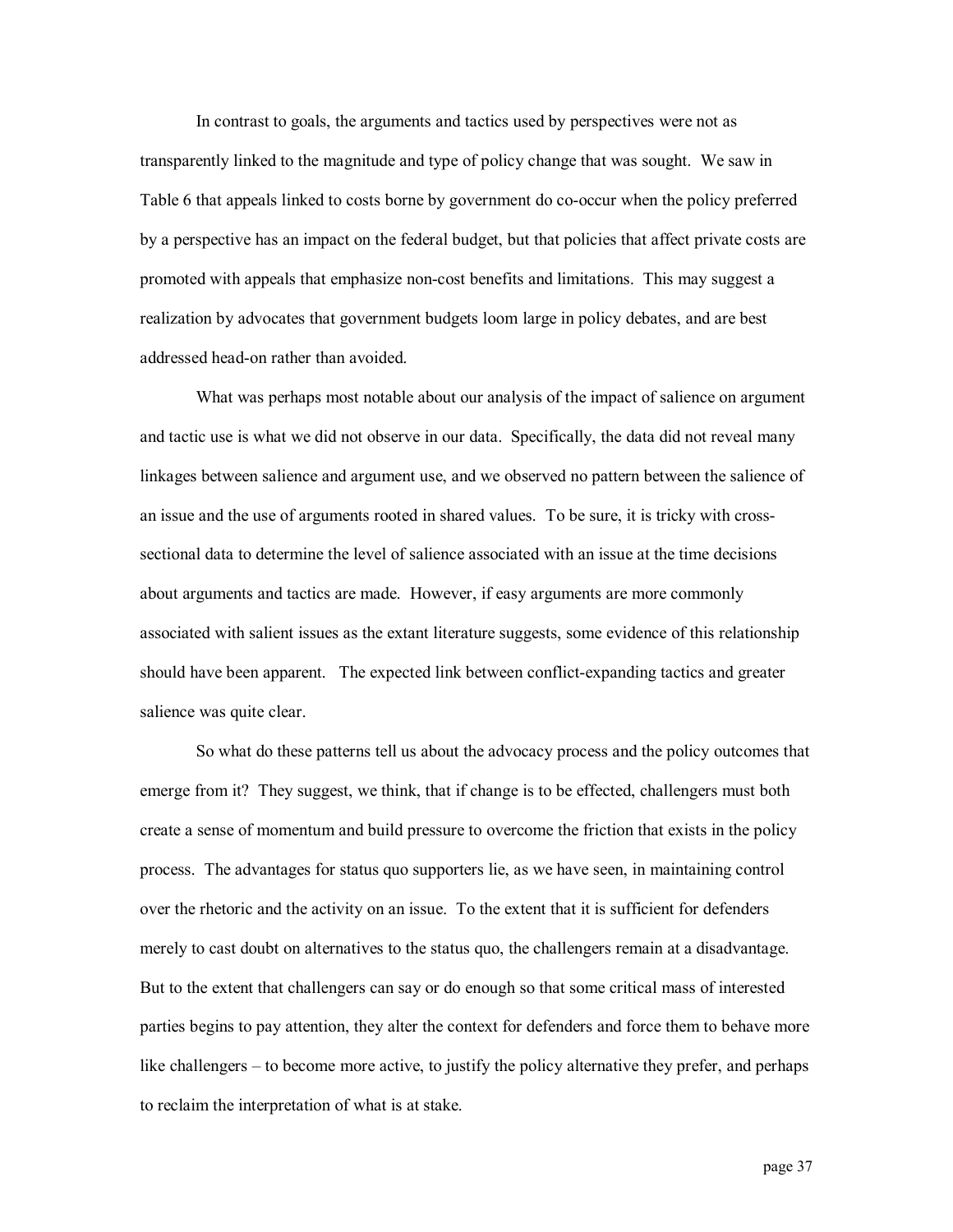# **Appendix A**

# **Table A.1: Issues, Perspectives, Participants and Interviews**

# **1. Managed Care Reform**

- 1 Proponents of a Patient's Bill of Rights
- 2 Opponents of a Patient's Bill of Rights that contains employer mandates

# **2. Patent Extension**

- 1 Proponents of granting patent extension to pipeline drugs
- 2 Opponents of granting patent extension to pipeline drugs

# **3. Infant Hearing Screening**

1 Proponents for funding hearing screenings

# **4. Risk Adjuster**

- 1 Decision maker who supports the imposition of a risk adjuster to limit overpayments (opposed to 3, 4)
- 3 Oppose the imposition of a risk adjuster as currently envisioned by HCFA (opposed to 1, 5)
- 4 Oppose the imposition of a risk adjuster but believe there are bigger Medicare & Choice problems to address (opposed to  $1, 5$ )
- 5 Support the idea of a risk adjuster but believe there are bigger Medicare  $\&$ Choice problems to address (opposed to 3, 4)

# **5. PAP Screening**

- 1 Proponents for increased Medicare payments for PAP screenings
- 2 Opposed to changing status quo

# **6. Parity for Coverage of Mental Illness**

1 Proponents of coverage parity for the treatment of mental illness under Medicare (and generally)

# **7. Clinical Social Workers**

1 Proponents of excluding CSW's from the bundled payment rules

# **8. Appropriations for AIDS Drug Assistance Program**

- 1 Proponents of funding ADAP at the level of ADAP Working Group estimate
- 2 Proponents of funding ADAP but not necessarily at the level of ADAP Working Group estimate

# **10. Providing Health Insurance for the Uninsured**

- 1 Proponents of a refundable tax credit for individuals (between 100 and 150 percent of poverty) that is large enough to purchase health insurance coverage (no direct opponents)
- 2 Proponents of refundable tax credits for individuals (who work but lack insurance) that would not cover the full cost of health coverage (no direct opponents)
- 3 Proponents of income-related refundable tax credits for everyone to purchase health insurance (no direct opponents)
- 4 Proponents of single-payer, universal health insurance coverage (no direct opponents)

# **11. Grad-med**

- 1 Proponents of maintaining or increasing funding for specific segments of the allied health professions either through the status quo or other funding plan (no direct opponents)
- 2 Proponents of changing the rationale/conceptualization of GME from training to enhanced patient care but still funding GME through the status quo funding mechanism (opposed to 3, 4)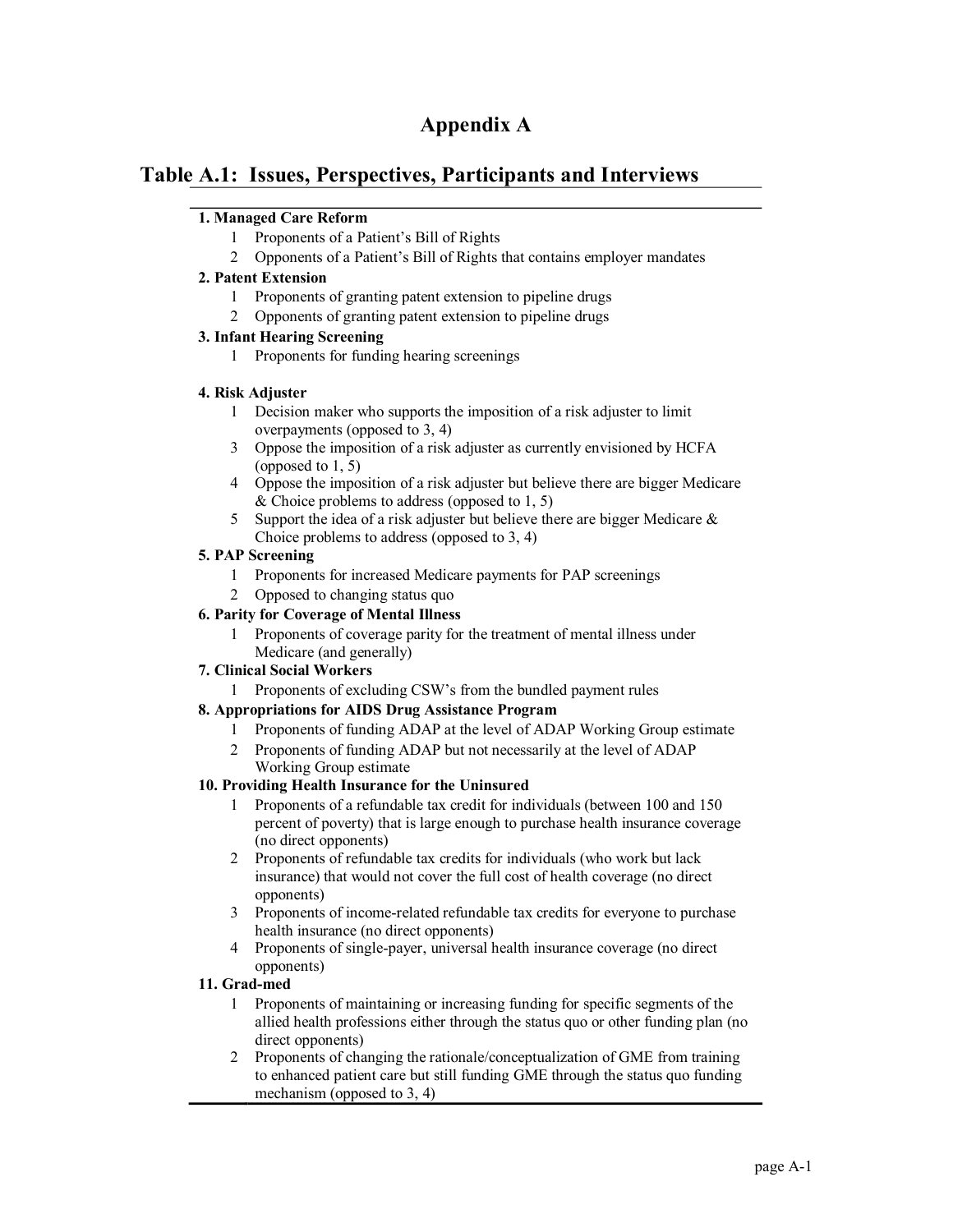- 3 Proponents of an all-payer (or Medicare and all-payer) trust fund to support GME (opposed to 2, 4)
- 4 Proponents of funding GME through an annual appropriation from general revenues (opposed to 2, 3)

### **12. Chiropractic Coverage**

- 1 Proponents of coverage of Chiropractic services
- 2 Opponents of changing regulations to include Chiropractic services

### **13. Contraceptive Coverage**

- 1 Proponents of mandating contraceptive coverage by insurance companies
- 2 Opposed of mandating contraceptive coverage by insurance companies

# **14. Medical Devices**

- 1 Proponents of revising Medicare coverage policies (for procedures, devices, etc.) to increase physician input (no direct opponents)
- 2 Proponents of revising the Medicare review process for assessing coverage of medical devices, imposing non-cost review criteria, and instituting an appeals process (opposed to 3)
- 3 Proponents of imposing a cost-related criteria for the Medicare coverage reviews of medical devices (opposed to 2)

#### **15. Disinfectant Byproducts**

- 1 Proponents of decreasing disinfectant byproducts in drinking water (opposed to 2, 3)
- 2 Opposed to (significantly) decreasing disinfectant byproduct levels in drinking water/opposed to switching to alternative (non-chlorine) disinfectants (opposed to 1, 3)
- 3 Proponents of minimizing disinfectant byproduct levels/opposed to major changes in treatment or disinfectant technology (opposed to 1, 2)

#### **16.** Funding for CH-47

1 Proponents of increased funding for the CH-47 Chinook Helicopter

### **17. Mine Waste Disposal**

- 1 Proponents of limiting the number of mill sites at mine sites
- 2 Opponents of limiting the number of mill sites at mine sites

### **19. Broadband Deployment**

- 1 Proponents of revising the 1996 Telecommunications Act to give regional/local phone companies access to other service markets without their opening access to the local service market (opposed to 2)
- 2 Opponents of revising the 1996 Telecommunications Act (opposed to 1)
- 3 Position on 1996 Telecommunications Act unclear; proponents of policies designed to encourage deployment of broadband (no direct opponents)

### **20. Compulsory Licensing**

- 1 Proponents of vaccine R&D tax credit, opposed to compulsory licensing provision/executive order (opposed to 2, 4)
- 2 Proponents of vaccine R&D tax credit, proponents of compulsory licensing provision/executive order (opposed to 1)
- 3 Proponents of vaccine R&D credit, no formal or known position on compulsory licensing provision/executive order (no direct opponents)
- 4 Proponents of compulsory licensing provision/executive order, no formal or known position on the vaccine R&D tax credit (opposed to 1)

### **21. Postal Service Reform**

- 1 Proponents of modernizing the postal service (opposed to 2, 3)
- 2 Opponents of modernizing the postal service (opposed to 1)
- 3 Proponents of modernizing the postal service in theory but refuses to allow the proposal of perspective one to move forward (opposed to 1)

### **22. Modifying the Food Quality Protection Act**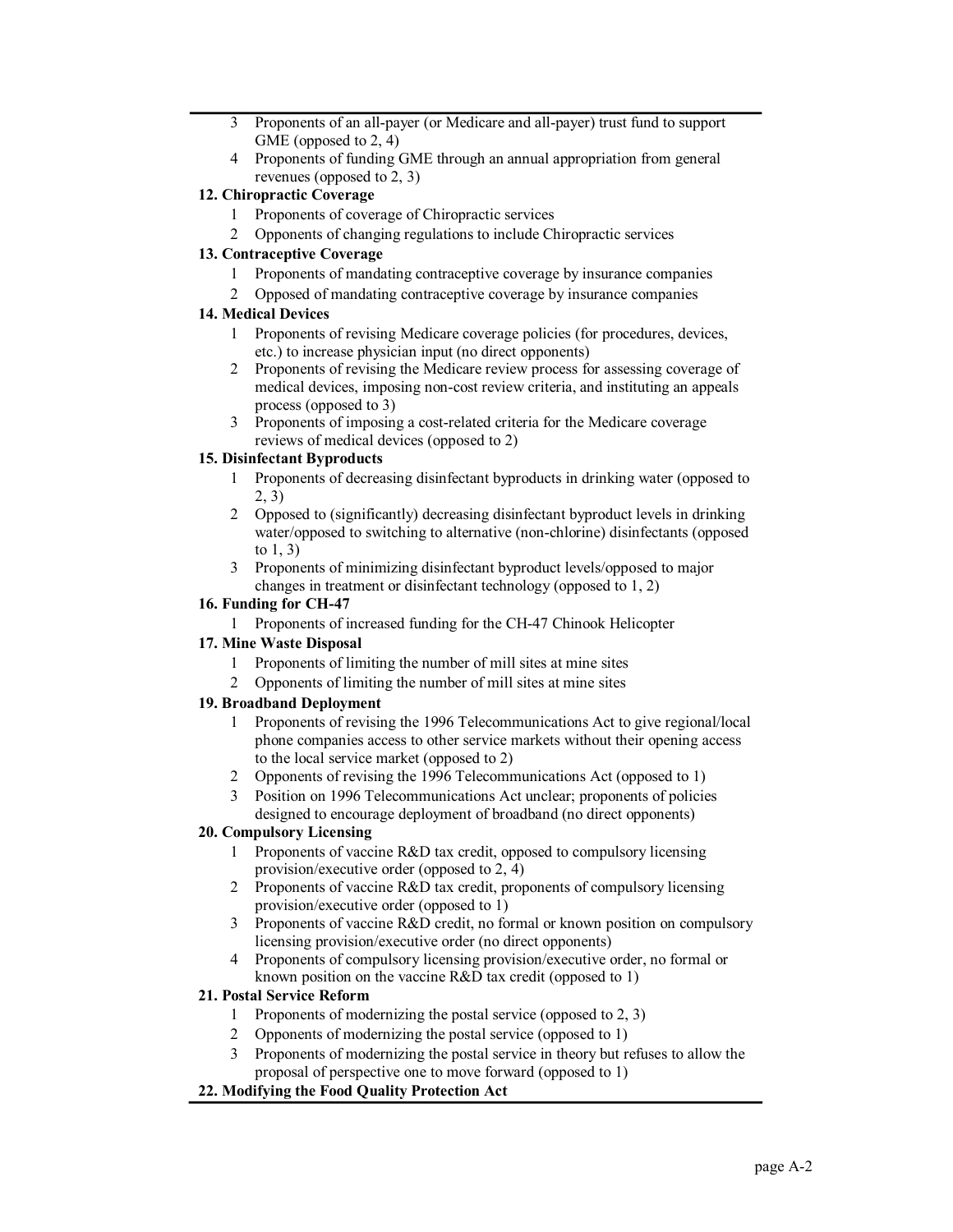- 1 Proponents of modifying the FQPA of 1996 in a way that further regulates how & when the EPA releases and presents safety information about chemicals used in food preparation & production
- 2 Opponents of modifying the FQPA of 1996.

## **23. CAFE Standards**

- 1 Proponents of increasing the Corporate Average Fuel Economy Standards for light trucks and vans
- 2 Opponents of increasing the standards

### **24. Low Sulfur Gasoline**

- 1 Proponents of Low Sulfur Regulations
- 2 Opponents of Low Sulfur Regulations

### **25. Low Power FM Licenses**

- 1 Proponents of granting Low Power FM Radio Licenses
- 2 Opposed to granting Low Power FM Radio Licenses

### **27. Estate Tax**

- 1 Proponents of repealing the estate tax (opposed to 2)
- 2 Opponents of repealing the estate tax (opposed to 1)
- 3 Advocates of various alterations to the tax, not repeal (not opposed to 1 or 2)

## **28. WEP and GPO**

1 Proponents of repealing or reducing the government pension offset & windfall elimination provision.

### **29. Conservation and Reinvestment Act**

- 1 Proponents of permanent and mandatory funding of conservation programs via CARA/Lands Legacy Initiative with restrictions on how coastal impact funds are used (opposed to 2, 4)
- 2 Proponents of permanent and mandatory funding of conservation programs via CARA/Lands Legacy Initiative but with no restrictions on how coastal impact funds are used (opposed to 1, 4)
- 3 Proponents of permanent and mandatory funding of conservation programs via CARA/Lands Legacy Initiative, generally (opposed to 4)
- 4 Opponents of permanent and mandatory funding of conservations programs via CARA/Lands Legacy Initiative (opposed to 1, 2, 3)

### **40. China Trade (PNTR)**

- 1 Proponents of normalized trade with China
- 2 Opponents of normalized trade with China

### **41. Defense Line Item**

- 1 For
- 2 Against

### **42. Predator Control**

- 1 Proponents of ending funding for federal control of predators on private lands
- 2 Opponents of ending funding for federal control of predators on private lands

### **43. 3% Excise Tax**

1 Proponents for cutting the 3% excise tax

### **44. Regulation of Internet Prescriptions**

- 1 Proponents of developing increased regulations for internet prescriptions (opposed to 4, 5)
- 2 Proponents of increased federal regulations for internet Prescriptions disclosure only of pharmacy licensing sought (opposed to 4, 5)
- 3 Proponents of increased federal regulations for internet Prescriptions—FDA licensing of internet pharmacies sought (opposed to 4, 5)
- 4 Opponents of increased federal regulations for internet prescriptions—it is a state issue and additional state laws are needed (opposed to 1, 2, 3)
- 5 Opponents of increased federal regulations for internet prescriptions—existing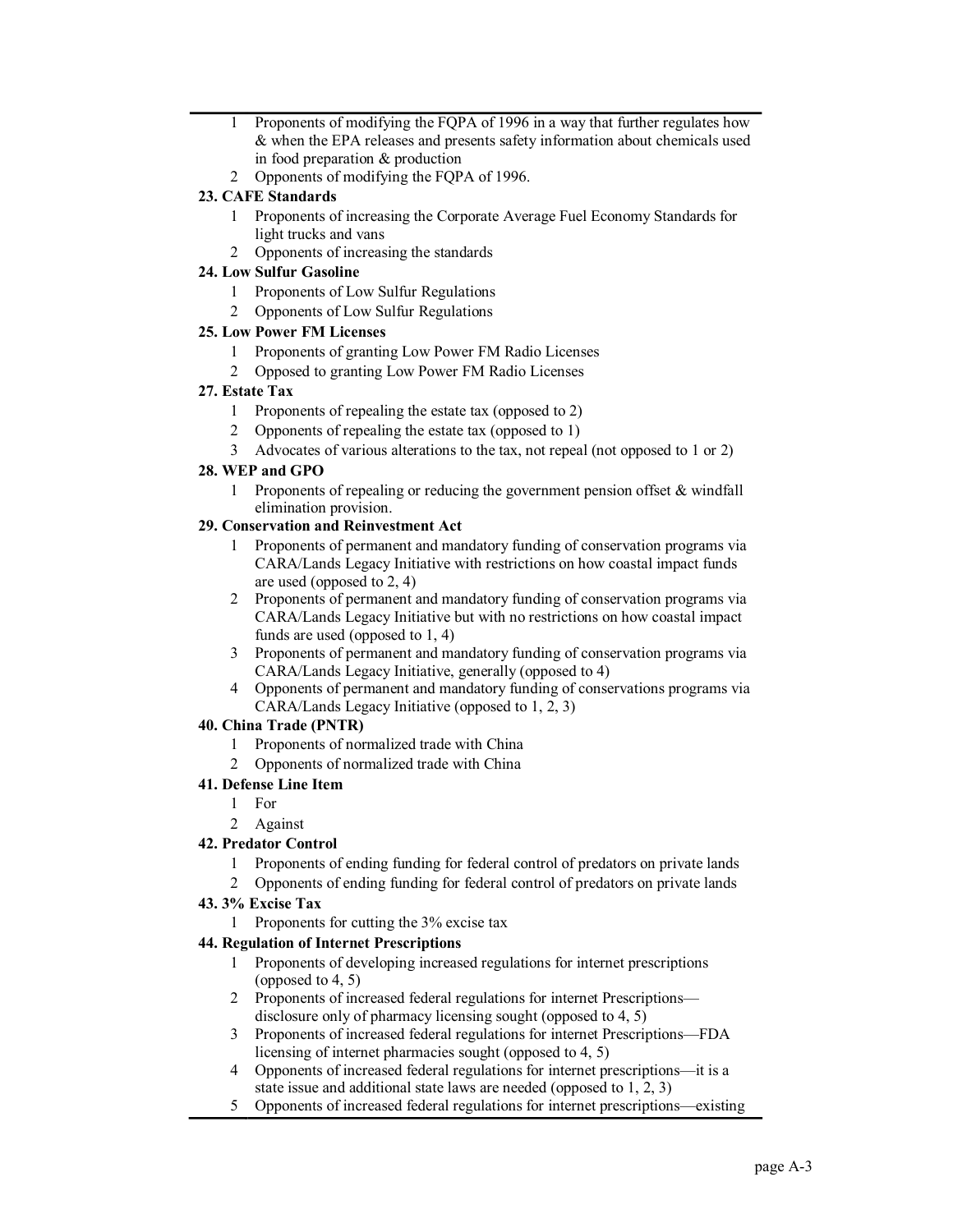laws need to be better enforced and voluntary efforts encouraged (opposed to 1, 2, 3)

- 6 Agrees that illegal prescriptions are a problem, but wants to make sure Congress knows that this actor is not to blame. Wants to make sure that any new regulations don't hurt its business. Wants better enforcement of existing laws but is vague on what other solutions are needed (no direct opponents)
- 7 Wants better patient education about internet prescriptions, but is neutral regarding how this is done (no direct opponents)

## **45. Credit Union Membership**

- 1 Proponents of making it easier to have broad credit union membership
- 2 Opponents of making it easier to have broad credit union membership

## **46. Bankruptcy Reform**

- 1 Proponents of bankruptcy reform legislation
- 2 Opponents of bankruptcy reform legislation

## **47. Needlestick Injuries**

- 1 Proponents of a federal law requiring OSHA to draft a regulation requiring hospitals to use "safe" needles so that needlesticks are avoided.
- 2 Opponents of a federal law requiring OSHA to draft a regulation requiring hospitals to use "safe" needles so that needlesticks are avoided.

## **48. Commuter Rail Subsidies**

- 1 Proponents of giving favored treatment to all commuter rail authorities throughout the country.
- 2 Opponents of giving favored treatment to commuter rail other than Amtrak.

## **49. Criminal Justice Reform**

1 Proponents of changes to the criminal justice system

## **50. Electric Utility Deregulation**

- 1 Private utilities, which want to minimize the capital gains taxes for selling off part of their businesses as part of deregulation/restructuring. They want to minimize the benefits public power receives, since they are in competition now.
- 2 Public power, which wants greater control over how bond money can be used. They only support tax breaks for private utilities if the spun-off electrical generation is sold to a public entity.

### **51. Nuclear Waste**

- 1 Proponents of releasing funds that Congress has already collected from nuclear power plants to pay for developing a permanent disposal site.
- 2 Opponents of releasing the funds.

# **60. Aviation Trust Fund**

- 1 Proponents to mandate aviation trust fund be spent completely on aviation
- 2 Opposed to changing status quo

# **61. Reauthorization of ESEA, Title I**

- 1 Proponents for reauthorization of ESEA (no direct opponents)
- 2 Proponents for funding through a block grant (opposed to 3)
- 3 Proponents for funding through categorical grants (opposed to 2)

# **62. Ergonomics Standards**

- 1 Proponents of Ergonomic Regulations
- 2 Opponents of Ergonomic Regulations

# **63. Individuals with Disabilities Education Act**

- 1 Support IDEA w/ full mainstreaming, access (no direct opponents)
- 2 Support IDEA, general (no direct opponents)
- 3 Support strengthening of rights to discipline kids (no direct opponents)
- 4 Want greater funding of special ed to help schools (no direct opponents)

# **64. Legal Services**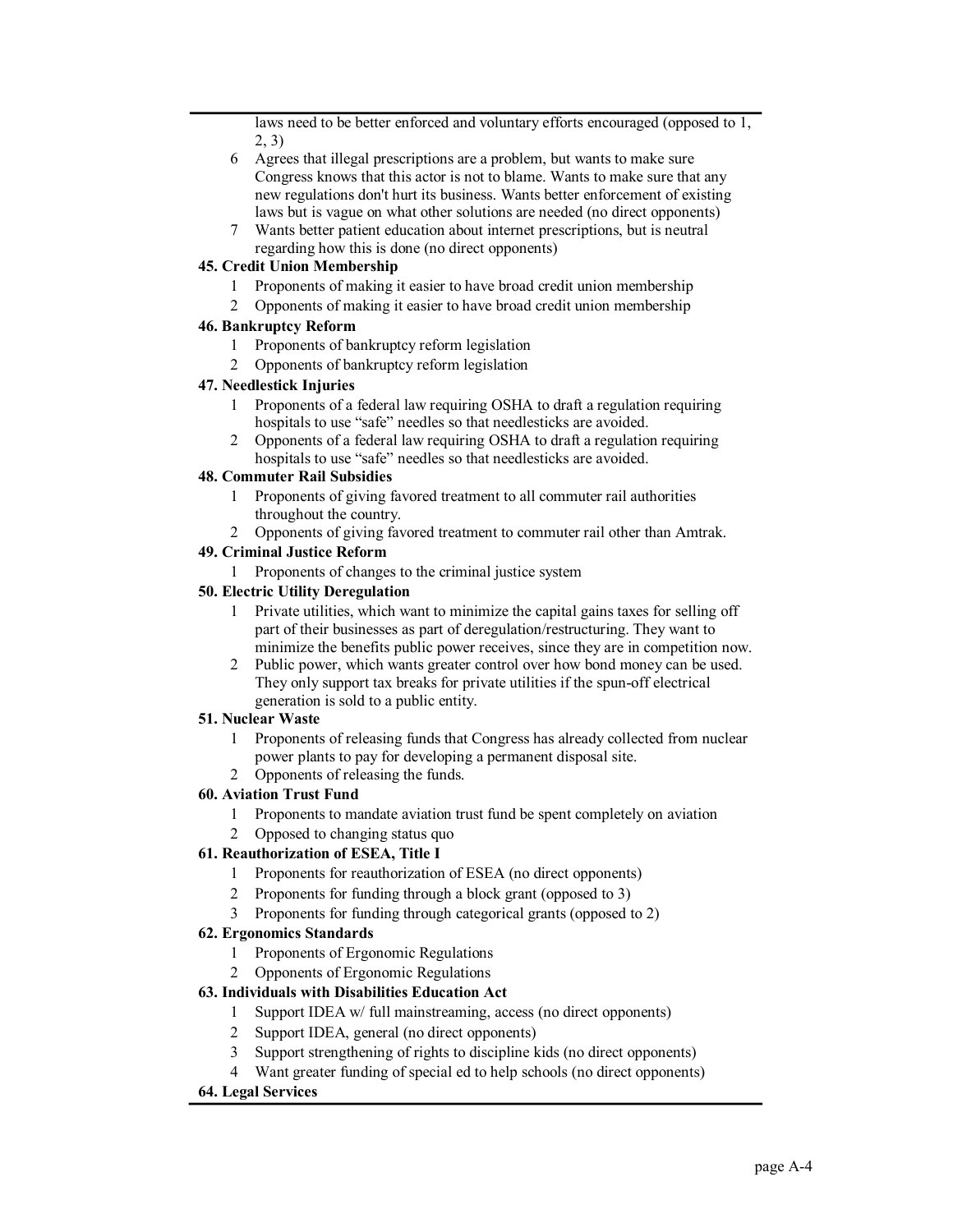- 1 Support Legal Services
- 2 Against Legal Services

## **65. Religious Licenses**

- 1 Proponents of providing educational broadcast licenses to religious organization rather than more expensive standard licenses
- 2 Opponents of providing educational broadcast licenses to religious organization rather than more expensive standard licenses

## **66. Nuclear Repository**

- 1 For Yucca Mountain Nuclear Repository
- 2 Against Yucca Mountain Nuclear Repository

## **67. Rise in Gasoline Prices**

- 1 Against government intervention to lower gas prices (opposed to 2)
- 2 Support increase in CAFÉ standards (opposed to 1, 3)
- 3 Against Increase in CAFE standards (opposed to 2)

## **68. Roads in National Forests**

- 1 Proponents of a moratorium on new road building in national forests (opposed to 2)
- 2 Supports status quo, allowing new road building in national forests (opposed to 1)
- 3 Want Access to forest roads maintained (no direct opponents)

# **69. WTO Membership**

- 1 Support renewed membership in the WTO
- 2 Oppose renewed membership in the WTO

## **70. Airline Merger**

- 1 Proponents of US Air United Airlines merger
- 2 Opponents to US Air United Airlines merger

## **80. Internet Sales Tax**

- 1 Allow states to collect sales taxes on purchases over the Internet
- 2 Oppose any taxation of Internet commerce

### **81. Physician Anti-trust Waivers**

- 1 Proponents of physician antitrust waivers
- 2 Opponents of physician antitrust waivers

### **82. Internet Expense Rules**

1 Proponents of changing the tax treatment of interest expenses for foreign subsidiaries of U.S. companies

### **83. Class Action Reform**

- 1 Proponents of class action reform
- 2 Opponents of class action reform

### **84. Prevailing Wage Rules**

- 1 Wants to maintain prevailing wage laws like Davis-Bacon
- 2 Wants to move toward repeal of Davis-Bacon law

### **85. Computer Depreciation**

- 1 Wants to reduce depreciation period for computer equipment (opposed to 2)
- 2 Opposes changes in depreciation because of loss of federal revenue (opposed to 1, 3)
- 3 Wants to overhaul depreciation schedules for all industries (opposed to 2)

# **86. Right to Carry**

- 1 Favors right-to-carry bills as well as broader gun rights laws (opposed to  $2, 3$ , 4)
- 2 Wants to allow off-duty and retired police officers to carry a concealed gun (opposed to 1, 3)
- 3 Opposes right-to-carry law for officers (opposed to  $1, 2$ )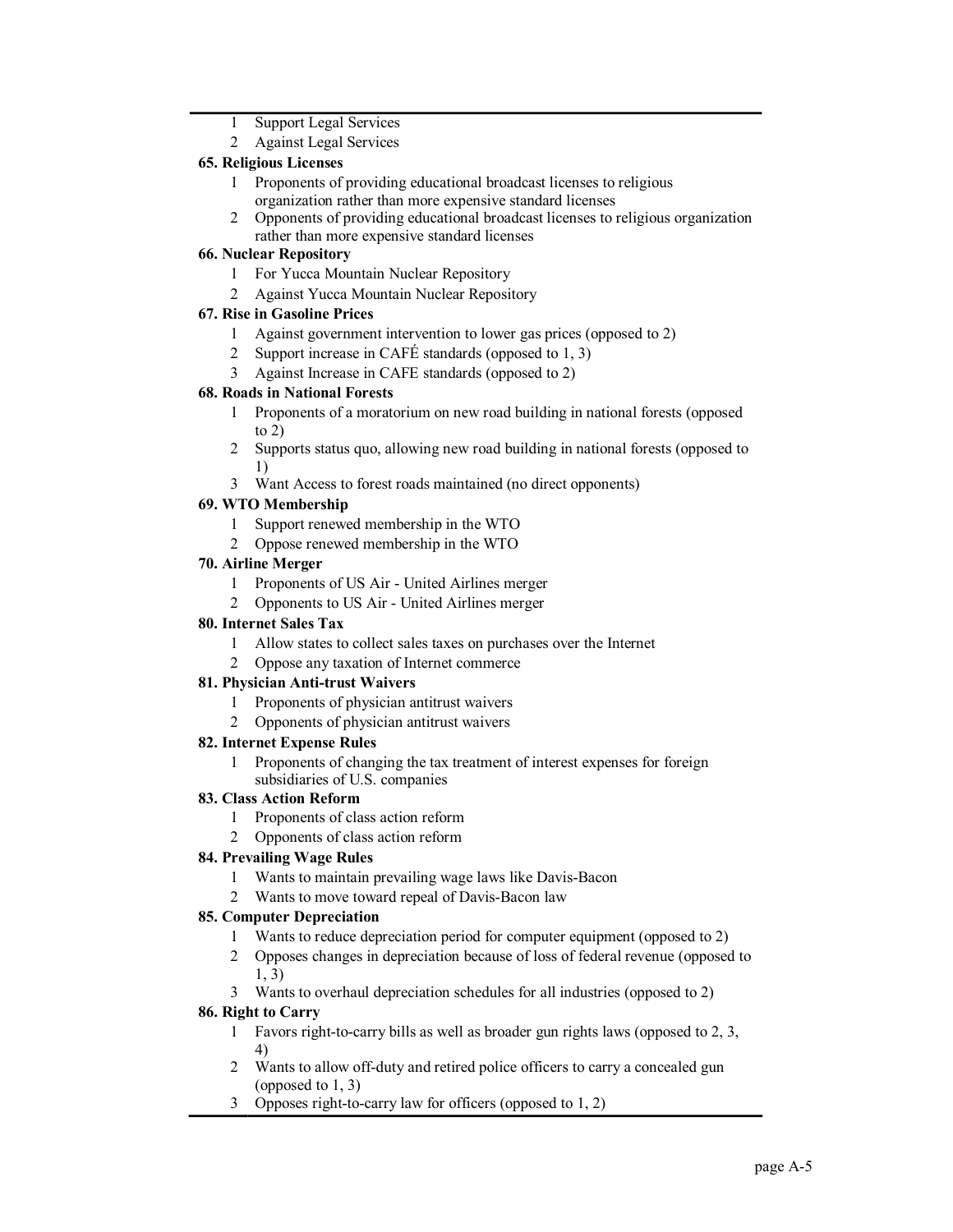4 Favors gun control but neutral on right-to-carry for police officers (opposed to 1)

## **87.** Late-term Abortions

- 1 Opposes a ban on late-term abortions
- 2 Supports a ban on late-term abortions

## **90. Export Controls**

- 1 Computer industry against export controls
- 2 National security types for export controls

# **91. Airline Age 60 Rule**

- 1 Opponents of raising mandatory retirement at 60 for commercial airline pilots—airlines, pilots union, younger pilots
- 2 Proponents of raising mandatory retirement at 60 for commercial airline pilots—older pilots

## **92. C130 Procurement**

- 1 Opponents of procuring new C130 aircraft vessels
- 2 Proponents of procuring new C-130 aircraft vessels

## **93. OBD Service**

- 1 Proponents of new regulations governing on-board diagnostic service information, tools, and training
- 2 Opponents of new regulations

## **94. Right to Know**

- 1 Opponents of parental consent for non-emergency health service in school setting
- 2 Proponents of parental consent—pro-life advocates

## **95. Cuba Sanctions**

- 1 Proponents of complete repeal of trade sanctions with Cuba (opposed to 3)
- 2 Proponents of partial repeal trade sanctions with Cuba for food and medicine (opposed to 3)
- 3 Opponents of repeal of trade sanctions with Cuba—support status quo (opposed to 1, 2)

## **96. Newspaper Crossownership**

- 1 Proponents of new rule to allow newspapers and TV stations to be owned by the same company, in the same market—repeal status quo rule banning crossownership
- 2 Opponents of new rule to allow newspapers and TV stations to be owned by the same company, in the same market—maintatin status quo rule banning crossownership

### **97. Steel Safeguard**

- 1 Proponents of steel safeguard investigation and increased tariffs—Domestic steel manufacturers/suppliers
- 2 Opponents of steel safeguard investigation and tariffs—Domestic consuming industries that purchase raw steel for manufacturing

## **100. NAFTA Foreign Investment Reform**

- 1 Proponents of re-negotiating Chapter 11 of NAFTA
- 2 Opponents of re-negotiating Chapter 11 of NAFTA

# **101. Medicare Prescription Drug Coverage**

- 1 Proponents of new Medicare prescription drug coverage, to be administered by private insurance companies (that would not institute price controls) (opposed to 2)
- 2 Proponents of new Medicare prescription drug coverage, to be administered by HCFA/state Medicare agencies (that would have authority to institute price controls) (opposed to 1)
- 3 Proponents of new Medicare prescription drug coverage, with concerns about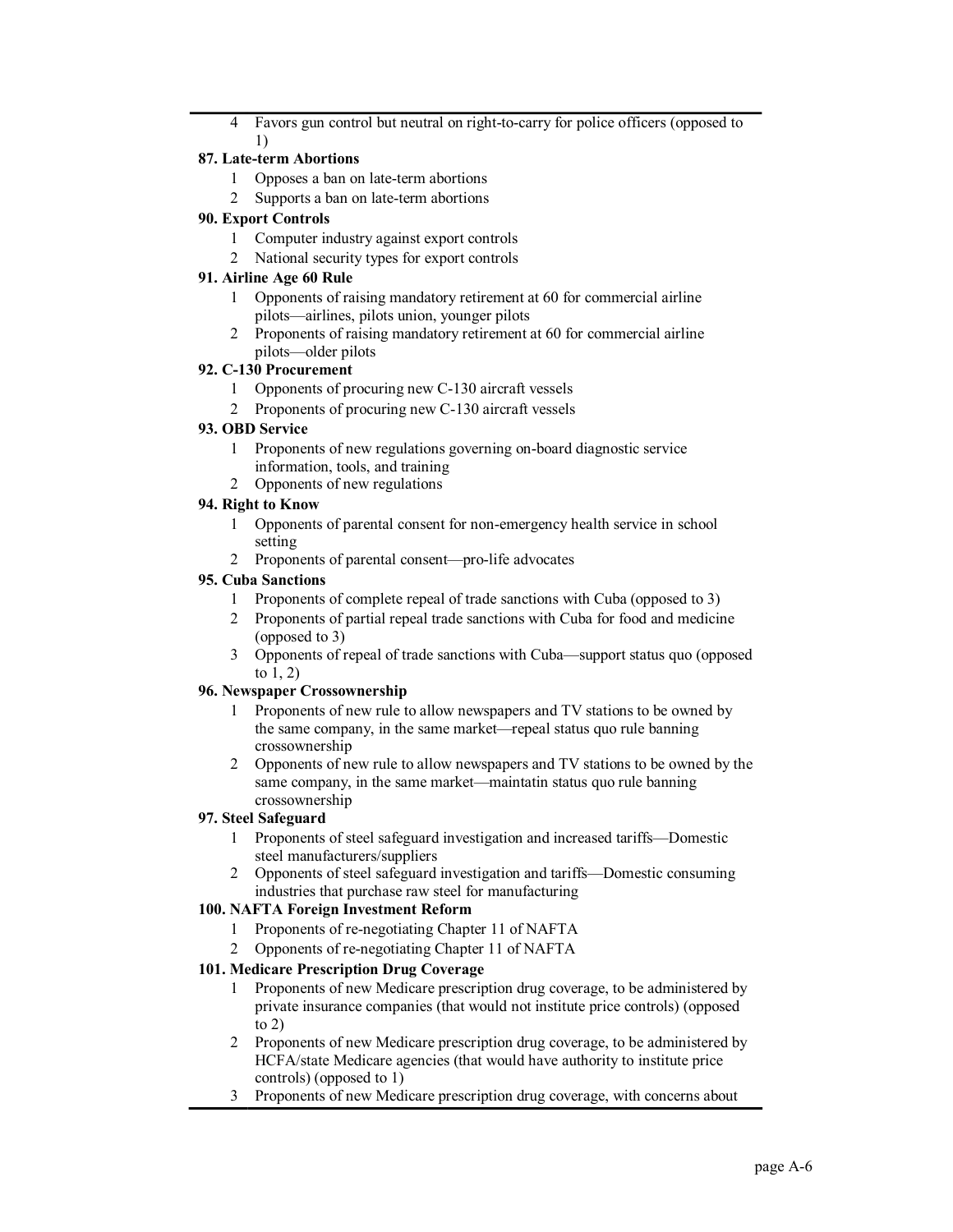solvency of overall Medicare program—service providers do not want to lose income source to new program (no direct opponents)

#### **102. Terrorism Reinsurance**

- 1 Opponents of creating terrorism reinsurance program
- 2 Proponents of creating terrorism reinsurance program

#### **103. Outsourcing Reform**

- 1 Proponents of status quo government contract practices
- 2 Opponents of status quo government contract practices

#### **104. Military Property Movement**

- 1 Proponents of status quo competition for military personnel movement and storage services
- 2 Opponents of status quo competition for military personnel movement and storage services

#### **105. Predatory Lending**

- 1 Proponents of reforming RESPA, requiring more disclosure of fees/costs; opposed to "bundling" realty/mortgage services
- 2 Proponents of reforming RESPA by "bundling" realty/mortgage services

#### **106. Open Access 2**

- 1 Proponents of requiring owners of broadband infrastructure to give access to Internet service providers/other media—ISPs, phone companies, consumer groups
- 2 Opponents of requiring owners of broadband infrastructure to give access to Internet service providers/other media—cable companies

#### **107. Maritime Security Act**

1 Proponents of increased funding for Maritime Security Fleet

#### **108. Food Allergen Labeling**

- 1 Proponents of status quo voluntary food allergen labeling
- 2 Opponents of status quo voluntary food allergen labeling

#### **109. Bear Protection**

- 1 Proponents of prohibiting trade of black bear viscera
- 2 Opponents of prohibiting trade of black bear viscera

### **110. TANF Employment Training Services**

- 1 Proponents of raising years of vocational education training allowed during TANF eligibility to from 12 to 24 months, reducing "priority activities" from 24 hours/week to 20 hours/week
- 2 Opponents of raising years of vocational education training allowed during TANF eligibility to from 12 to 24 months, reducing "priority activities" from 24 hours/week to 20 hours/week

#### **115. Derivatives**

- 1 Proponents of SEC regulation of Over-the-Counter derivatives
- 2 Opponents of SEC regulations of Over-the-Counter derivatives

#### **116. WI and RSF**

- 1 Proponents of increasing funding for water infrastructure through state revolving funds
- 2 Opposed to funding water infrastructure through federal funds

### **117. Effluent Limitation**

1 Opponents to strict EPA effluent limitation guidelines for transportation equiptment cleaning

#### **118. Optometric Funding**

1 Proponents of graduate medical clinical education training for optometry

# **119. Student Visas / Lab Security**

1 Proponents of stricter regulations concerning national security and terrorism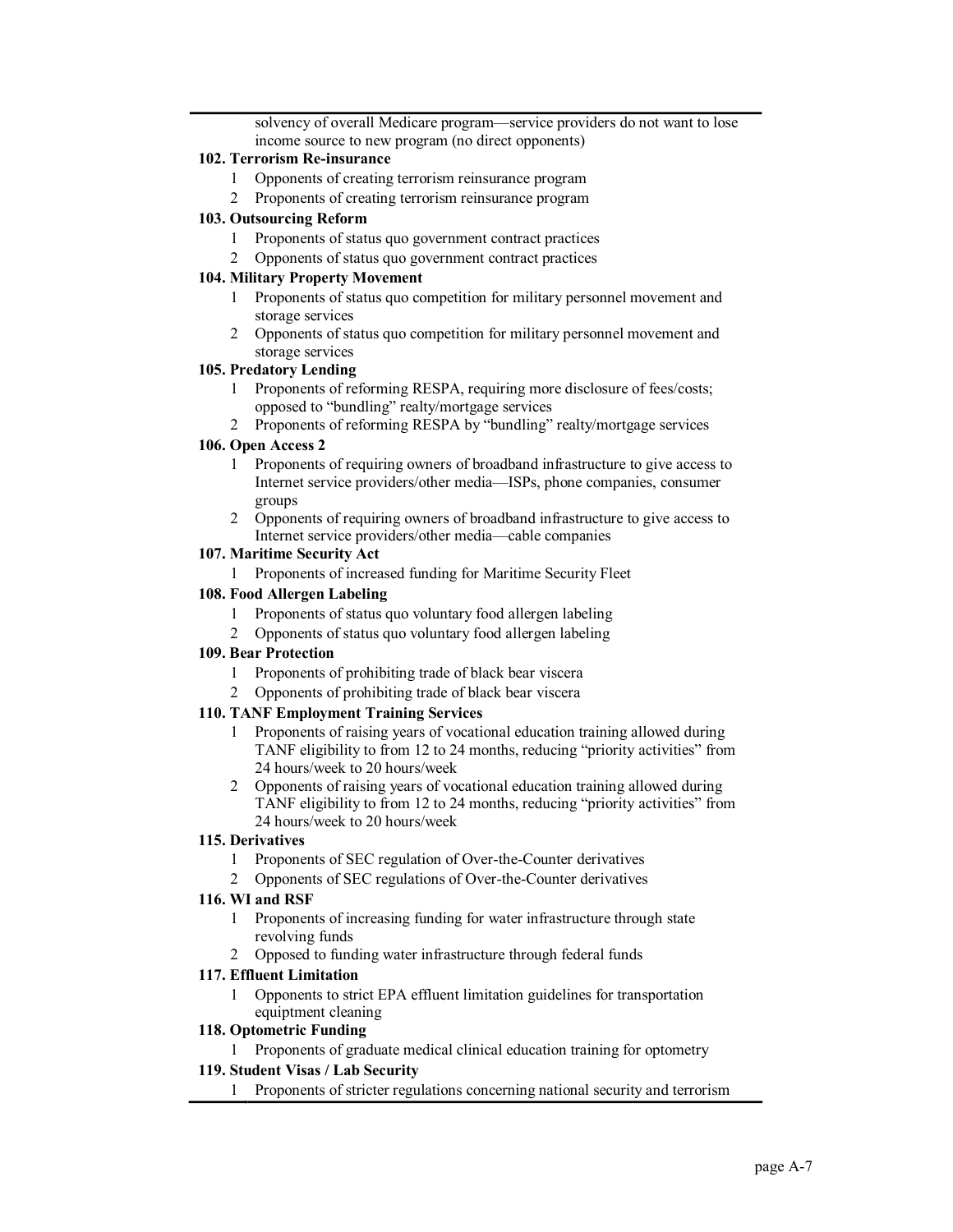2 Opposed to strict regulation, support moderate regulations concerning foreign students or laboratory security

#### **120. Disabled TANF**

1 Proponents of special measures to aid disabled recipients of Temporary Aid to Needy Families, (including more moderate time requirements, lower maximum number of work hours, and including treatment time and care of disabled individuals as working hours)

### **121. Human Cloning**

- 1 Proponents of a ban on all forms of human cloning
- 2 Opponents of a ban on all forms of human cloning (but may support ban on reproductive cloning specifically)

#### **122. EA-6B Prowler**

1 Proponents of increased funding of development and research for an alternative the the Electronic Attack aircraft - the EA-6B Prowler

#### **123. Farm Bill**

- 1 Proponents of Price supports (opposed to 2, 3)
- 2 Opponents of Price supports (opposed to 1, 3)
- 3 Proponents of provisions protecting smaller (alternative) farmers (opposed to 1, 2)
- 4 Proponents of environmental and animal welfare provisions within Farm Bill (no direct opponents)

#### **124. Wind Energy**

- 1 Proponents of renewing the tax credit for producers of wind energy
- 2 Opponents of renewing the tax credit for producers of wind energy

#### **125. Smart Growth & Transportation**

- 1 Proponents of funding "SMART" transportation programs in the Transportation reauthorization
- 2 Proponents of funding all, and especially large, transportation programs

### **126. CAFE Standards 2**

- 1 Proponents of increased CAFÉ standards
- 2 Opponents of increased CAFÉ standards

#### **127. Basic Education**

1 Proponents of increasing funding for international basic education programs

# **128. PURPA**

- 1 Proponents of maintaining PURPA protections for co-generation facilities
- 2 Opponents of maintaining PURPA protections for co-generation facilities

#### **129. Recreation Marine**

1 Proponents of excluding recreational marine facilities from longshoreman insurance requirements

### **130. Public Safety Officers**

1 Proponents of extending federal housing programs to federal public safety officers

#### **131. Affiliate Relationships**

- 1 Proponents of proposed FERC regulation of affiliate relationships between members of corporate families, in both the natural gas and electricity industries (opposed to 2)
- 2 Opponents of increasing regulation of affiliate relationships between members of corporate families, in both the natural gas and electricity industries (opposed to 1)
- 3 Not opposed to all aspects of the FERC regulations but seeking a special exemption (no direct opponents)

### **132. Math / Science Funding**

1 Proponents of increasing funding for Math and Science partnerships program,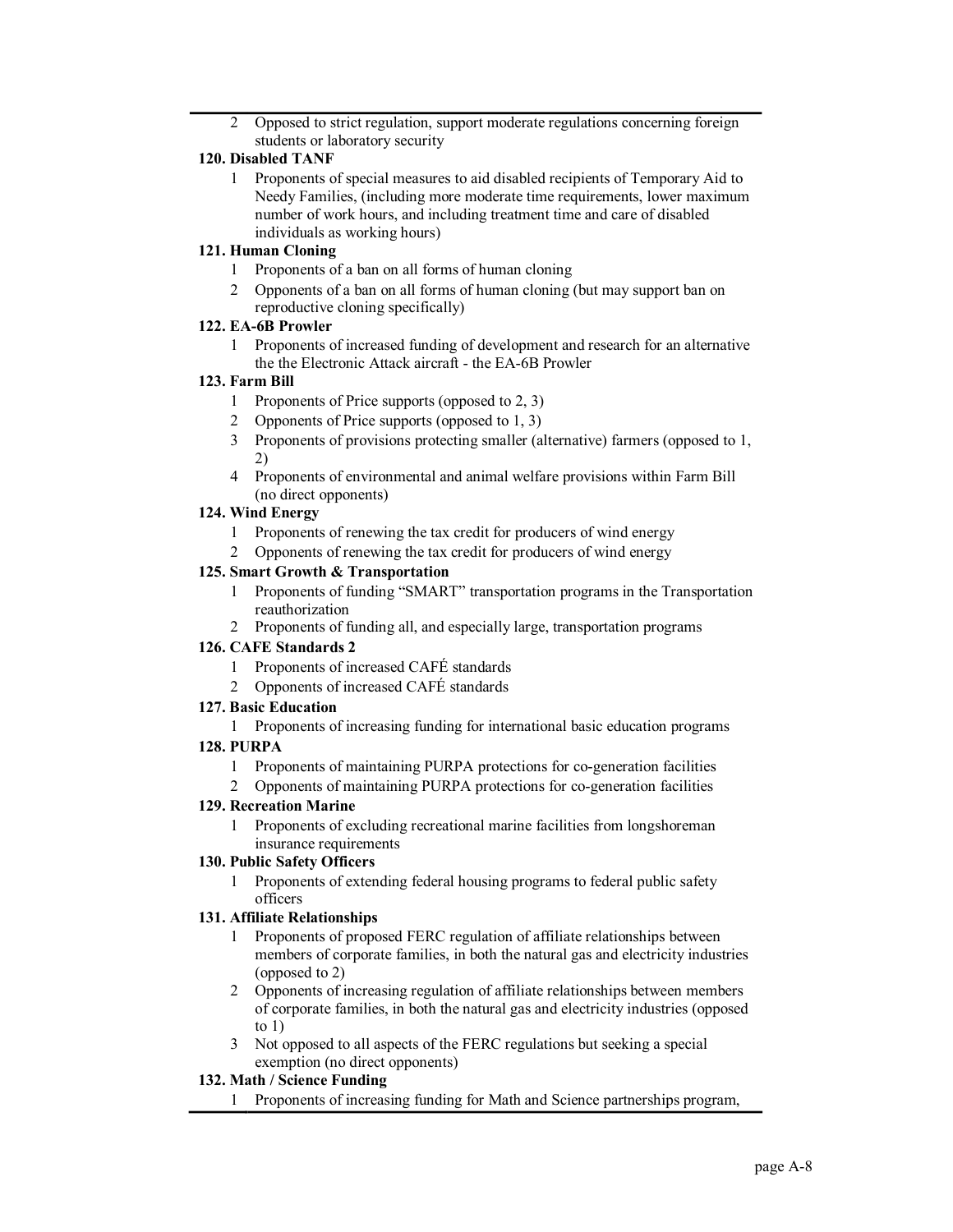regardless of government body overseeing the program (no direct opponents)

- 2 Proponents of increasing funding for Department of Education's Math and Science partnerships program (opposed to 3)
- 3 Proponents of increasing funding for NES Math and Science program (opposed to  $2)$

### **133. Cystic Fibrosis Research**

1 Proponents of increasing funding for Cystic Fibrosis Clinical Trials Network

#### **134. Stock Option Expensing**

- 1 Proponents of requiring companies to report stock options on their end of the year financial statements; to expense them not just to foot note them
- 2 Opponents of requiring companies to report stock options as an expense on end of the year financial statements

## **135. Title IX**

- 1 Proponents of efforts revise the application of Title IX regulations to athletics
- 2 Opponents of efforts revise the application of Title IX regulations to athletics

#### **136. Aviation Security**

- 1 Proponents of giving the airlines compensation for enhanced security efforts, access to carrying the mail, access to war risk insurance at capped prices, and more time to implement security deadlines who are opposed to allowing pilots to carry guns on planes and to required self-defense training for flight attendants (opposed to 2, 3)
- 2 Proponents of giving the airlines compensation for enhanced security efforts, access to carrying the mail, access to war risk insurance at capped prices, and more time to implement security deadlines who support allowing pilots to carry guns on planes and to requiring self-defense training for flight attendants (opposed to 1)
- 3 No position on giving the airlines compensation for enhanced security efforts, access to carrying the mail, access to war risk insurance at capped prices, and more time to implement security deadlines but supportive of allowing pilots to carry guns on planes and to requiring self-defense training for flight attendants (opposed to 1)

*Notes:* The table lists the perspectives identified for the 98 study issues. In addition to the perspectives shown here, an additional 34 perspectives identified "neutral" actors who were typically government decisions makers who played important roles in the issue but who did not actively advocate a given proposal to others.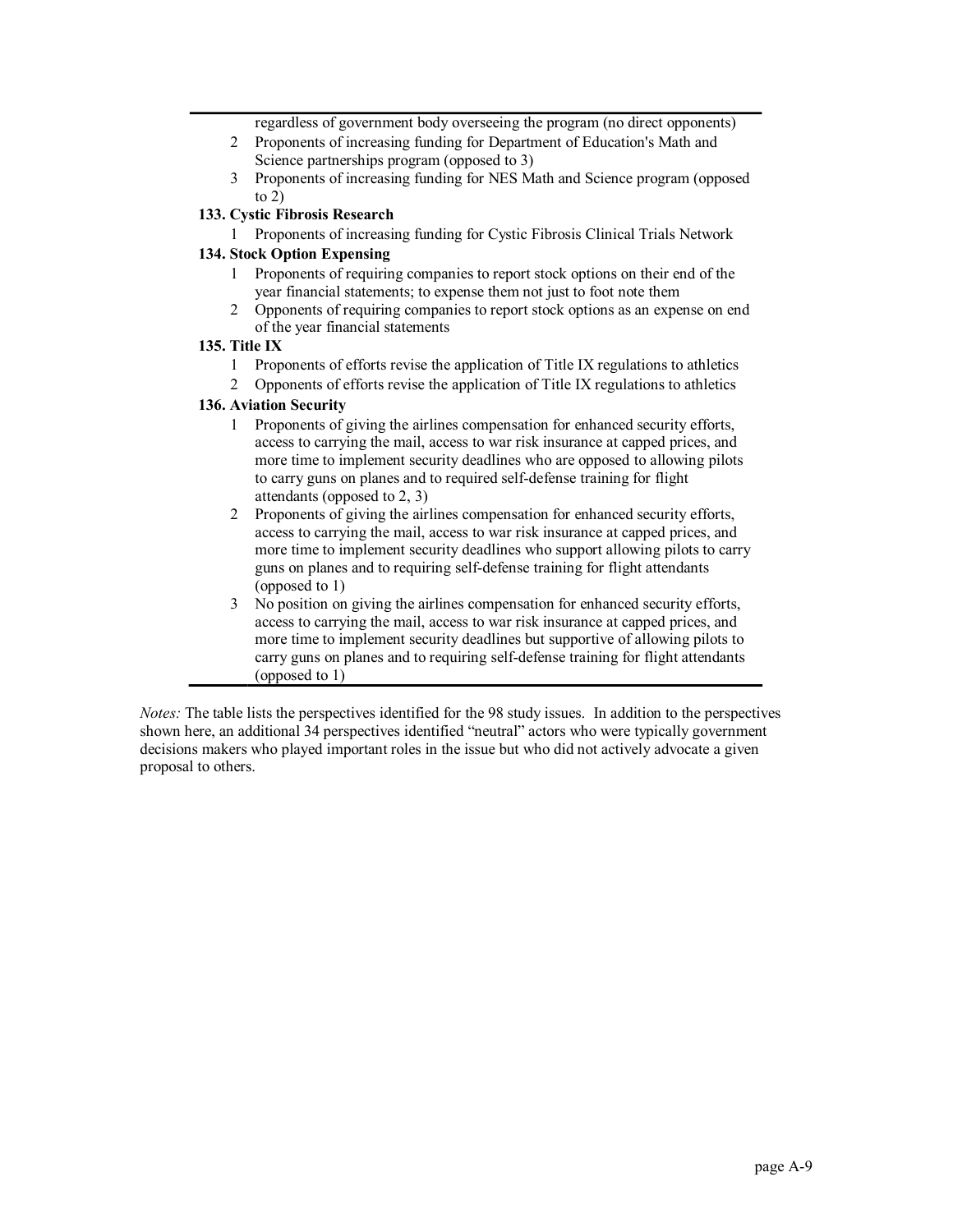# **Table A.2: Types of Arguments**

#### **1. Policy will promote /inhibit the achievement of some goal.**

- **101.** Claims linking the policy to shared goals
- **102.** Proposal is equitable; treats all fairly **103.** Proposal will inhibit shared goals
- **103.** Proposal will inhibit shared goals<br>**104.** Proposal is not equitable: does not
- **104.** Proposal is not equitable; does not treat all fairly

#### **2. Costs to government**

- **201.** Policy imposes costs to government; is inefficient
- **202.** Policy reduces costs to government; increases efficiency
- **203.** Not enough evidence to determine cost to government
- **204.** Policy will not impose costs to government or decrease efficiency **205.** Policy will not reduce costs to government or increase efficiency
- Policy will not reduce costs to government or increase efficiency

#### **3. Costs to nongovernment actors**

- **301.** Policy imposes costs to non-government actors; is inefficient
- **302.** Policy reduces costs to non-government actors; increases efficiency **303**. Not enough evidence to determine cost to non-government actors
- Not enough evidence to determine cost to non-government actors
- **304.** Policy will not impose costs to non-government actors or decrease efficiency
- **305.** Policy will not reduce costs to non-government actors or increase efficiency

#### **4. Secondary consequences of the policy, other than cost**

- **401.** Whatever the value of the proposed policy goal, the policy will have some unintended negative consequence, other than cost
- **402.** In addition to the primary goal, the policy will also have some secondary benefit, other than cost
- **403.** Not enough evidence to determine what secondary consequences will result

### **5. Policy implementation/feasibility issues**

- **501.** Whatever the value of the proposed policy goal, severe implementation problems **502.** Policy will work as expected; no problems with implementation
- **502.** Policy will work as expected; no problems with implementation
- **503.** Need more study; not enough evidence to determine the feasibility of the policy

#### **6. Equality of Treatment/Discriminatory Impact**

- **601.** Policy will affect some groups unfairly **602.** Rebuttal to this argument; this policy w
- **602.** Rebuttal to this argument; this policy will not have unequal impact

#### **7. Magnitude of the policy**

- **701.** Policy will set a large precedent
- **702.** Proposed change is moderate, prudent, or otherwise not radical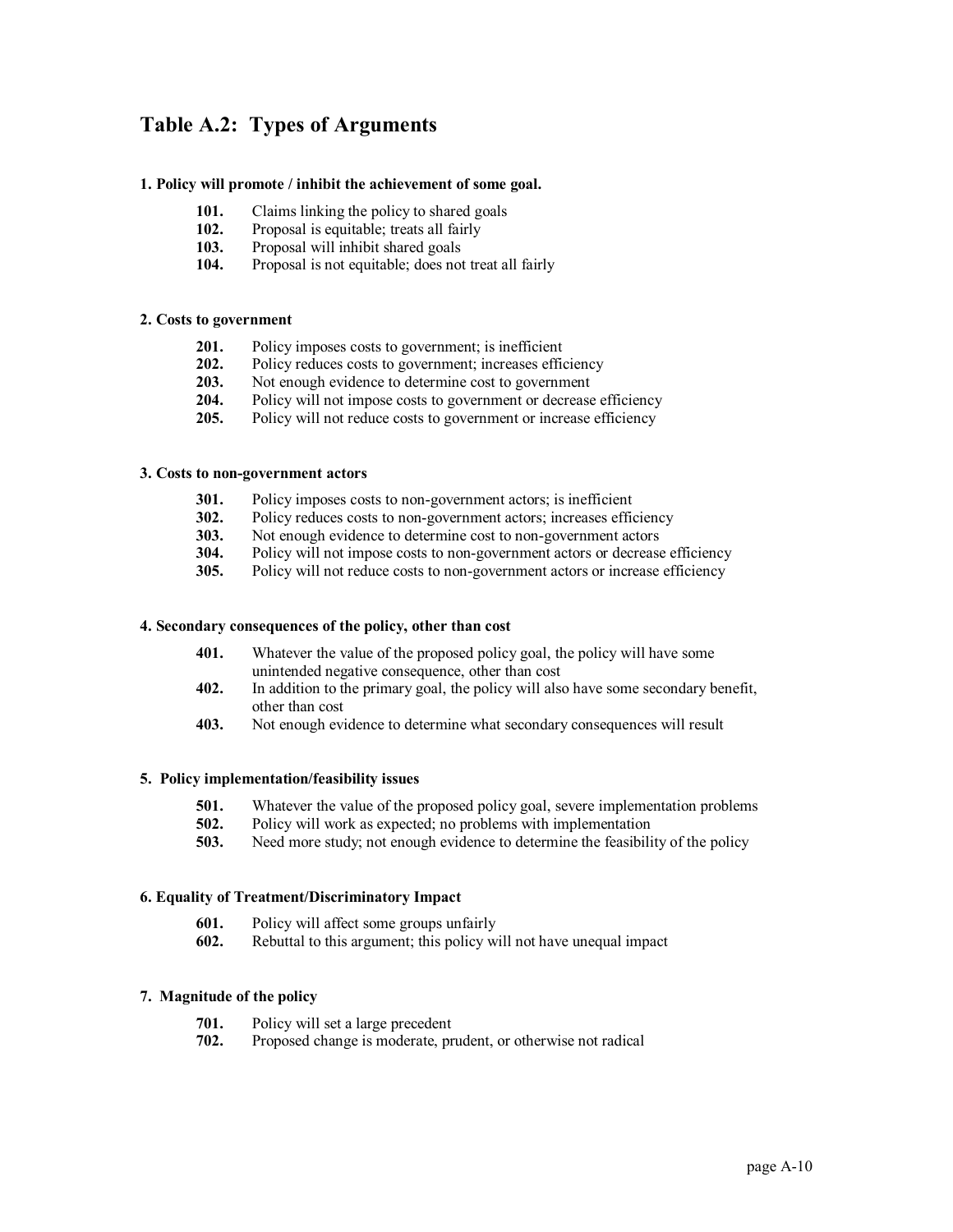#### **8. Problem is bigger/smaller than estimated; is misunderstood**

- **801.** Problem is big or bigger than other side/perspective claims
- **802.** Problem is small or smaller than other side/perspective claims
- **803.** Problem is misunderstood

#### **9. Appropriateness of government action**

- **901.** Claims about market failure; government needed to solve the problem **902.** Claims about government inefficiency; problem is not one for government
- **902.** Claims about government inefficiency; problem is not one for government to solve

#### **10. Window of opportunity**

- **1001.** A crisis looms; we must act now
- **1002.** There is no crisis or threat; better to wait

#### **11. Proposed policy will enhance security; references to terrorism, national defense, public safety**

#### **12. Policy supported/opposed by constituency or other group**

- **1201.** Positively viewed group or member of Congress supports
- **1202.** Positively viewed group or member of Congress opposes
- **1203.** Negatively viewed group or member of Congress supports
- **1204.** Negatively viewed group or member of Congress opposes
- **1205.** Supporting coalition is large or growing; momentum favors supporters **1206.** Opposing coalition is large or growing: momentum favors opponents
- **1206.** Opposing coalition is large or growing; momentum favors opponents

#### **13. Partisan or electoral considerations**

- **1301.** Electoral benefits; votes to be gained<br>**1302.** Electoral costs: votes to be lost
- **1302.** Electoral costs; votes to be lost
- **1303.** Partisan actions within government preventing/spurring action; no explicit reference to elections
- **1304.** References to campaign contributions or grassroots/lobbying/mobilization campaigns

#### **14. Government procedures/jurisdiction**

- **1401.** Jurisdictional disputes between agencies and Congress; between other levels or branches of government; separation of powers; committee conflicts; turf fights
- **1402.** Constitutional claims
- **1403.** Congressional or other governmental procedures are not being followed or are not appropriate; policy has been set by previous court cases or clear precedent; misrepresentation of congressional intent
- **1404.** Federalism issues; states v. local communities v. federal level responsibilities.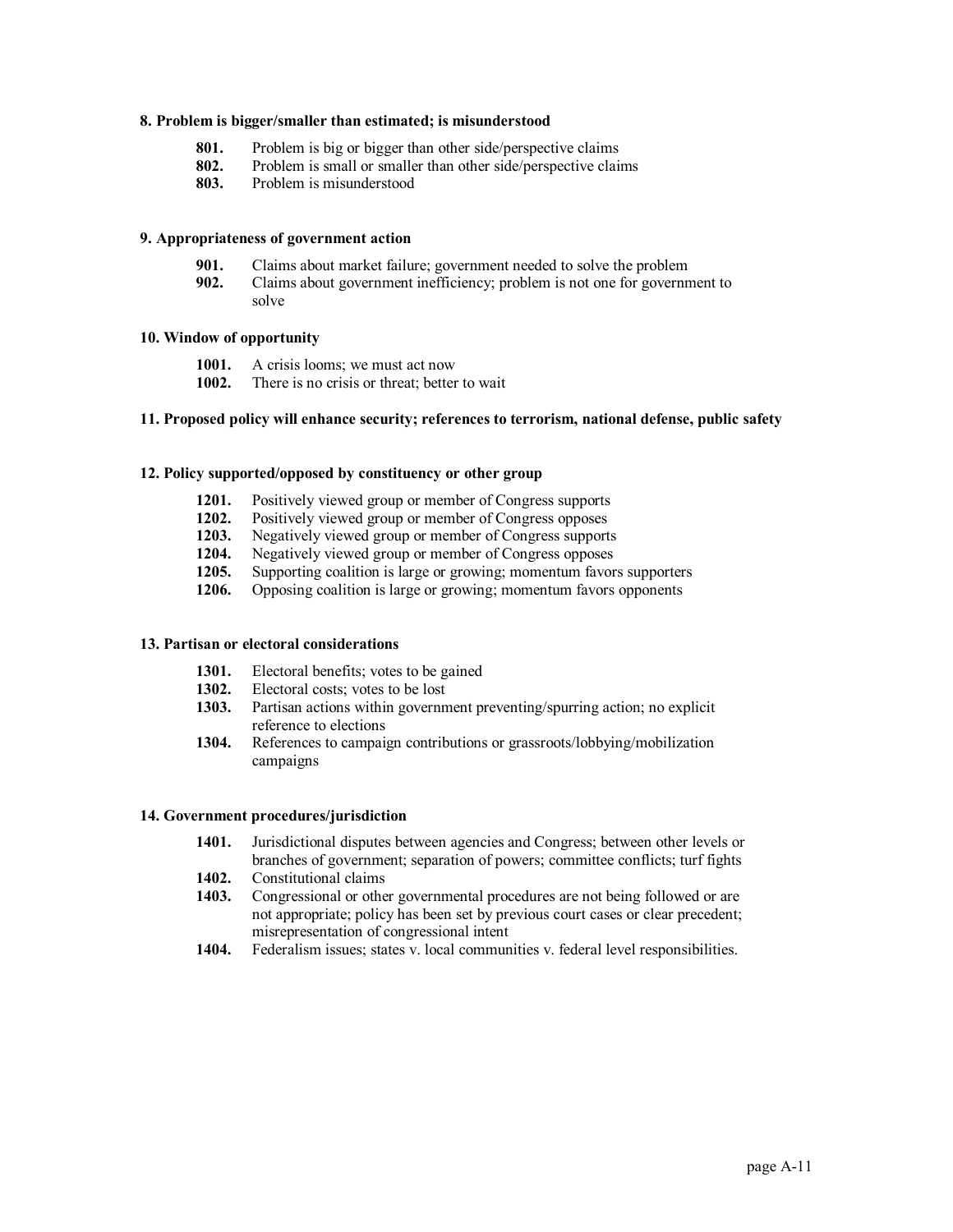# **References**

- Ainsworth, Scott. 1993. "Regulating Lobbyists and Interest Group Influence." *Journal of Politics*. 55:41-56.
- Austen-Smith, David and John R. Wright. 1994. "Counteractive Lobbying." American Journal *of Political Science*. 38:2544.
- Batcheller, John. 1977. "Lobbyists and the Legislative Process: The Impact of Environmental Constraints." *American Political Science Review*. 71:24263.
- Baumgartner, Frank R., Jeffrey M. Berry, Marie Hojnacki, David C. Kimball, and Beth L. Leech. 2006. "The Structure of Policy Conflict." Presented at the annual meeting of the Midwest Political Science Association, Chicago.
- Baumgartner, Frank R., and Bryan D. Jones. 1993. *Agendas and Instability in American Politics*. Chicago: University of Chicago Press.
- Baumgartner, Frank R. and Beth L. Leech. 1999. "Studying Interest Groups Using Lobbying Disclosure Reports." *VOX POP: Newsletter of the Political Organizations and Parties Section of the American Political Science Association.* 17(3): 1-3.
- Best, Joel, ed. 1995. *Images of Issues: Typifying Contemporary Social Problems*. New York: Aldine de Gruyter.
- Browne, William P. 1990. "Organized Interests and Their Issue Niches: A Search for Pluralism in a Policy Domain." *Journal of Politics*. 52:477-509.
- Caldeira, Gregory A., Marie Hojnacki, and John R. Wright. 2000. "The Lobbying Activities of Organized Interests in Federal Judicial Nominations." *Journal of Politics*. 62:51-69.
- Carmines, Edward G. and James A. Stimson. 1980. "The Two Faces of Issue Voting." *American Political Science Review.* 74: 78-91.
- Cobb, Michael D. and James H. Kuklinski. 1997. "Changing Minds: Political Arguments and Political Persuasion." American Journal of Political Science. 41:88-121.
- Cobb, Roger W. and Charles D. Elder. 1983. *Participation in American Politics: The Dynamics of Agenda Building*, 2<sup>nd</sup> edition. Baltimore: John Hopkins University Press.
- Cobb, Roger W. and Marc Howard Ross. 1997. *Cultural Strategies of Agenda Denial: Avoidance, Attack, and Redefinition*. Lawrence, KS: Kansas University Press.
- Druckman, James N. 2001. "On the Limits of Framing Effects: Who Can Frame." *Journal of Politics.* 63:1041-66.
- Druckman, James N. 2004. "Political Preference Formation: Competition, Deliberation, and the (Ir)relevance of Framing Effects." American Political Science Review. 98:671-686.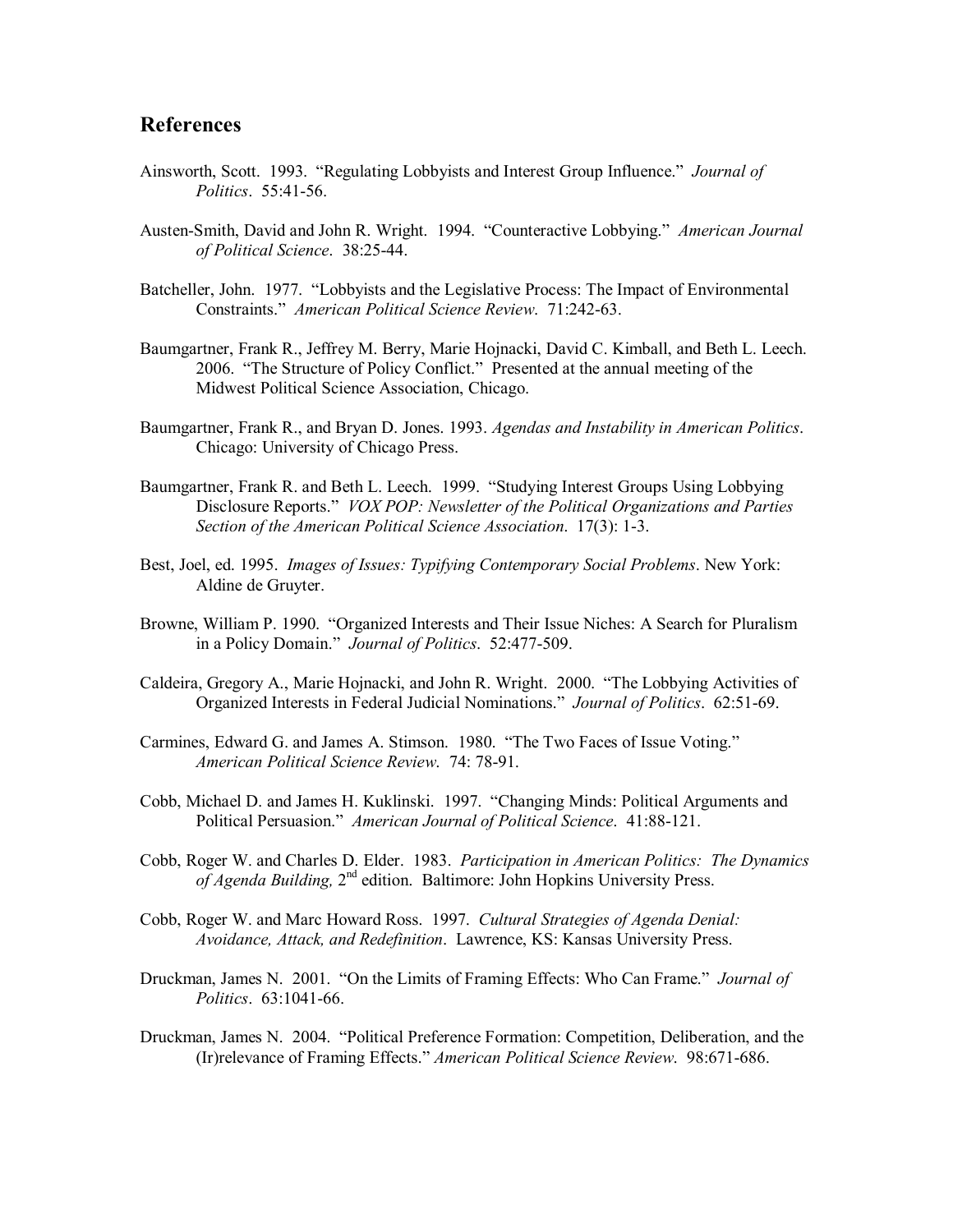- Edelman, Murray. 1971. *Politics as Symbolic Action: Mass Arousal and Quiescence*. Chicago: Markham Publishing.
- Edelman, Murray. 1988. *Constructing the Political Spectacle*. Chicago: University of Chicago Press.
- Elder, Charles D. and Roger W. Cobb. 1983. *The Political Uses of Symbols*. New York: Longman.
- Entman, Robert M. 1993. "Framing: Toward Clarification of a Fractured Paradigm." *The Journal of Communication.* 43: 51-58.
- Entman, Robert M. 2004. *Projections of Power: Framing News, Public Opinion, and U.S. Foreign Policy*. Chicago: University of Chicago Press.
- Esterling, Kevin M. 2004. *The Political Economy of Expertise: Information and Efficiency in American National Politics*. Ann Arbor: University of Michigan Press.
- Fenno, Richard F., Jr. 1978. *Homestyle: House Members in Their Districts*. Glenview, IL: Scott, Foresman.
- Goldstein, Kenneth M. 1999. *Interest Groups, Lobbying, and Participation in America*. New York: Cambridge University Press.
- Hall, Richard L. and Alan V. Deardorff. 2006. "Lobbying as Legislative Subsidy." *American Political Science Review.* 100:69-84.
- Hall, Richard L. and Frank W. Wayman. 1990. "Buying Time: Moneyed Interests and the Mobilization of Bias in Congressional Committees." *American Political Science Review*. 84:797-820.
- Hilgartner, Stephen and Charles L. Bosk. 1988. "The Rise and Fall of Social Problems: A Public Arenas Model." *American Journal of Sociology*. 94:5378.
- Hirschman, Albert O. 1991. *The Rhetoric of Reaction: Perversity, Futility, Jeopardy*. Cambridge, MA: The Belknap Press of Harvard University Press.
- Huber, Peter J. 1967. "The Behavior of Maximum Likelihood Estimates under Non-Standard Conditions." *Proceedings of the Fifth Berkeley Symposium on Mathematical Statistics*  and Probability. Berkeley, CA: University of California Press. Vol. I, pp. 221-33.
- Jones, Bryan D., and Frank R. Baumgartner. 2005. *The Politics of Attention: How Government Prioritizes Problems*. Chicago: University of Chicago Press.
- Kahneman, Daniel and Amos Tversky. 1984. "Choices, Values, and Frames." *American Psychologist.* 39:341-50.
- Kingdon, John W. 1989. *Congressmen's Voting Decisions*, 3<sup>rd</sup> edition. Ann Arbor: University of Michigan Press.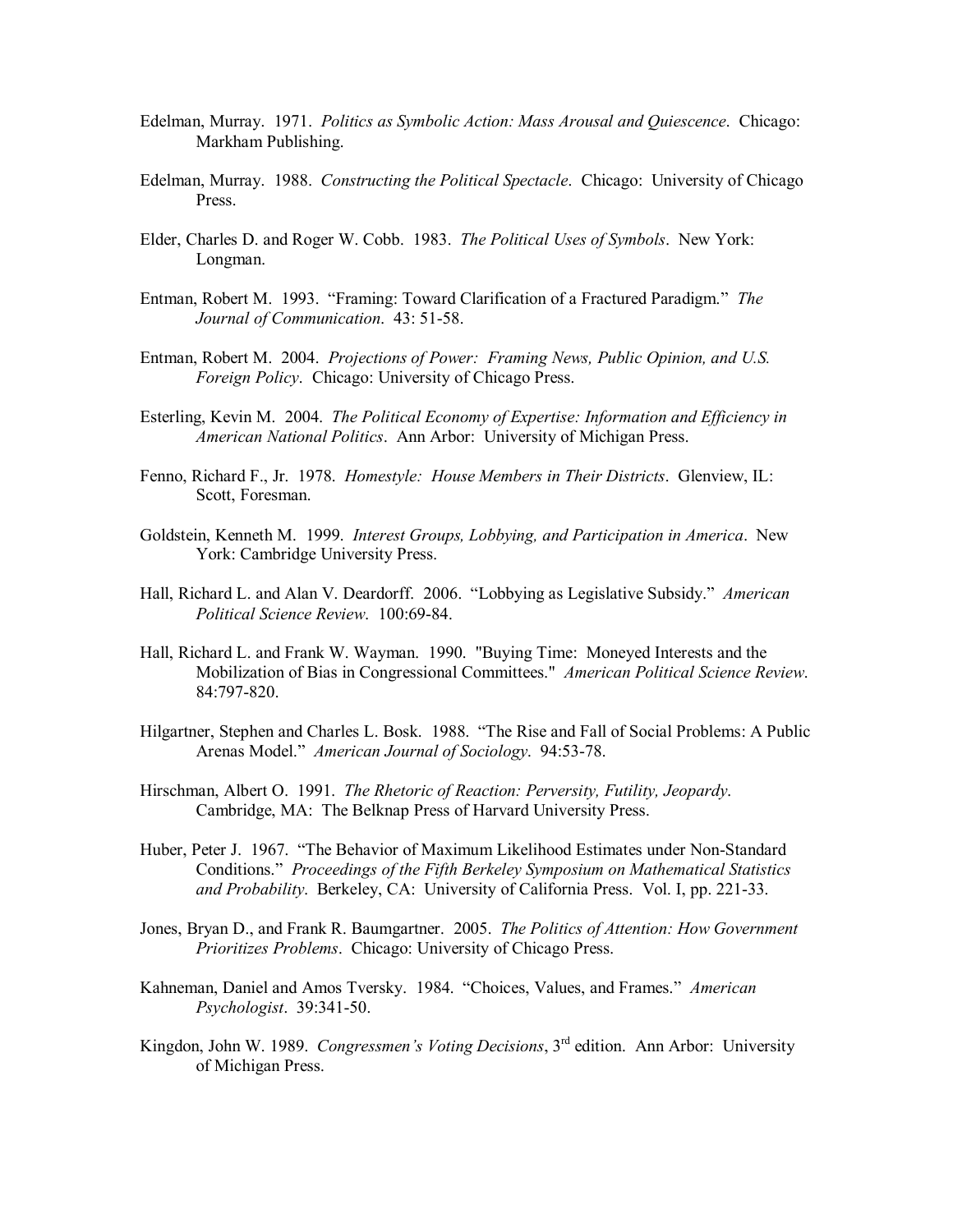- Kingdon, John W. 1995. *Agendas, Alternatives, and Public Policies*, 2<sup>nd</sup> edition. New York: Longman.
- Kollman, Ken. 1998. *Outside Lobbying: Public Opinion and Interest Group Strategies*. Princeton, NJ: Princeton University Press.
- McCombs, Maxwell and Jian-Hua Zhu. 1995. "Capacity, Diversity, and Volatility of the Public Agenda." *Public Opinion Quarterly.* 59:495-525.
- McKissick, Gary J. 1997. "Issue Manipulation: Interest Group Lobbying and the Framing of Policy Alternatives." Ph.D. diss. University of Michigan.
- Quattrone, George A. and Amos Tversky. 1988. "Contrasting Rational and Psychological Analyses of Political Choice." *American Political Science Review.* 83:71936.
- Riker, William H. 1986. *The Art of Political Manipulation*. New Haven: Yale University Press.
- Riker, William H. 1996. *The Strategy of Rhetoric.* New Haven: Yale University Press.
- Salisbury, Robert H. 1990. "The Paradox of Interest Groups in Washington More Groups, Less Clout." In *The New American Political System*, 2<sup>nd</sup> ed., ed. Anthony King. Washington, DC: AEI Press.
- Schattschneider, E. E. 1960. *The SemiSovereign People*. New York: Holt, Rinehart and Winston.
- Schneider, Anne, and Helen Ingram. 1993. Social Construction of Target Populations: Implications for Politics and Policy. *American Political Science Review* 87 (2) 334–47.
- Smith, Mark A. 2000. *American Business and Political Power: Public Opinion, Elections, and Democracy*. Chicago: University of Chicago Press.
- Stone, Deborah A. 1989. "Causal Stories and the Formation of Policy Agendas." *Political Science Quarterly.* 104: 281-300.
- Tversky, Amos and Daniel Kahneman. 1986. "Rational Choice and the Framing of Decisions." *The Journal of Business.* 59:S251-S278.
- West, Darrell M. and Burdett A. Loomis. 1999. *The Sound of Money: How Political Interests Get What They Want*. New York: W. W. Norton.
- Wolpe, Bruce C. and Bertram J. Levine. 1996. *Lobbying Congress: How the System Works*. Washington, DC: Congressional Quarterly Press.
- Wright, John R. 1996. *Interest Groups and Congress: Lobbying, Contributions, and Influence*. Boston: Allyn & Bacon.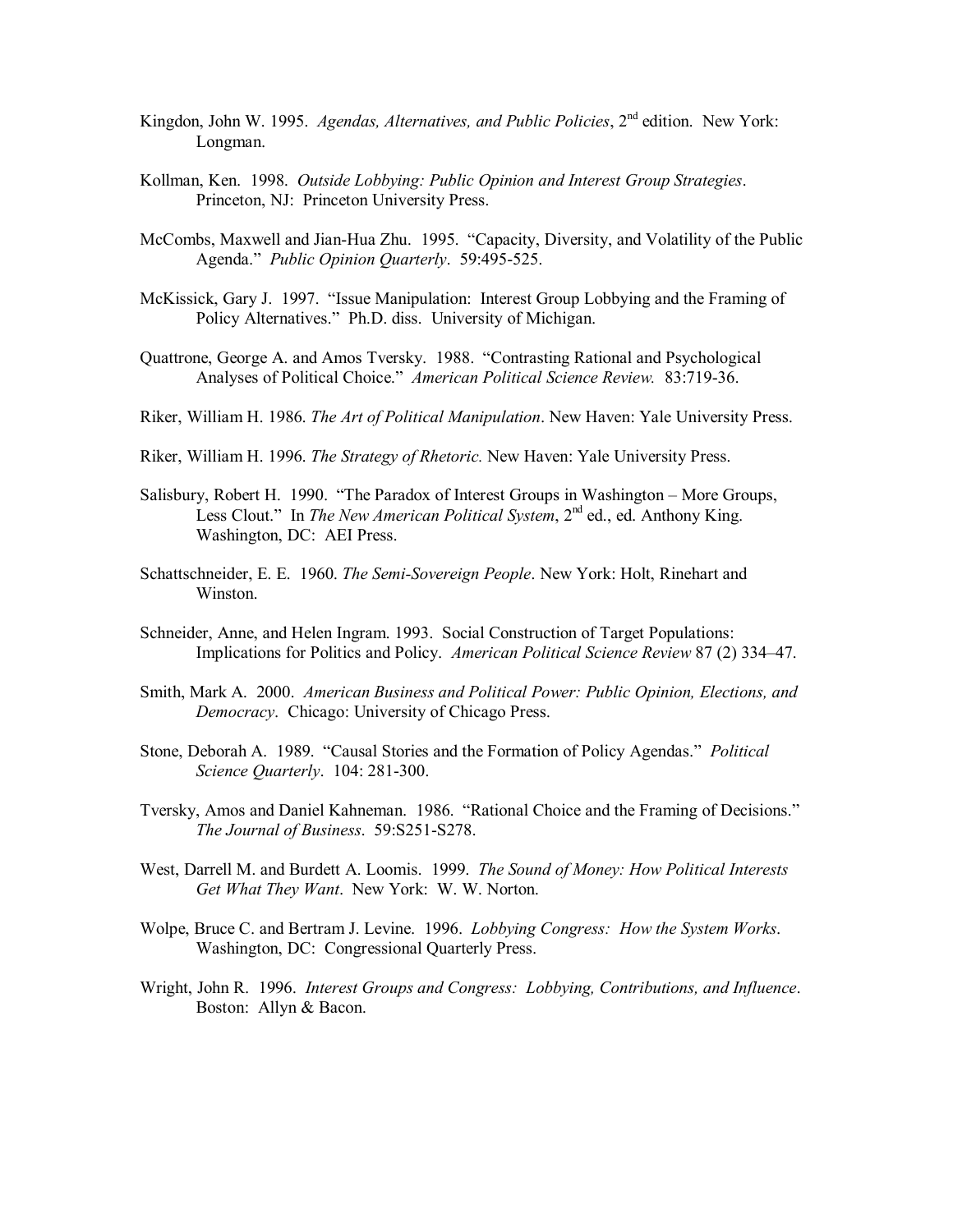| Table 1<br><b>Types of Arguments Used</b><br>(by perspective) |                                       |                                         |              |  |  |
|---------------------------------------------------------------|---------------------------------------|-----------------------------------------|--------------|--|--|
| <b>Argument Type</b>                                          | <b>Status Quo</b><br><b>Defenders</b> | <b>Status Quo</b><br><b>Challengers</b> | <b>Total</b> |  |  |
|                                                               |                                       |                                         |              |  |  |
| Problems/no problems with                                     |                                       |                                         |              |  |  |
| implementation or feasibility                                 | 68.8%                                 | 75.5%                                   | 72.9%        |  |  |
| Policy promotes/inhibits some goal                            | 60.9                                  | 65.1                                    | 63.5         |  |  |
| Imposes/reduces costs on non-                                 |                                       |                                         |              |  |  |
| government actors                                             | 48.4                                  | 56.6                                    | 53.5         |  |  |
| Equality of treatment/discriminatory                          |                                       |                                         |              |  |  |
| impact                                                        | 40.6                                  | 41.5                                    | 41.2         |  |  |
| Positive/negative non-cost consequences                       | 45.3                                  | 33.0                                    | 37.7         |  |  |
| Imposes/reduces costs to government                           | 20.3                                  | 36.8                                    | 30.6         |  |  |
| Big precedent/modest change                                   | 23.4                                  | 21.7                                    | 22.4         |  |  |
| Government procedural or jurisdictional                       |                                       |                                         |              |  |  |
| issues at stake/relevant                                      | 20.3                                  | 16.0                                    | 17.7         |  |  |
| Appropriate/inappropriate for                                 |                                       |                                         |              |  |  |
| government to solve problem                                   | 20.3                                  | 11.3                                    | 14.7         |  |  |
| Problem bigger/smaller than estimated                         |                                       |                                         |              |  |  |
| or is misunderstood                                           | 18.8                                  | 10.4                                    | 13.5         |  |  |
| Policy supported/opposed by                                   |                                       |                                         |              |  |  |
| constituency or other group                                   | 10.9                                  | 12.3                                    | 11.8         |  |  |
| Crisis/no crisis is looming                                   | 3.1                                   | 8.5                                     | 6.3          |  |  |
| Policy has partisan or electoral                              |                                       |                                         |              |  |  |
| benefits/costs                                                | 3.1                                   | 1.9                                     | 2.4          |  |  |
| Necessary for national security or public                     |                                       |                                         |              |  |  |
| safety                                                        | 0.0                                   | 1.0                                     | 1.0          |  |  |
|                                                               |                                       |                                         |              |  |  |
| Number of perspectives:                                       | 64                                    | 106                                     | 170          |  |  |

*Note:* Entries show the percentage of perspectives making use of each type of argument.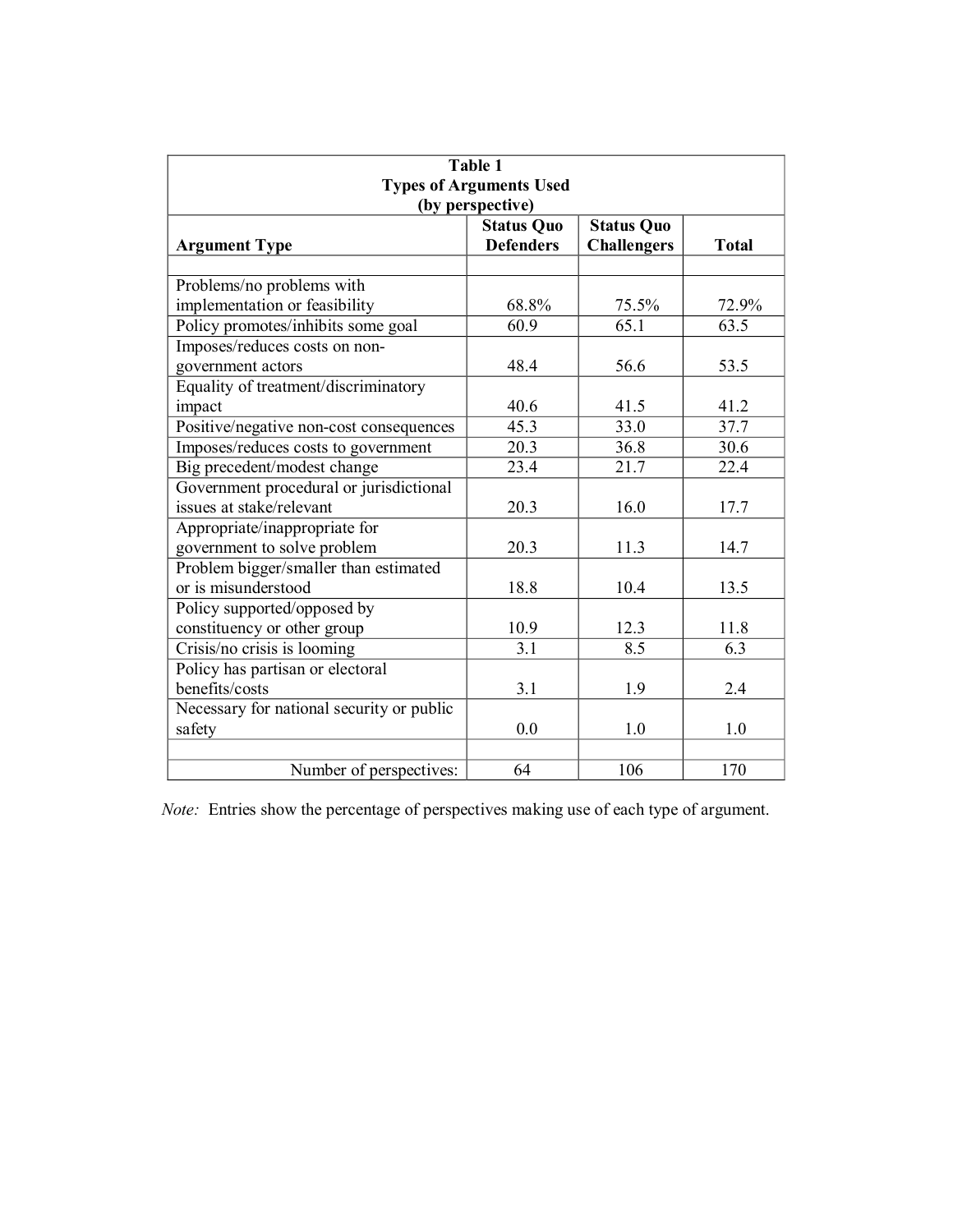| Table 2                                               |                         |                    |                   |
|-------------------------------------------------------|-------------------------|--------------------|-------------------|
| <b>Subtypes of Arguments Used</b><br>(by perspective) |                         |                    |                   |
|                                                       | <b>Status Quo</b>       | <b>Status Quo</b>  |                   |
| <b>Argument Type</b>                                  | <b>Defenders</b>        | <b>Challengers</b> | <b>Total</b>      |
| Problems/no problems with                             |                         |                    |                   |
| implementation or feasibility                         | 68.8%                   | 75.5%              | 72.9%             |
| Severe problems/policy won't work                     | 42.2                    | 51.9               | 48.2              |
| No problems/policy will work                          | 40.6                    | 43.4               | 42.4              |
| Need more study/feasibility unknown                   | 17.2                    | 4.7                | 9.4               |
| Policy promotes/inhibits some goal                    | 60.9                    | 65.1               | 63.5              |
| Promotes a shared goal                                | 37.5                    | 50.0               | 45.3              |
| Treats all fairly/is equitable                        | 9.4                     | 20.8               | 16.5              |
| Inhibits a shared goal                                | 26.6                    | 27.4               | 27.1              |
| Inequitable/doesn't treat all fairly                  | 10.9                    | $12.\overline{3}$  | $11.\overline{8}$ |
| Imposes/reduces costs on non-                         |                         |                    |                   |
| government actors                                     | 48.4                    | 56.6               | 53.5              |
| Imposes cost/is inefficient                           | 46.9                    | 39.6               | 42.4              |
| Reduces costs/increases efficiency                    | 12.5                    | 27.4               | 21.8              |
| More study needed to determine cost                   | 0.0                     | $2.\overline{8}$   | 1.8               |
| <b>Equality of treatment/discriminatory</b>           |                         |                    |                   |
| impact                                                | 40.6                    | 41.5               | 41.2              |
| Unfair advantage for a certain group                  | 37.5                    | 39.6               | 38.8              |
| No discriminatory impact                              | 4.7                     | 6.6                | 5.9               |
| Positive/negative non-cost consequences               | 45.3                    | 33.0               | 37.6              |
| Regardless of goal, policy has                        |                         |                    |                   |
| unintended negative consequences                      | 40.6                    | 24.5               | 30.6              |
| In addition to goal, policy has a                     |                         |                    |                   |
| secondary benefit                                     | 9.4                     | 15.1               | 12.9              |
| Need more study about secondary                       |                         |                    |                   |
| Consequences                                          | 4.7                     | 0.0                | 1.8               |
| Imposes/reduces costs to government                   | 20.3                    | 36.8               | 30.6              |
| Imposes cost/is inefficient                           | 14.1                    | 17.9               | 16.5              |
| Reduces costs/increases efficiency                    | 4.7                     | 21.7               | 15.3              |
| More study needed to determine cost                   | 0.0                     | 3.8                | 2.3               |
| Big precedent/modest change                           | 23.4                    | 21.7               | 22.4              |
| Sets a large precedent/big implications               | 17.2                    | 6.6                | 10.6              |
| Prudent policy/trivial implications                   | 6.3                     | 16.0               | 12.4              |
| Government procedural or jurisdictional               |                         |                    |                   |
| issues at stake/relevant                              | 20.3                    | 16.0               | 17.7              |
| Jurisdictional disputes/separation of                 |                         |                    |                   |
| Powers                                                | 0.0<br>$4.\overline{7}$ | 3.8                | $\frac{2.4}{3.5}$ |
| Constitutional claims                                 |                         | 2.8                |                   |
| Governmental procedures not being                     |                         |                    |                   |
| followed/legislative intent misrepresented            | 9.4                     | 4.7                | 6.5               |
| Federalism                                            | $\overline{6.3}$        | 6.6                | 6.5               |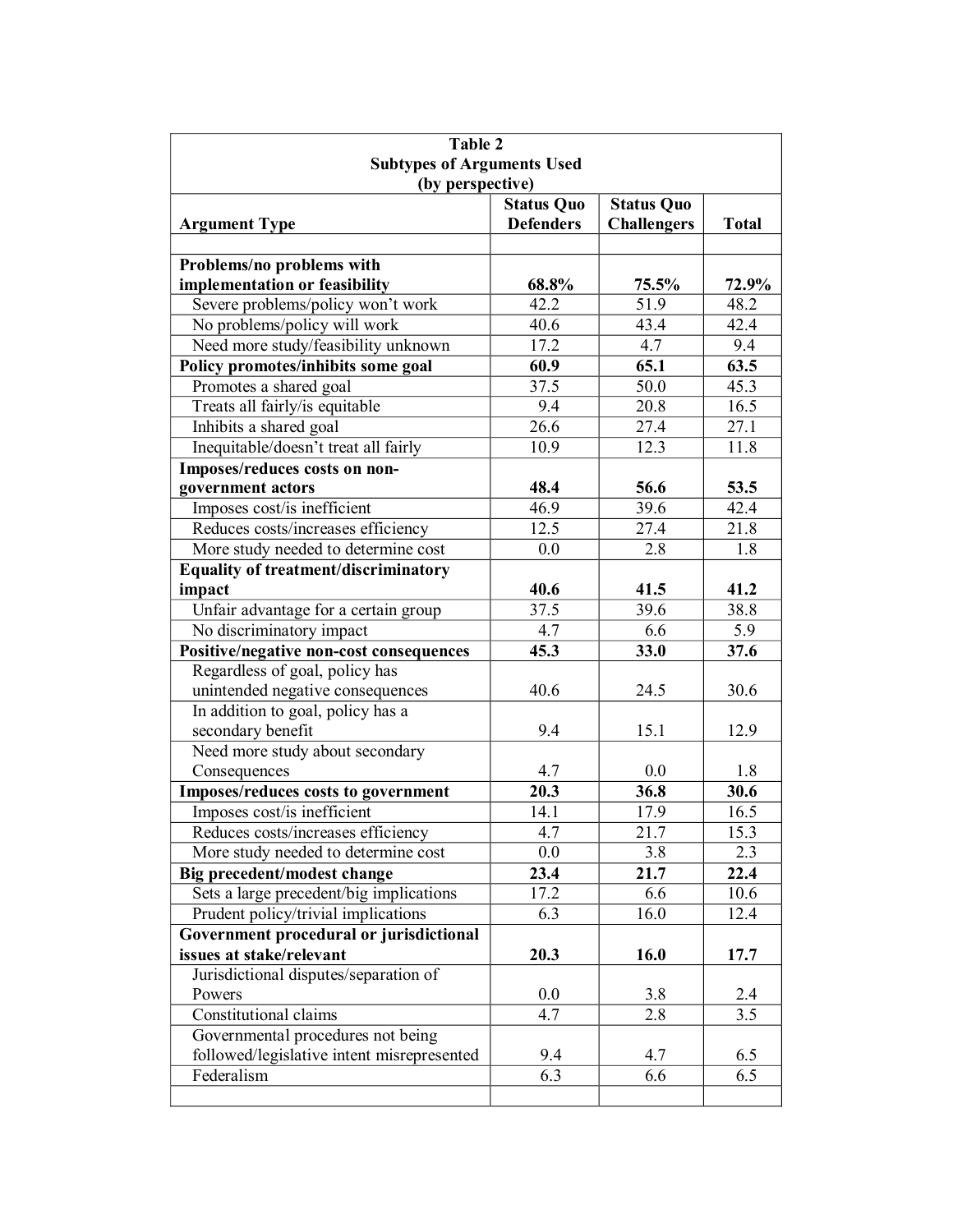| Table 2 (cont.)<br><b>Subtypes of Arguments Used</b><br>(by perspective) |                                       |                                         |              |  |
|--------------------------------------------------------------------------|---------------------------------------|-----------------------------------------|--------------|--|
| <b>Argument Type</b>                                                     | <b>Status Quo</b><br><b>Defenders</b> | <b>Status Quo</b><br><b>Challengers</b> | <b>Total</b> |  |
| Appropriate/inappropriate for<br>government to solve problem             | 20.3                                  | 11.3                                    | 14.7         |  |
| Government needed/market failure                                         | 7.8                                   | 6.6                                     | 7.1          |  |
| Government inefficiency/better                                           |                                       |                                         |              |  |
| handled by private sector                                                | 15.6                                  | 4.7                                     | 8.8          |  |
| Problem bigger/smaller than estimated                                    |                                       |                                         |              |  |
| or is misunderstood                                                      | 18.8                                  | 10.4                                    | 13.5         |  |
| Problem is bigger than others claim                                      | 6.3                                   | 7.6                                     | 7.1          |  |
| Problem is smaller than others claim                                     | 9.4                                   | 1.9                                     | 4.7          |  |
| Problem is misunderstood                                                 | 4.7                                   | 2.8                                     | 3.5          |  |
|                                                                          |                                       |                                         |              |  |
| Number of perspectives:                                                  | 64                                    | 106                                     | 170          |  |

*Note:* Entries show the percentage of perspectives making use of each type of argument.

| Table 3<br><b>Categories of Arguments Used</b><br>(by perspective) |                                       |                                         |              |  |  |
|--------------------------------------------------------------------|---------------------------------------|-----------------------------------------|--------------|--|--|
| <b>Argument Category/Tone</b>                                      | <b>Status Quo</b><br><b>Defenders</b> | <b>Status Quo</b><br><b>Challengers</b> | <b>Total</b> |  |  |
| Raising doubts/uncertainty                                         | 68.8%                                 | 64.2%                                   | 65.8%        |  |  |
| Optimism about alternatives                                        | 43.8                                  | 61.3                                    | 54.7         |  |  |
| Costs will increase                                                | 54.7                                  | 47.2                                    | 50.0         |  |  |
| Costs will decrease                                                | 15.6                                  | 42.5                                    | 32.4         |  |  |
| Preferred policy is prudent                                        | 6.3                                   | 16.0                                    | 12.4         |  |  |
|                                                                    |                                       |                                         |              |  |  |
| Number of perspectives:                                            | 64                                    | 106                                     | 170          |  |  |

*Note:* Entries show the percentage of perspectives making use of each type of argument.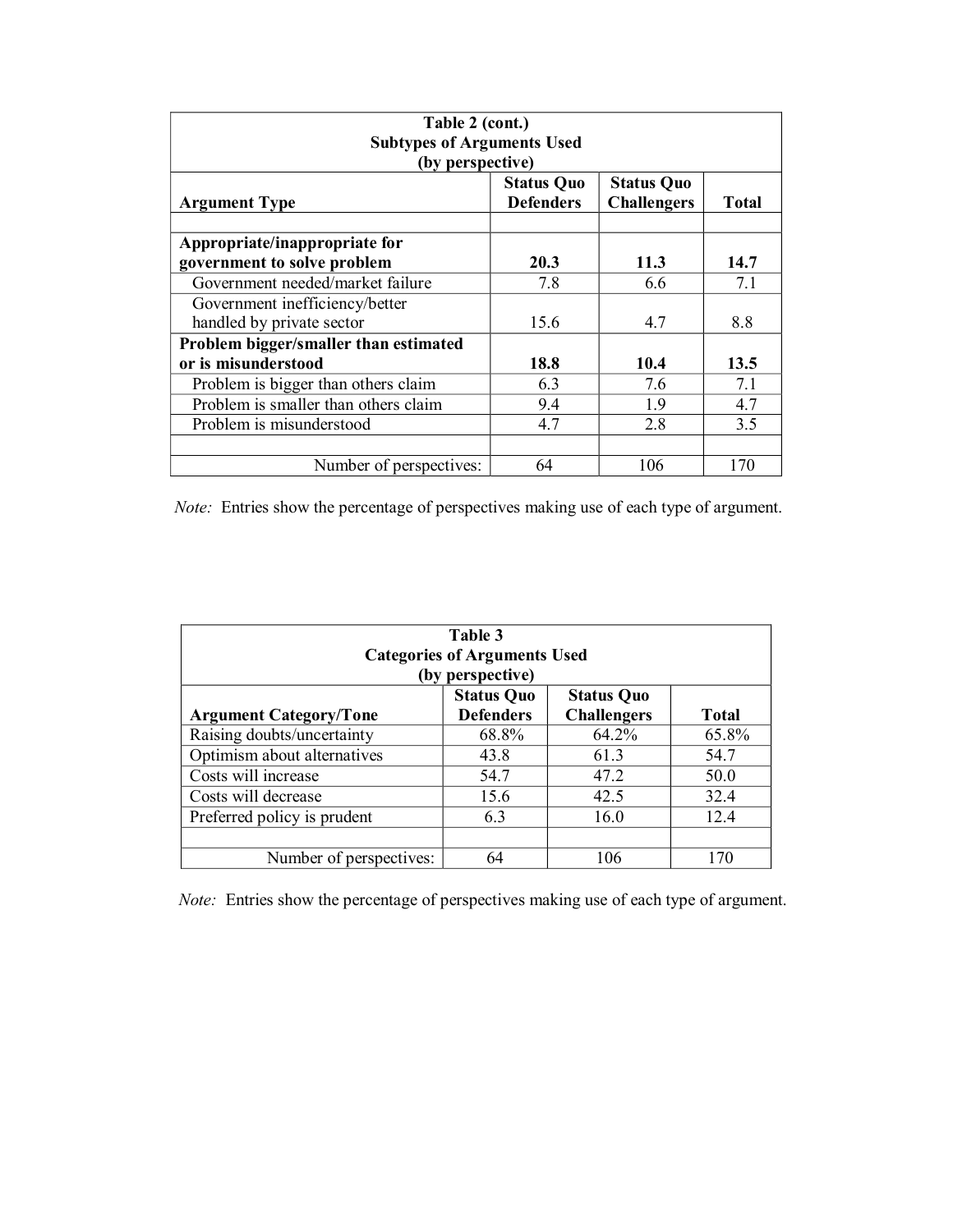| Table 4<br>Tone and Strategy of Argumentation<br>(by perspective) |                                       |                                         |              |  |  |
|-------------------------------------------------------------------|---------------------------------------|-----------------------------------------|--------------|--|--|
| <b>Argument Tone</b>                                              | <b>Status Quo</b><br><b>Defenders</b> | <b>Status Quo</b><br><b>Challengers</b> | <b>Total</b> |  |  |
| Positive                                                          | 48.4%                                 | 70.8%                                   | 62.4%        |  |  |
| Negative                                                          | 79.7                                  | 85.9                                    | 83.5         |  |  |
| <b>Strategy</b>                                                   |                                       |                                         |              |  |  |
| Positive only                                                     | 10.9%                                 | 11.3%                                   | 11.2%        |  |  |
| Mix of positive and negative                                      | 37.5                                  | 59.4                                    | 51.2         |  |  |
| Negative only                                                     | 42.2                                  | 26.4                                    | 32.4         |  |  |
| Neither                                                           | 9.4                                   | 2.8                                     | 5.3          |  |  |
| Number of perspectives:                                           | 64                                    | 106                                     | 170          |  |  |

*Notes:* Entries show the percentage of perspectives making use of each type of argument or strategy. The strategy "neither" means that the perspective used arguments that could not be unambiguously classified as positive or negative in tone. Positive arguments are defined as: policy promotes a shared goal, policy is equitable, policy reduces costs to government or to private actors, and policy has some secondary beneficial consequences. Negative arguments are defined as: policy inhibits shared goals, policy is not equitable, policy imposes costs on government or private actors, policy has some secondary negative consequences, and policy does not work.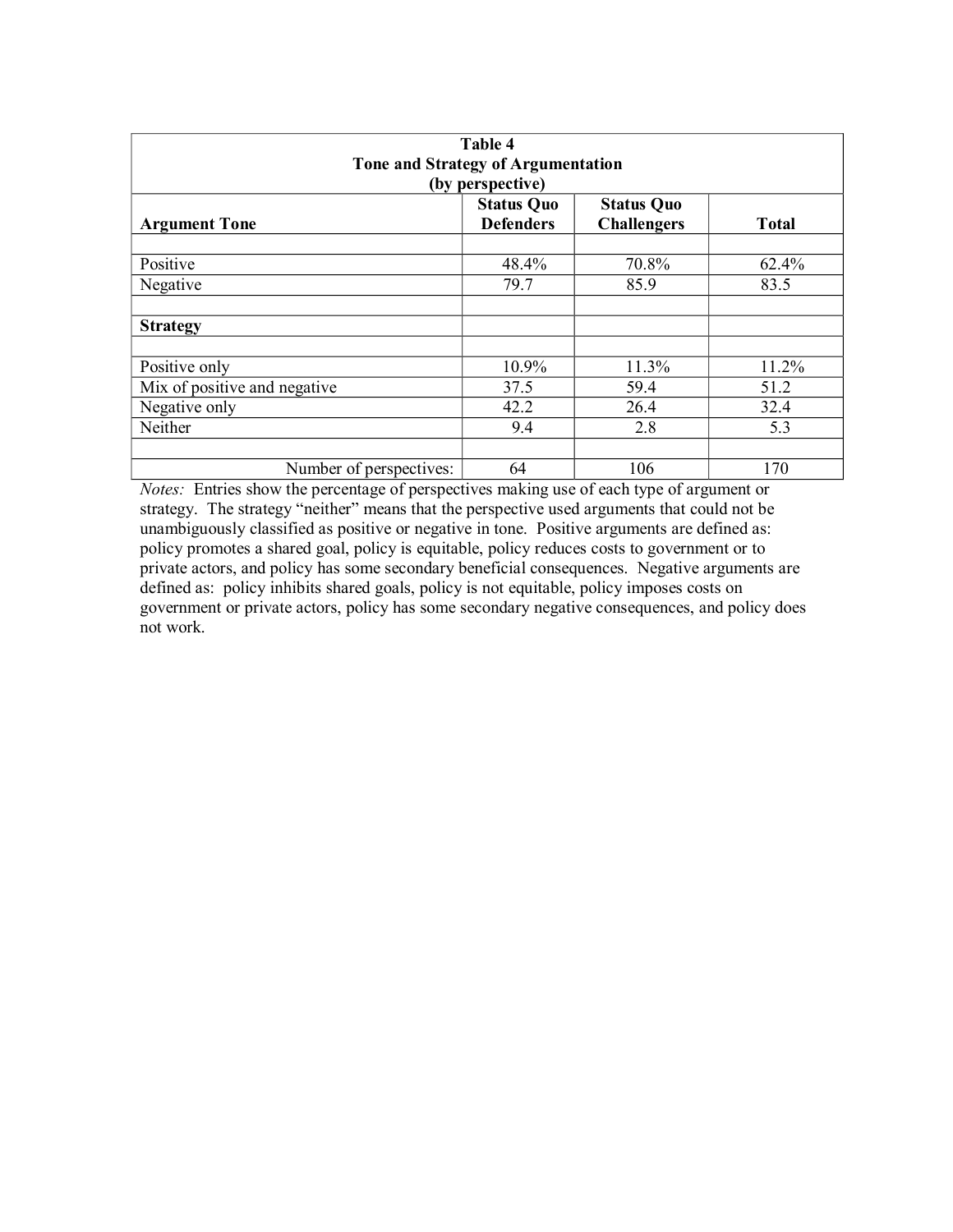| Table $\overline{5}$<br><b>Argument Engagement</b><br>(by issue)       |                                                                                               |                                                                           |  |  |  |
|------------------------------------------------------------------------|-----------------------------------------------------------------------------------------------|---------------------------------------------------------------------------|--|--|--|
| <b>Number of Issues With:</b>                                          |                                                                                               |                                                                           |  |  |  |
| <b>Argument Type</b>                                                   | <b>Both SQ</b><br>Defenders & SQ<br><b>Challengers</b><br><b>Using the</b><br><b>Argument</b> | <b>At Least One</b><br>Perspective<br><b>Using the</b><br><b>Argument</b> |  |  |  |
| Problems/no problems with                                              |                                                                                               |                                                                           |  |  |  |
| implementation or feasibility                                          | 31 (66.0%)                                                                                    | 47                                                                        |  |  |  |
| Policy promotes/inhibits some goal                                     | 21(45.7)                                                                                      | 46                                                                        |  |  |  |
| Imposes/reduces costs on non-                                          |                                                                                               |                                                                           |  |  |  |
| government actors                                                      | 20(50.0)                                                                                      | 40                                                                        |  |  |  |
| Equality of                                                            |                                                                                               |                                                                           |  |  |  |
| treatment/discriminatory impact                                        | 14 (41.2)                                                                                     | 34                                                                        |  |  |  |
| Positive/negative non-cost                                             |                                                                                               |                                                                           |  |  |  |
| consequences                                                           | 8(25.0)                                                                                       | 32                                                                        |  |  |  |
| Imposes/reduces costs to                                               |                                                                                               |                                                                           |  |  |  |
| government                                                             | 8(44.4)                                                                                       | 18                                                                        |  |  |  |
| Big precedent/modest change                                            | 4(20.0)                                                                                       | 20                                                                        |  |  |  |
| Government procedural or<br>jurisdictional issues at<br>stake/relevant | 6(35.3)                                                                                       | 17                                                                        |  |  |  |
| Appropriate/inappropriate for                                          |                                                                                               |                                                                           |  |  |  |
| government to solve problem                                            | 5(35.7)                                                                                       | 14                                                                        |  |  |  |
| Problem bigger/smaller than                                            |                                                                                               |                                                                           |  |  |  |
| estimated or is misunderstood                                          | 1(7.0)                                                                                        | 15                                                                        |  |  |  |
| Policy supported/opposed by                                            |                                                                                               |                                                                           |  |  |  |
| constituency or other group                                            | 0(0.0)                                                                                        | 8                                                                         |  |  |  |
| Crisis/no crisis is looming                                            | 0(0.0)                                                                                        | $\overline{5}$                                                            |  |  |  |
| Policy has partisan or electoral                                       |                                                                                               |                                                                           |  |  |  |
| benefits/costs                                                         | 0(0.0)                                                                                        | 1                                                                         |  |  |  |
| Necessary for national security or                                     |                                                                                               |                                                                           |  |  |  |
| public safety                                                          | 0(0.0)                                                                                        | $\boldsymbol{0}$                                                          |  |  |  |
|                                                                        |                                                                                               |                                                                           |  |  |  |

*Notes:* Figures in parentheses indicate the percentage of issues that feature both status quo supporter perspectives and status quo challenger perspectives using the same type of argument out of all issues with at least one perspective using the argument. Figures in the third column do not include issues for which arguments are available only for status quo supporters *or* status quo challengers. There are 98 study issues. Of these 98 issues, there are 51 for which argument data are coded for both status quo supporters and status quo challengers.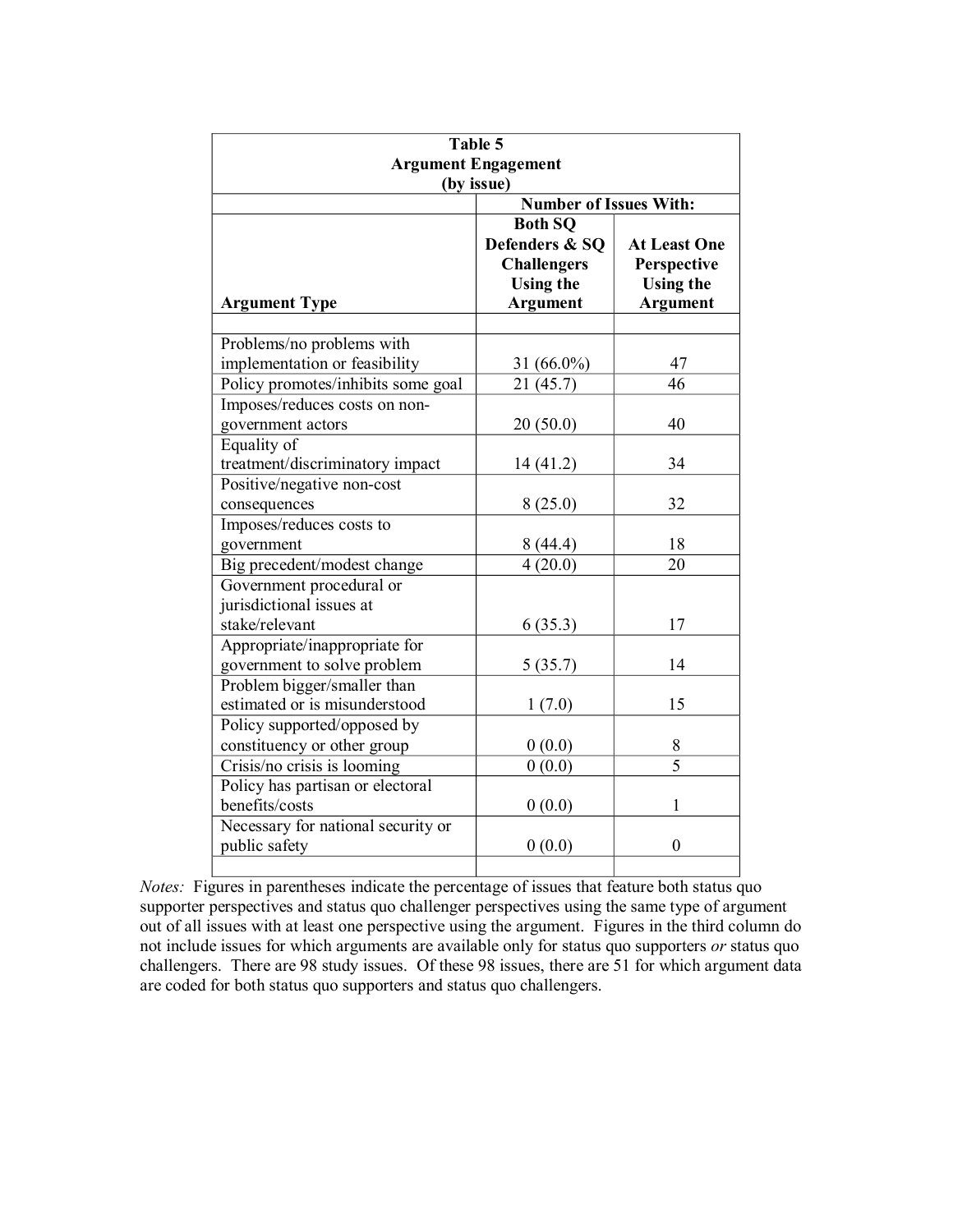| Table 6                                                                                  |                                 |                       |                          |                 |                               |
|------------------------------------------------------------------------------------------|---------------------------------|-----------------------|--------------------------|-----------------|-------------------------------|
| <b>Probit Analysis of Perspectives' Use of Arguments</b><br><b>Independent Variables</b> |                                 |                       |                          |                 |                               |
| <b>Dependent Variable</b>                                                                | <b>Issue</b><br><b>Salience</b> | Perspective<br>Intent | Federal<br><b>Budget</b> | Private<br>Cost | <b>Established</b><br>Program |
| Problems/no problems with<br>implementation or feasibility                               |                                 |                       |                          |                 |                               |
| Policy promotes/inhibits some goal                                                       |                                 |                       |                          |                 | $\pm$                         |
| Imposes/reduces costs on non-<br>government actors                                       |                                 |                       |                          |                 |                               |
| Equality of<br>treatment/discriminatory impact<br>Positive/negative non-cost             |                                 |                       |                          | $+$             |                               |
| consequences                                                                             |                                 |                       |                          |                 |                               |
| Imposes/reduces costs to<br>government                                                   |                                 |                       | $+$                      |                 |                               |
| Big precedent/modest change                                                              | -                               |                       | -                        |                 |                               |
| Government procedural or<br>jurisdictional issues at stake                               |                                 |                       |                          | $+$             |                               |
| Appropriate/inappropriate for<br>government to solve problem                             |                                 |                       |                          | $+$             |                               |
| Problem bigger/smaller than<br>estimated or is misunderstood                             |                                 |                       |                          |                 |                               |
| Policy supported/opposed by<br>constituency or other group                               |                                 |                       |                          |                 |                               |
| Raising doubts/uncertainty                                                               |                                 |                       |                          |                 |                               |
| Optimism about alternatives                                                              |                                 |                       |                          |                 |                               |
| Costs will increase                                                                      |                                 |                       |                          |                 |                               |
| Costs will decrease                                                                      |                                 | $\pm$                 | $\pm$                    |                 |                               |
| Preferred policy is prudent                                                              |                                 | $+$                   | $\blacksquare$           |                 |                               |
| Positive                                                                                 |                                 | $\pm$                 |                          |                 |                               |
| Negative                                                                                 |                                 |                       |                          | $\ddag$         |                               |

*Notes:* Cell entries are the signs of statistically significant  $(p < .10)$  unstandardized probit coefficients based on robust standard errors that are calculated by applying Huber's (1967) formula to each cluster of observations that are identified with a single issue. If the coefficient is not statistically significant, the relevant cell is blank. Each type of argument is coded 1 if at least one advocate associated with a perspective used the argument, 0 if the perspective did not use the argument. Sample size is 170 for all estimations.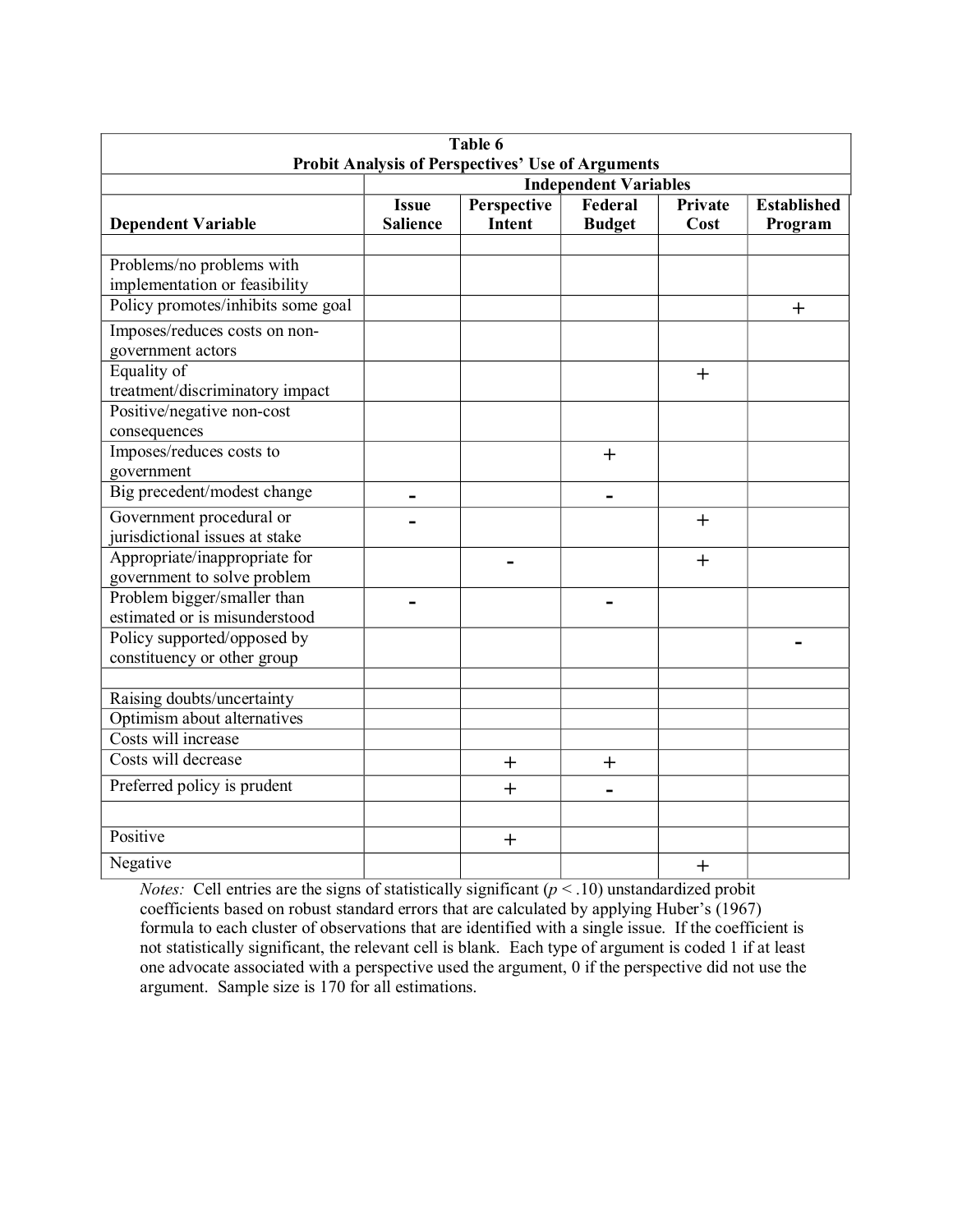| <b>Table 7: Tactics of Advocacy</b>                      |                                       |                    |                   |  |  |
|----------------------------------------------------------|---------------------------------------|--------------------|-------------------|--|--|
| (by perspective)                                         |                                       |                    |                   |  |  |
| <b>Tactic</b>                                            | <b>Status Quo</b><br><b>Defenders</b> | <b>Status Quo</b>  | <b>Total</b>      |  |  |
|                                                          |                                       | <b>Challengers</b> |                   |  |  |
| <b>Inside Advocacy</b>                                   |                                       |                    |                   |  |  |
| Personal contact of rank & file MC/staff                 | 68.9%                                 | 83.0%              | 77.4%             |  |  |
| Work with legislative allies                             | $\overline{59.0}$                     | 73.4               | 67.7              |  |  |
| Personal contact of majority committee/subcommittee      |                                       |                    |                   |  |  |
| member/staff                                             | 54.1                                  | 62.8               | 59.4              |  |  |
| Disseminate in-house research to government policymakers | $\overline{60.7}$                     | $\overline{52.1}$  | $\overline{55.5}$ |  |  |
| Personal contact of majority committee or subcommittee   |                                       |                    |                   |  |  |
| leadership/staff                                         | 47.5                                  | 56.4               | 52.9              |  |  |
| Personal contact of minority committee/subcommittee      |                                       |                    |                   |  |  |
| member/staff                                             | 41.0                                  | 59.6               | 52.3              |  |  |
| Sent letter/fax to MC/staff                              | 42.6                                  | 47.9               | 45.8              |  |  |
| Personal contact of minority committee or subcommittee   |                                       |                    |                   |  |  |
| leadership/staff                                         | 44.3                                  | 45.7               | 45.2              |  |  |
| Disseminate external research to government policymakers | 52.5                                  | 39.4               | 44.5              |  |  |
| Personal contact of agency official                      | 44.3                                  | 37.2               | 40.0              |  |  |
| Outreach/coalition building                              | 36.1                                  | 39.4               | 38.1              |  |  |
| Draft legislative language                               | 23.0                                  | 44.7               | 36.1              |  |  |
| Testify at congressional hearing                         | 34.4                                  | 29.8               | 31.6              |  |  |
| Hired consultants to help with lobbying                  | 23.0                                  | 28.7               | 26.4              |  |  |
| Submit written comments to agency                        | 27.9                                  | 22.3               | 24.5              |  |  |
| Personal contact of White House official                 | 13.1                                  | 20.2               | 17.4              |  |  |
| Work with agency allies                                  | 14.8                                  | 18.1               | 16.8              |  |  |
| Personal contact of majority leadership/staff            | 14.8                                  | 13.8               | 14.2              |  |  |
| Testify at agency hearing                                | 13.1                                  | 12.8               | 12.9              |  |  |
| Draft regulatory language                                | 9.8                                   | 11.7               | 11.0              |  |  |
|                                                          |                                       |                    |                   |  |  |
| <b>Outside Advocacy</b>                                  |                                       |                    |                   |  |  |
| Gave press conferences/issued press releases             | 29.5                                  | 33.0               | 31.6              |  |  |
| Organized a public education/relations campaign          | 8.2                                   | 20.2               | 15.5              |  |  |
| Write op ed/opinion pieces                               | 11.5                                  | 12.8               | 12.3              |  |  |
| Disseminate in-house research to the public              | 9.8                                   | 11.7               | 11.0              |  |  |
|                                                          |                                       |                    |                   |  |  |
| <b>Grassroots Advocacy</b>                               |                                       |                    |                   |  |  |
| Mobilize mass membership                                 | 36.1                                  | 46.8               | 42.6              |  |  |
| Organized a lobby day                                    | 13.1                                  | 19.2               | 16.8              |  |  |
| Mobilize elite membership                                | 13.1                                  | 19.2               | 16.8              |  |  |
| Mobilize general public                                  | 11.5                                  | 20.2               | 16.8              |  |  |
|                                                          |                                       |                    |                   |  |  |
| Number of perspectives                                   | 61                                    | 94                 | 155               |  |  |

*Notes:* Entries show the percentage of perspectives using each type of tactic. Tactics were coded solely for the organizational advocates who were interviewed.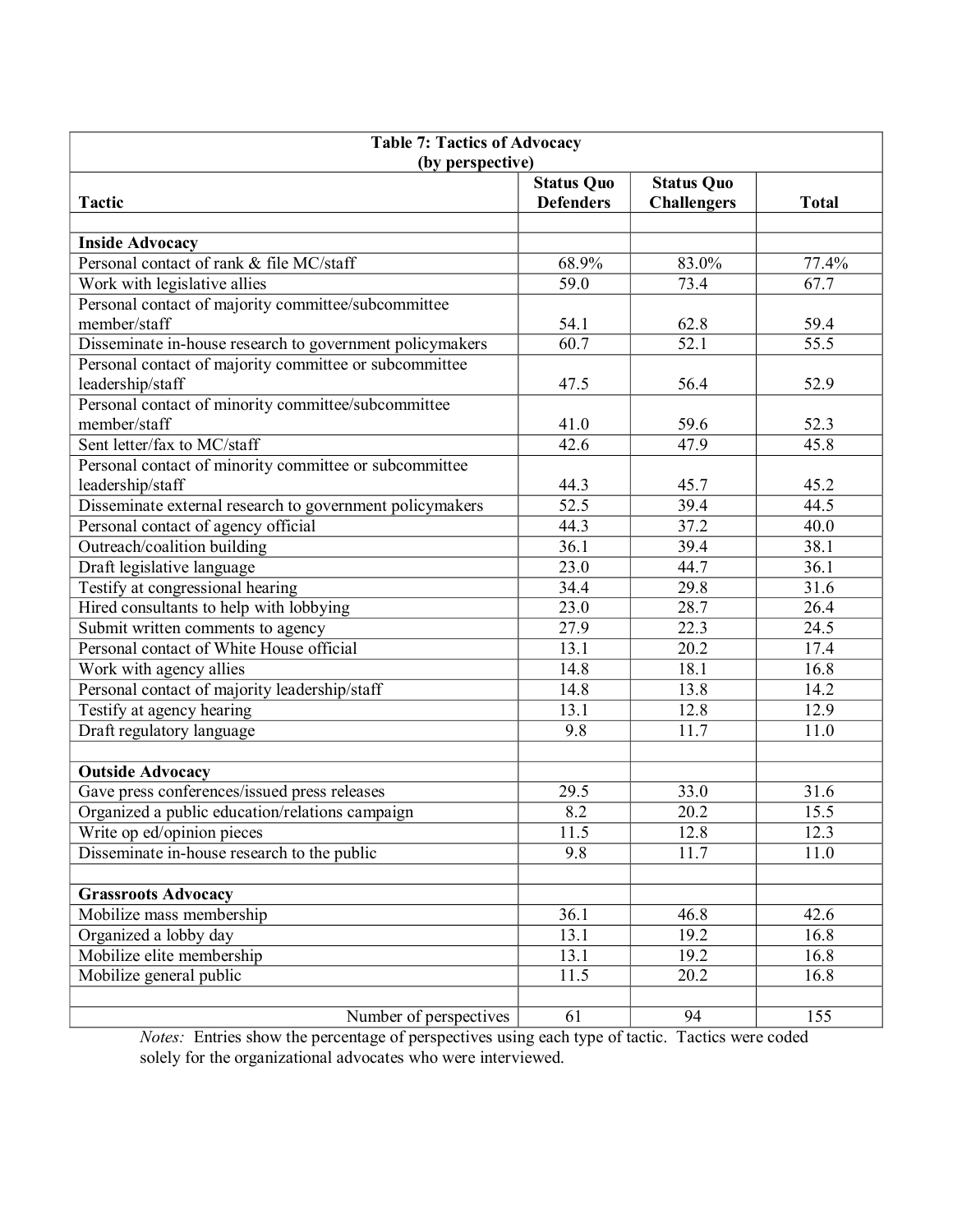| Table 8<br><b>Cross-Party Contacts in Congressional Committees</b><br>(by perspective) |                                       |                                         |              |  |  |
|----------------------------------------------------------------------------------------|---------------------------------------|-----------------------------------------|--------------|--|--|
| <b>Committee Leadership/Staff Contacts</b>                                             | <b>Status Quo</b><br><b>Defenders</b> | <b>Status Quo</b><br><b>Challengers</b> | <b>Total</b> |  |  |
| Both majority & minority                                                               | 37.7%                                 | 40.4%                                   | 39.4%        |  |  |
| Majority only                                                                          | 9.8                                   | 18.4                                    | 14.8         |  |  |
| Minority only                                                                          | 6.6                                   | 6.4                                     | 6.5          |  |  |
| No contacts                                                                            | 45.9                                  | 35.1                                    | 39.4         |  |  |
| <b>Committee Membership/Staff Contacts</b>                                             |                                       |                                         |              |  |  |
| Both majority & minority                                                               | 41.0%                                 | 54.3%                                   | 49.0%        |  |  |
| Majority only                                                                          | 14.8                                  | 9.6                                     | 11.6         |  |  |
| Minority only                                                                          | 1.6                                   | 6.4                                     | 4.5          |  |  |
| No contacts                                                                            | 42.6                                  | 29.8                                    | 34.8         |  |  |
| Number of perspectives:                                                                | 61                                    | 94                                      | 155          |  |  |

*Note:* Entries show the percentage of perspectives engaging in each type of contact.

|                                      |       | Table 9          |             |                  |              |
|--------------------------------------|-------|------------------|-------------|------------------|--------------|
| <b>Salience and Advocacy Tactics</b> |       |                  |             |                  |              |
|                                      |       | (by perspective) |             |                  |              |
|                                      |       | <b>Salience</b>  |             |                  |              |
|                                      | Low   | <b>Moderate</b>  | <b>High</b> | <b>Very High</b> | <b>Total</b> |
| <b>Committee Level Contacts</b>      |       |                  |             |                  |              |
| N <sub>0</sub>                       | 36.6% | 17.1%            | 29.4%       | 33.3%            | 29.0%        |
| Yes                                  | 63.4  | 82.9             | 70.6        | 66.7             | 71.0         |
|                                      |       |                  |             |                  |              |
| <b>Outside Advocacy</b>              |       |                  |             |                  |              |
| No                                   | 68.3% | 48.8%            | 64.7%       | 41.0%            | 55.5%        |
| Yes                                  | 31.7  | 51.2             | 35.3        | 59.0             | 44.5         |
|                                      |       |                  |             |                  |              |
| <b>Grassroots Mobilization</b>       |       |                  |             |                  |              |
| N <sub>0</sub>                       | 41.5% | 46.3%            | 50.0%       | 35.9%            | 43.2%        |
| Yes                                  | 58.5  | 53.7             | 50.0        | 64.1             | 56.8         |
|                                      |       |                  |             |                  |              |
| Number of perspectives:              | 41    | 41               | 34          | 39               | 155          |

*Notes:* Cells contain column percents except for the "total" column which contains row marginal percents. For committee level contacts and salience the Pearson Chi-Square = 4.334, p=.228. For outside advocacy and salience the Pearson Chi-Square =  $7.941$ , p=.047. For grassroots mobilization the Pearson Chi-Square =  $1.703$ , p=.636.